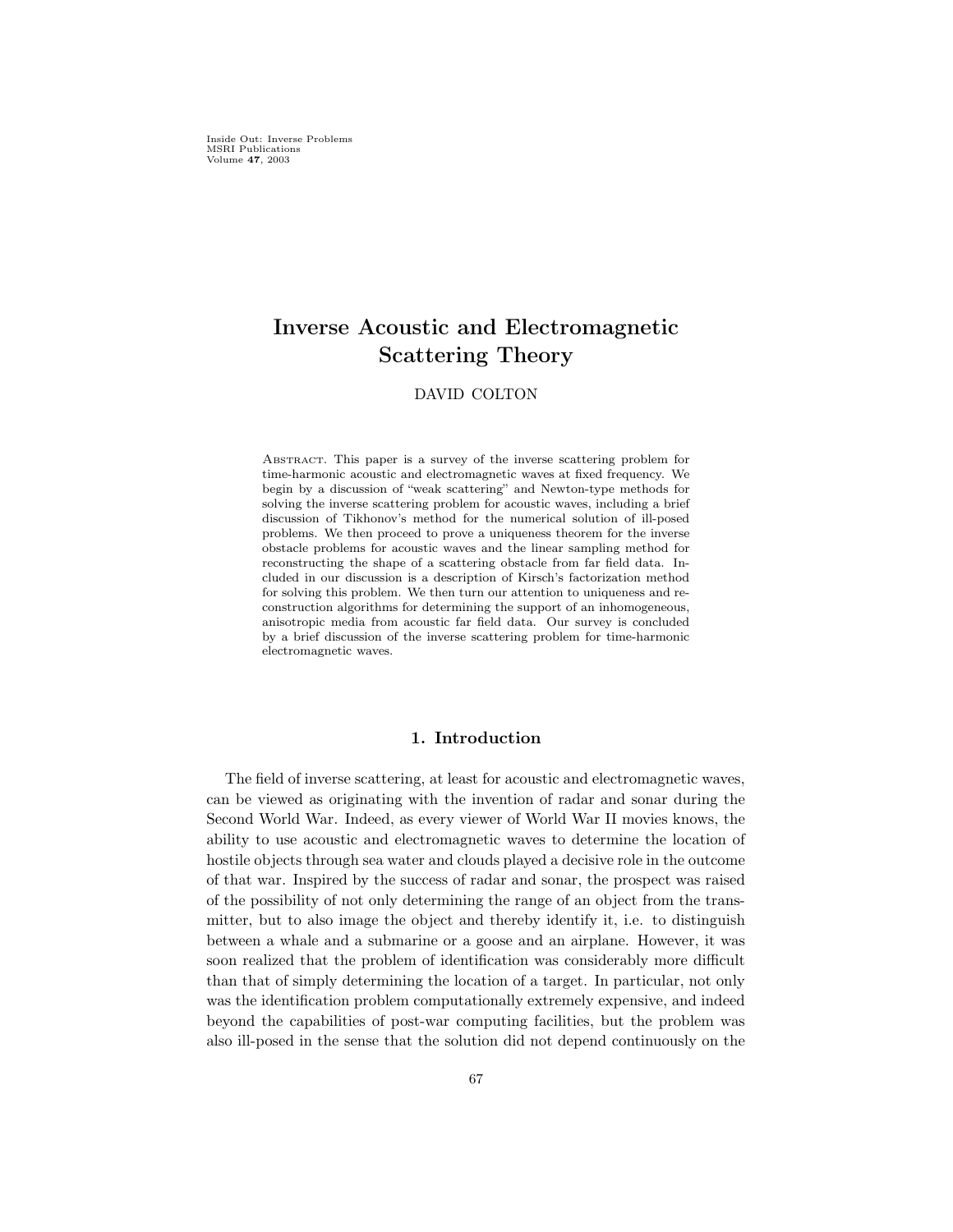measured data. It was not until the 1970's with the development of the mathematical theory of ill-posed problems by Tikhonov and his school in the Soviet Union and Keith Miller and others in the United States, together with the rise of high speed computing facilities, that the possibility of imaging began to appear as a realistic possibility. Since that time, the mathematical basis of the acoustic and electromagnetic inverse scattering problem has reached a level of maturity that the imaging hopes expressed in the early post-war years have to a certain extent been realized, at least in the case of electromagnetic waves with the invention of synthetic aperature radar [3], [8]. However, as the imaging demands have increased so have the mathematical and computational expectations and hence at this time it seems appropriate to make an attempt at describing the state of the art in the mathematical foundations of acoustic and electromagnetic inverse scattering theory. This article is directed towards that goal.

Before proceeding, a few caveats are perhaps in order. The first one is obvious: we are not proposing to survey the entire field of inverse scattering theory in a few pages. In particular, we will restrict our attention to a specific area, that is inverse scattering in the frequency domain and deterministic models. This means such important topics as time-reversal and scattering by random media are ignored. Even within this restrictive framework we will be selective and hence opinionated. In particular, our view is that the mathematical field of inverse scattering theory should remain close to the applications and in particular should have the numerical solution of practical imaging problems in "real time" as a high priority. Uniqueness theorems are important since they indicate what is possible to image in an ideal noise-free world but not all reconstruction algorithms are equally valuable from this point of view. Proceeding with such judgments, since the inverse scattering problem is ill-posed, restoring stability is clearly of central importance, but again not all stability results are of equal value. In particular, in order to restore stability some type of a priori information is needed and an estimate on the noise level is in general more realistic than the knowledge of, for example, an a priori bound on the curvature of the scattering object. It is freely acknowledged that points of view other than our own are both reasonable and legitimate and we are only emphasizing our own view here in order to warn the reader of what to expect in the pages that follow.

Before proceeding to a discussion of the inverse scattering problem and methods for its numerical solution we need to be clear on what inverse scattering problem we are talking about since depending on what a priori information is available there are many inverse scattering problems! For example, in using ultrasound to image the human body it is not unreasonable to assume that the density is known and equal to the density of water. In this case incident waves at a single fixed frequency are sufficient for imaging purposes whereas this is not the case if the density is not known a priori. On the other hand in imaging a target that has been (partially) coated by an unknown material, it is not reasonable to assume that the boundary condition on the surface of the scatterer is known.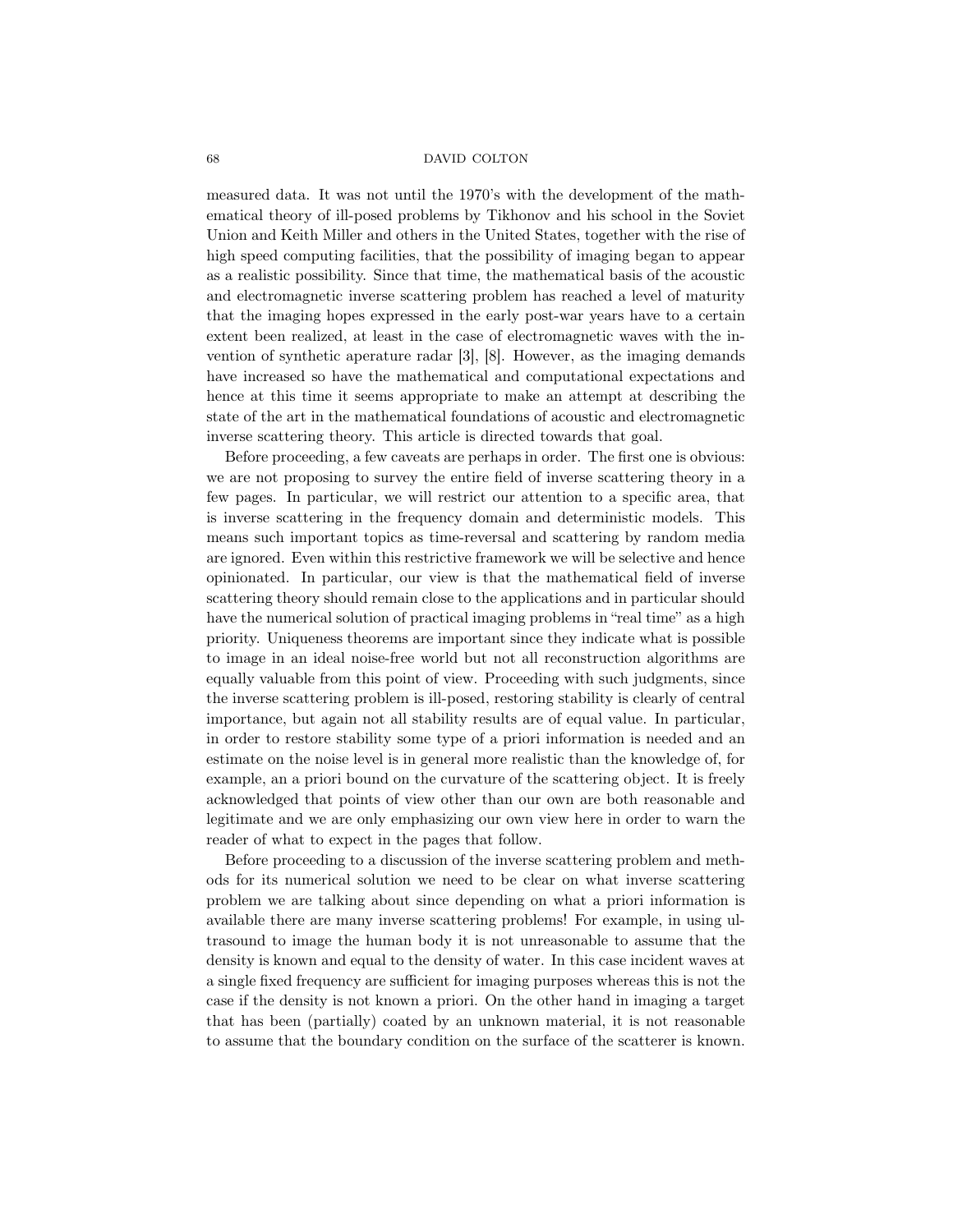Indeed, in my opinion, this last example is more typical in the sense that one usually knows neither the shape nor the material properties of a scattering object and hence neither the shape nor boundary conditions are known. Of course if a priori information on the material properties of the scatterer are known (as, for example, in the case of ultrasound imaging of the human body) it is usually beneficial to use an algorithm which makes use of this information.

The plan of this paper is as follows. Except for the final section, we shall concentrate on the scattering of time-harmonic acoustic waves at a fixed frequency. Hence in Section 2 we shall formulate the acoustic scattering problem and discuss various inverse scattering problems and their solution by either "weak-scattering" or Newton-type methods. These two methods are the work horses of inverse scattering and typically lead to the problem of solving linear integral equations of the first kind arising in either the weak-scattering approximation or in the computation of the Fréchet derivative of a nonlinear operator. With this as motivation we shall give a brief introduction to Tikhonov's method for the numerical solution of ill-posed problems.

The methods presented in Section 2 for solving acoustic inverse scattering problems rely on rather strong a priori information on the scattering object. In Section 3 we shall turn to more recent methods which avoid such strong assumptions but at the expense of needing more data. In particular, we shall concentrate on the case of obstacle scattering and prove the Kirsch–Kress uniqueness theorem [46] which in turn serves as motivation for the linear sampling method for determining the shape of the scatterer [12],[42]. We shall in addition present a recent optimization scheme of Kirsch which has certain attractive characteristics and is closely related to the linear sampling method [44].

In Section 4 we will first consider acoustic inverse scattering problems associated with an isotropic inhomogeneous medium and begin with the uniqueness theorems of Nachman [53], Novikov [57] and Ramm [66]. In this case special problems occur in the case of scattering in  $R^2$ . We will again discuss the linear sampling method for determining the support of the inhomogeneous scattering object, leading to an investigation of the existence, uniqueness and spectral properties of the interior transmission problem [13], [14], [19], [67]. We will then proceed to an extension of these results to the case of anisotropic media. In contrast to the case of isotropic media, variational methods rather than integral equation techniques are a more convenient tool in this case [6], [7], [31].

Finally, in Section 5, we consider the inverse scattering problem for Maxwell's equations and extend some of the results in the previous sections to this situation. However, much of what is known for the scalar case of acoustic waves remains unknown in the vector case and hence is a rich area for future study. To this end, we conclude our survey with a list of open problems for the electromagnetic inverse scattering problem.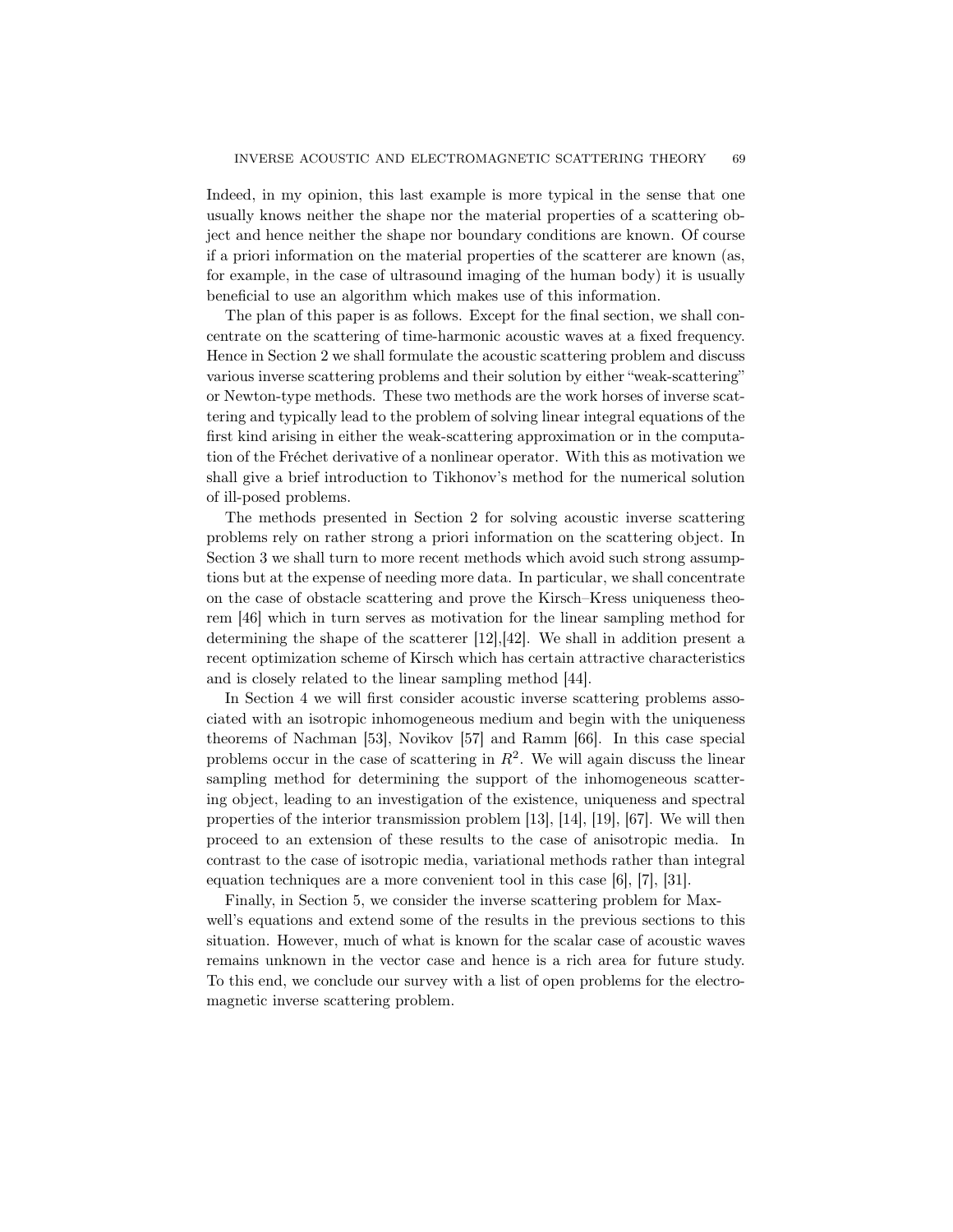# 2. The Inverse Scattering Problem for Acoustic Waves

We now consider the scattering of a time harmonic acoustic wave of frequency  $\omega$  by an inhomogeneous medium of compact support D having density  $\rho_D(x)$  and sound speed  $c_D(x)$ ,  $x \in D \subset R^3$ . We assume that the boundary  $\partial D$  is of class  $C<sup>2</sup>$  having unit outward normal  $\nu$  (although much of the analysis which follows is also valid for Lipschitz domains-see [4],[6]) and that  $\rho_D, c_D \in C^2(\overline{D})$ . Then if the host medium is homogeneous with density  $\rho$  and sound speed c, the wave number k is defined by  $k = \omega/c$ ,

$$
n(x) = c/c(x), \ x \in D
$$

and the pressure  $p(x,t)$  is given by

$$
p(x,t) = \begin{cases} \text{Re}(u(x)e^{-i\omega t}) & \text{if } x \in R^3 \setminus D, \\ \text{Re}(v(x)e^{-i\omega t}) & \text{if } x \in D, \end{cases}
$$

then  $u \in C^2(R^3 \setminus \overline{D}) \cap C^1(R^3 \setminus D)$  and  $v \in C^2(D) \cap C^1(\overline{D})$  satisfy the acoustic transmission problem

$$
\Delta u + k^2 u = 0 \quad \text{in } R^3 \setminus \bar{D}, \tag{2-1a}
$$

$$
\rho_D(x)\nabla\left(\frac{1}{\rho_D(x)}\nabla v\right) + k^2 n(x)v = 0 \quad \text{in } D,
$$
\n(2-1b)

$$
u = u^i + u^s, \tag{2-1c}
$$

$$
\lim_{r \to \infty} r \left( \frac{\partial u^s}{\partial r} - i k u^s \right) = 0,
$$
\n(2-1d)

$$
\frac{1}{\rho} \frac{\partial u}{\partial \nu} = \frac{1}{\rho_D} \frac{\partial v}{\partial \nu} \qquad \text{on } \partial D,
$$
\n(2-1e)

where  $u^i$  is the incident field, which we assume is given by

$$
u^{i}(x) = e^{ikx \cdot d}, \quad |d| = 1,
$$

and the Sommerfeld radiation condition (2–1d) holds uniformly in  $\hat{x} = x/|x|$ ,  $r = |x|.$ 

To allow the possibility of absorption in  $D$  we allow  $n$  to possibly have a positive imaginary part; that is, in addition to  $\text{Re } n(x) > 0$  for  $x \in D$  we require that

$$
\operatorname{Im} n(x) \ge 0
$$

for  $x \in D$ . The existence of a unique solution to  $(2-1)$  has been established by Werner [73].

For the sake of simplicity, we shall be concerned in this and the next two sections with certain special cases of the above transmission problem. In particular, if  $\rho_D \to \infty$  we are led to the exterior Neumann problem for  $u \in$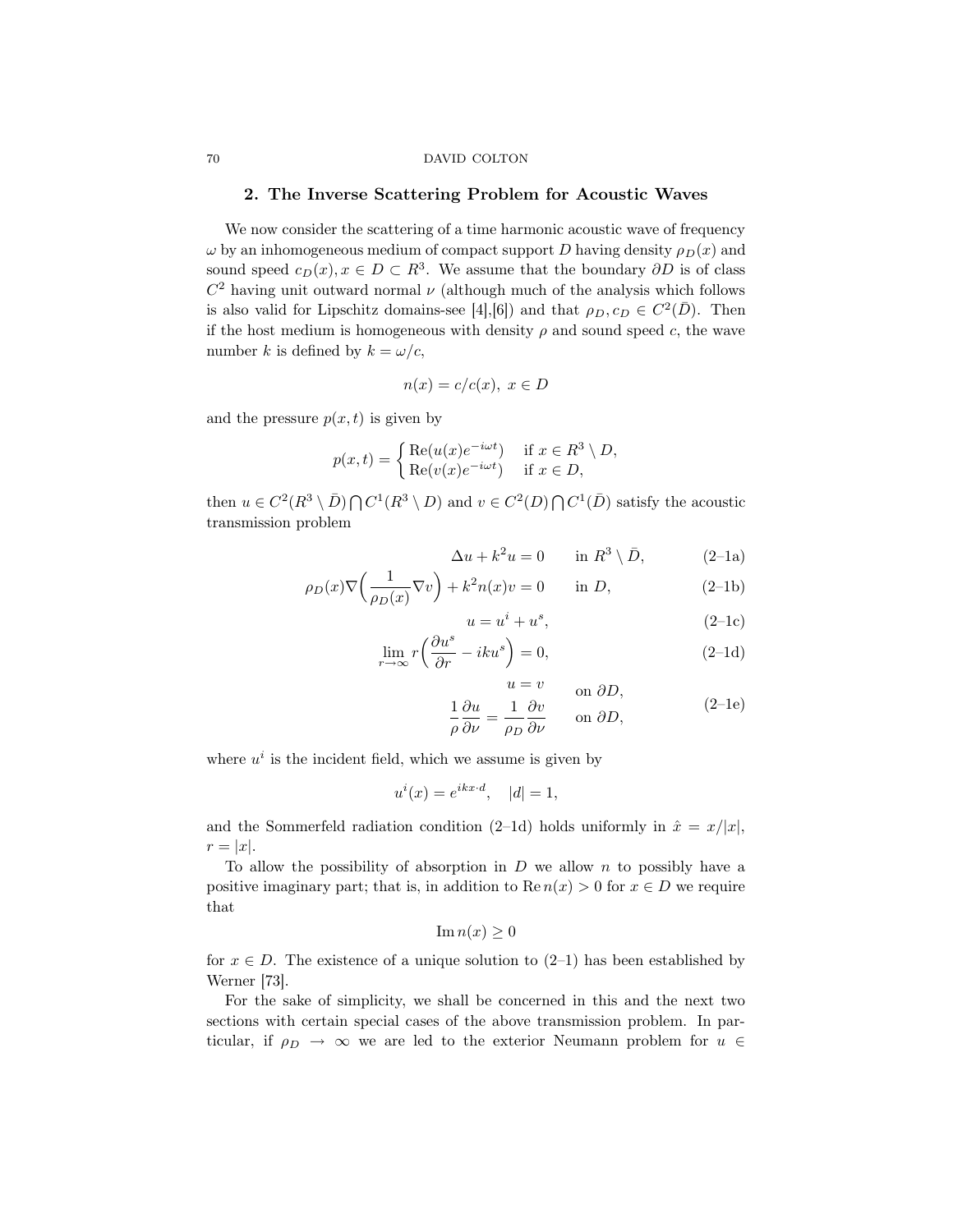$C^2(R^3 \setminus \overline{D}) \cap C^1(R^3 \setminus D),$ 

$$
\Delta u + k^2 u = 0 \qquad \text{in } R^3 \setminus \bar{D}, \tag{2-2a}
$$

$$
u = u^i + u^s,\tag{2-2b}
$$

$$
\lim_{r \to \infty} r \left( \frac{\partial u^s}{\partial r} - i k u^s \right) = 0, \tag{2-2c}
$$

$$
\frac{\partial u}{\partial \nu} = 0 \qquad \text{on } \partial D; \tag{2-2d}
$$

if  $\rho_D \to 0$  we are led to the exterior Dirichlet problem for  $u \in C^2(R^3 \setminus \overline{D})$  $C(R^3 \setminus D),$ 

$$
\Delta u + k^2 u = 0 \qquad \text{in } R^3 \setminus \bar{D}, \tag{2-3a}
$$

$$
u = u^i + u^s,\tag{2-3b}
$$

$$
\lim_{r \to \infty} r \left( \frac{\partial u^s}{\partial r} - iku^s \right) = 0, \tag{2-3c}
$$

$$
u = 0 \qquad \text{on } \partial D; \tag{2-3d}
$$

and if  $\rho = \rho_D$  we are led to the inhomogeneous medium problem for  $u \in$  $C^1(R^3) \bigcap C^2(R^3 \setminus \partial D),$ 

$$
\Delta u + k^2 n(x)u = 0 \qquad \text{in } R^3,\tag{2-4a}
$$

$$
u = u^i + u^s,\tag{2-4b}
$$

$$
\lim_{r \to \infty} r \left( \frac{\partial u^s}{\partial r} - i k u^s \right) = 0, \tag{2-4c}
$$

where  $n(x) = 1$  in  $R^3 \setminus \overline{D}$ .

For the purpose of exposition, in the sequel we shall restrict our attention to the exterior Dirichlet problem and inhomogeneous medium problem (the exterior Neumann problem can be treated in essentially the same way as the exterior Dirichlet problem).

We can now be more explicit about what we mean by the acoustic inverse scattering problem. In particular, using Green's theorem and the radiation condition it is easy to show that the scattered field  $u<sup>s</sup>$  has the representation

$$
u^{s}(x) = \int_{\partial D} \left( u^{s}(y) \frac{\partial \Phi(x, y)}{\partial \nu(y)} - \frac{\partial u^{s}}{\partial \nu}(y) \Phi(x, y) \right) ds(y)
$$
(2-5)

for  $x \in R^3 \setminus \overline{D}$  where  $\Phi$  is the radiating fundamental solution to the Helmholtz equation (2–1a) defined by

$$
\Phi(x, y) := \frac{e^{ik|x-y|}}{4\pi|x-y|}, x \neq y.
$$
\n(2-6)

From  $(2-5)$  and  $(2-6)$  we see that  $u<sup>s</sup>$  has the asymptotic behavior

$$
u^s(x) = \frac{e^{ikr}}{r}u_\infty(\hat{x}, d) + O\left(\frac{1}{r^2}\right)
$$
 (2-7)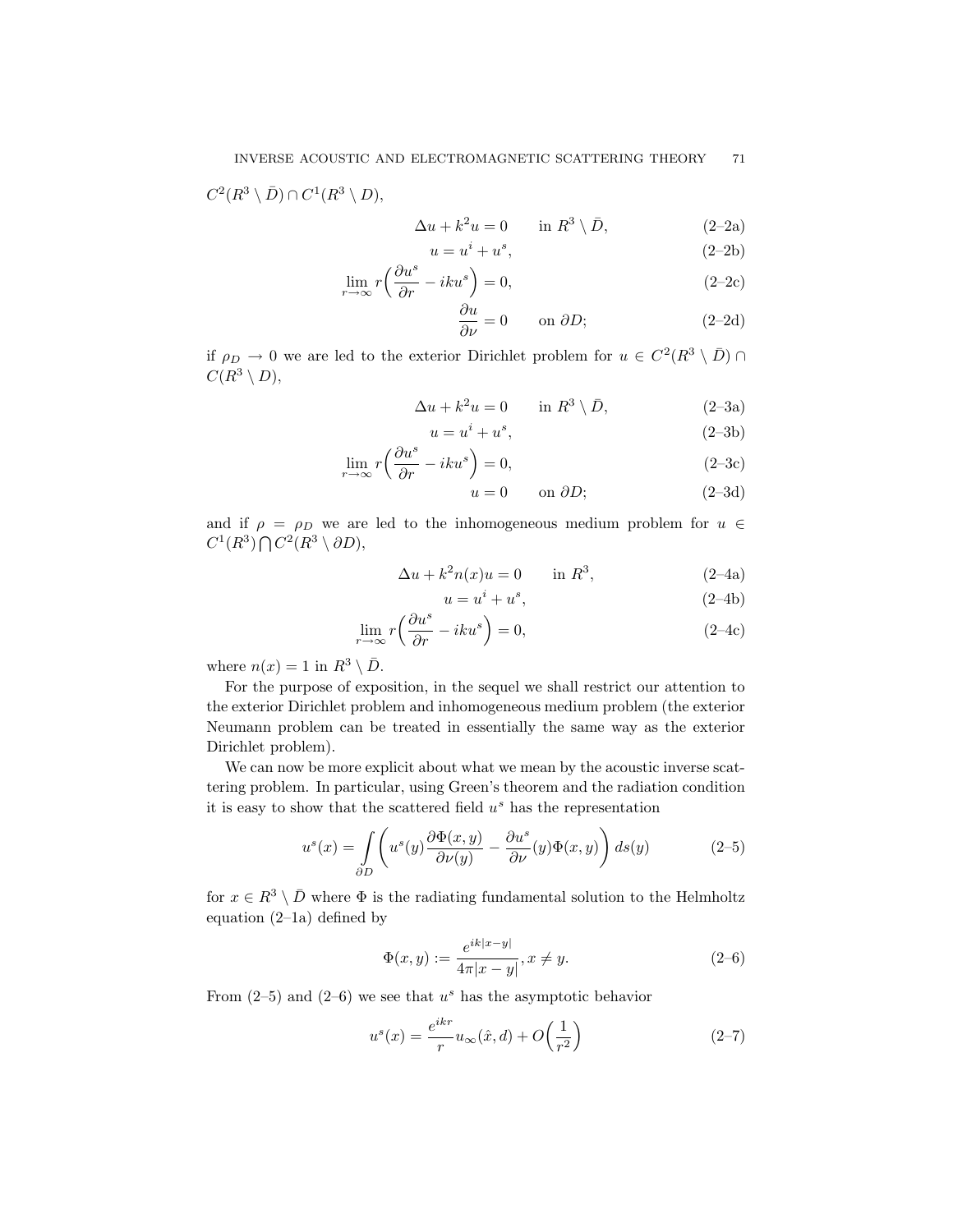as  $r \to \infty$  where  $u_{\infty}$  is the *far field pattern* of the scattered field  $u^s$ . In the case of the exterior Dirichlet problem, the inverse scattering problem we will be concerned with is to determine D from a knowledge of  $u_{\infty}(\hat{x}, d)$  for  $\hat{x}$  and d on the unit sphere  $\Omega := \{x : |x| = 1\}$  and fixed wave number k. For the inhomogeneous medium problem we will consider two inverse scattering problems, that of either determining D from  $u_{\infty}(\hat{x}, d)$  or  $n(x)$  from  $u_{\infty}(\hat{x}, d)$ , again assuming that k is fixed. In all cases, we will always assume (except in discussing uniqueness) that  $u_{\infty}$  is not known exactly but is determined by measurements that by definition are inexact.

The inverse scattering problems defined above are particularly difficult to solve for two reasons: they are 1) nonlinear and 2) ill-posed. Of these two reasons, it is the latter that creates the most difficulty. In particular, it is easily verified that  $u_{\infty}$  is an analytic function of both  $\hat{x}$  and  $d$  on the unit sphere and hence, for a given measured far field pattern (i.e. "noisy data"), in general no solution exists to the inverse scattering problem under consideration. On the other hand, if a solution does exist it does not depend continuously on the measured data in any reasonable norm. Hence, before we can begin to construct a solution to an inverse scattering problem we must explain what we mean by a solution. In order to do this it is necessary to introduce "nonstandard" information that reflects the physical situation we are trying to model. Various ideas for doing this have been introduced, ranging from a priori bounds on the curvature of  $\partial D$ or the derivatives of  $n(x)$  to having an a priori estimate of the noise level. The latter approach leads to what is called the Morozov discrepancy principle and will be discussed at the end of this section.

The two most popular methods for solving inverse scattering problems such as those described above are based on either what is called the "weak-scattering" approximation or on nonlinear optimization techniques. For a comprehensive discussion of such methods we refer the reader to Langenberg [51] and Biegler, et.al. [2] respectively. Here we shall content ourselves with only a brief description of these two approaches. We begin with the weak-scattering approximation, in particular the physical optics approximation for the case of the exterior Dirichlet problem.

The physical optics approximation is valid for a convex obstacle and large values of the wave number  $k$ . In particular, it is assumed that in a first approximation a convex object D may locally be considered at each point x of  $\partial D$  as a plane with normal  $\nu(x)$ . For the exterior Dirichlet problem, this means that not only does the total field u satisfy  $u = 0$  on  $\partial D$  but also

$$
\frac{\partial u}{\partial \nu} = 2 \frac{\partial u^i}{\partial \nu} \tag{2-8}
$$

in the illuminated region  $\partial D_ - := \{x \in \partial D : \nu(x) \cdot d < 0\}$  and

$$
\frac{\partial u}{\partial \nu} = 0 \tag{2-9}
$$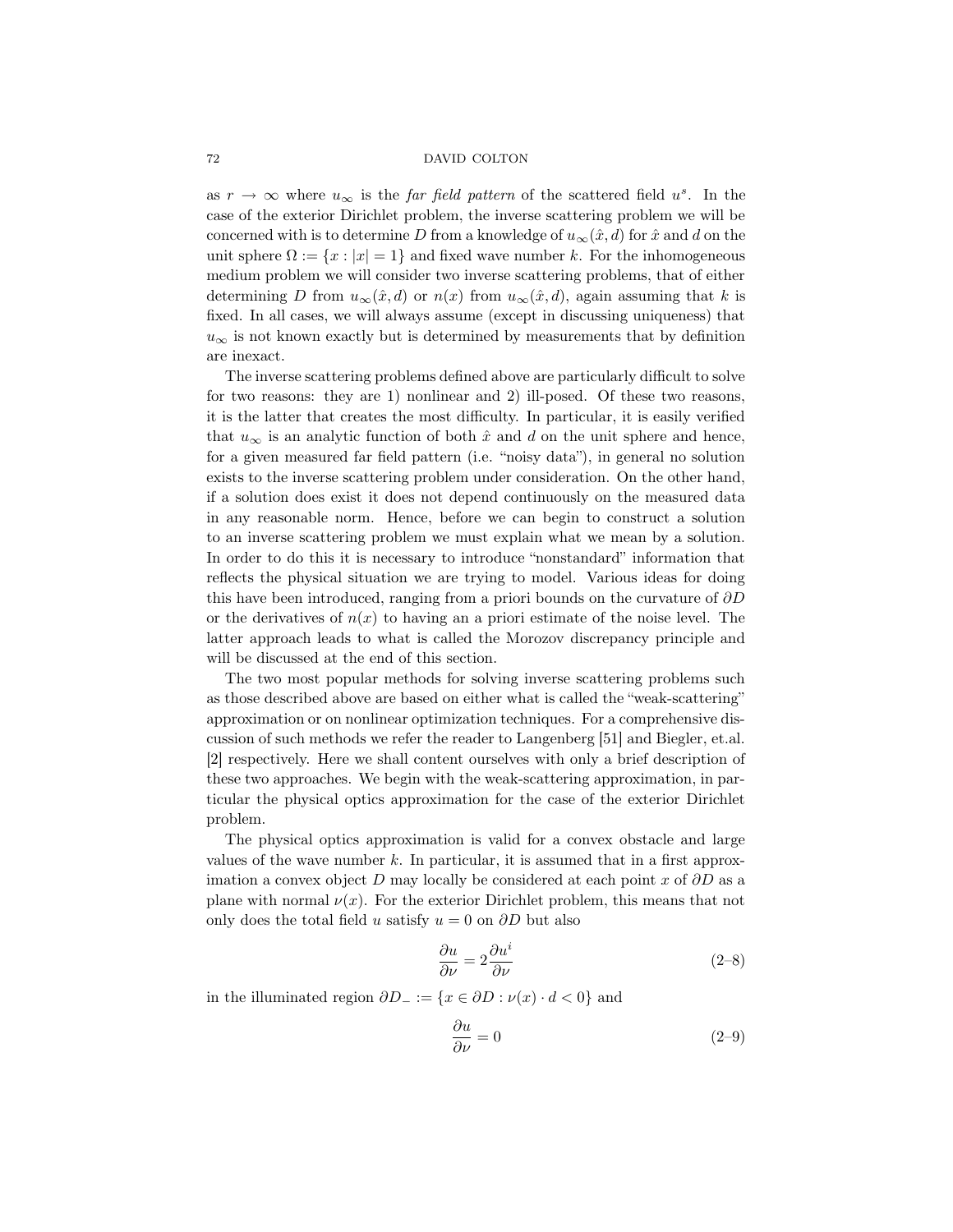in the shadow region  $\partial D_+ := \{x \in \partial D : \nu(x) \cdot d > 0\}$ . Hence, using the identity

$$
0 = \int_{\partial D} \left( u^i(y) \frac{\partial \Phi(x, y)}{\partial \nu(y)} - \frac{\partial u^i}{\partial \nu}(y) \Phi(x, y) \right) ds(y)
$$

for  $x \in R^3 \setminus \overline{D}$  we see from (2–5) that under the *physical optics approximation*  $(2-8), (2-9)$ 

$$
u_{\infty}(\hat{x}, d) = -\frac{1}{2\pi} \int_{\partial D_{-}} \frac{\partial}{\partial \nu} e^{iky \cdot d} e^{-ik\hat{x} \cdot y} ds(y) = \frac{-ik}{4\pi} \int_{\partial D_{1}} \nu(y) \cdot de^{ik(d-\hat{x}) \cdot y} ds(y).
$$

Hence, setting  $\hat{x} = -d$ , replacing d by  $-d$  and adding yields the *Bojarski identity* 

$$
u_{\infty}(-d,d) + \overline{u_{\infty}(d,-d)} = -\frac{1}{4\pi} \int_{\partial D} \frac{\partial}{\partial \nu(y)} e^{2ikd \cdot y} ds(y)
$$

$$
= \frac{k^2}{4\pi} \int_{R^3} \chi(y) e^{2ikd \cdot y} dy,
$$
(2-10)

where  $\chi$  is the characteristic function of D. Hence, under the assumption that k is large, D is convex and  $u = 0$  on  $\partial D$ , (2–10) is a linear integral equation which in principle yields D from a knowledge of  $u_{\infty}$ . However, the kernel of this integral equation is analytic and hence solving (2–10) is a severely ill-posed problem! We shall indicate possible methods for solving such problems at the end of this section. Note that in order to ensure injectivity we must assume that  $(2-10)$  holds for an interval of k values.

An analogous procedure to the above method for attempting to solve the inverse obstacle problem can also be carried out for the inverse inhomogeneous medium problem, this time under the assumption that the wave number  $k$  is small. To derive the desired integral equation we reformulate the inhomogeneous medium problem  $(2-4)$  as the *Lippmann–Schwinger integral equation* 

$$
u(x) = u^{i}(x) - k^{2} \int_{R^{3}} \Phi(x, y) m(y) u(y) dy, \quad x \in R^{3}, \tag{2-11}
$$

where  $m := 1-n$ . If k is small, we can solve  $(2-11)$  by successive approximations and, if we replace u by the first term in this iterative process and let  $r = |x| \to \infty$ , we obtain the Born approximation

$$
u_{\infty}(\hat{x}, d) = -\frac{k^2}{4\pi} \int_{R^3} e^{-ik\hat{x}\cdot y} m(y) u^i(y) dy.
$$
 (2-12)

 $(2-12)$  is again a linear integral equation of the first kind for the determination of m from  $u_{\infty}$  under the assumption that k is sufficiently small and  $\rho = \rho_D$  in  $(2-1)$ . In order to ensure injectivity we must again assume that  $(2-12)$  is valid for an interval of  $k$  values. For further developments in this direction see [22].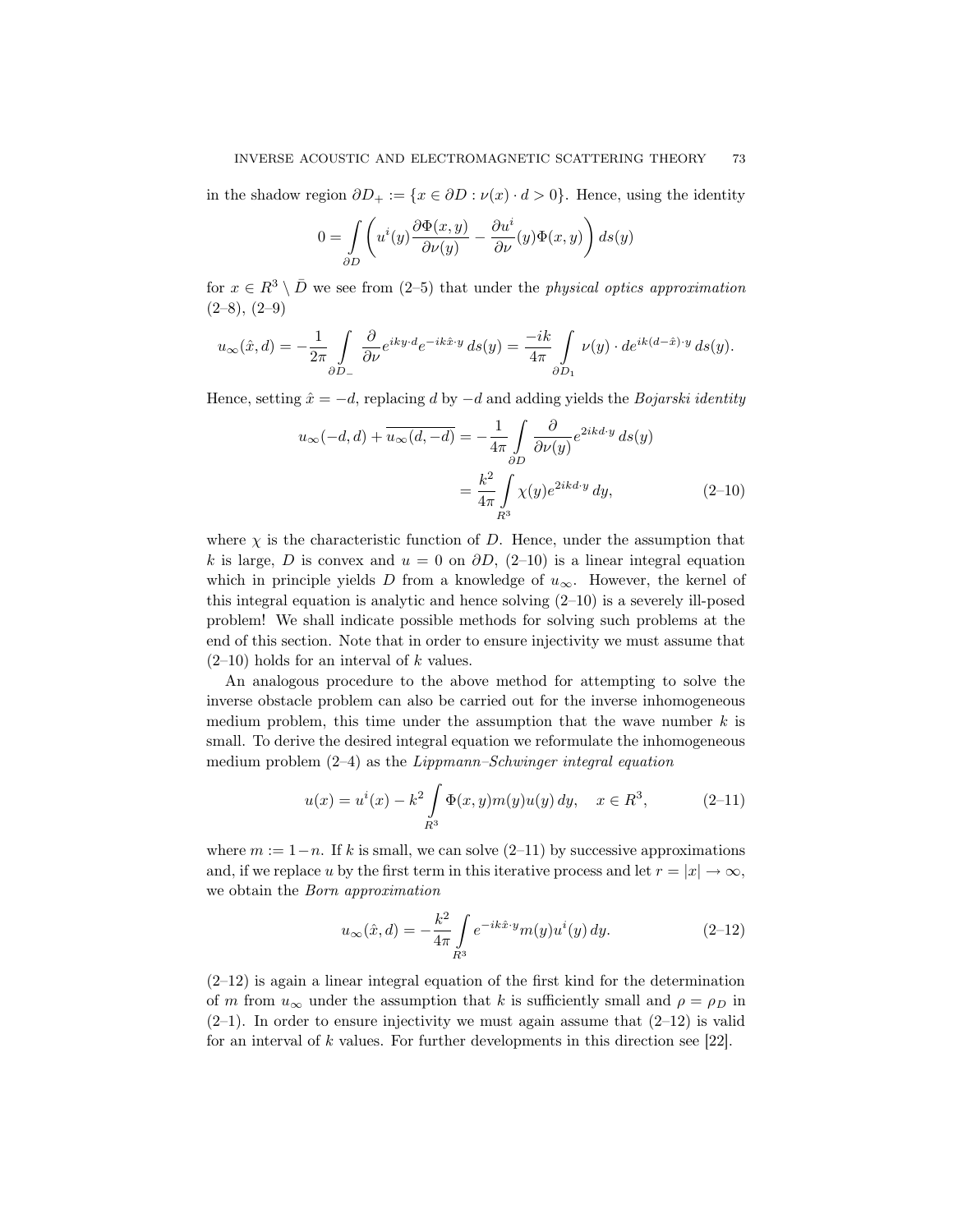Although the weak scattering models discussed above have had considerable success, particularly in their extensions to the electromagnetic case and use in the development of synthetic aperature radar, they suffer in more complicated imaging problems where multiple scattering effects can no longer be ignored. In order to treat such problems, a considerable effort has been put into the derivation of robust nonlinear optimization schemes. The advantage of such an approach is that  $u_{\infty}$  need only be known for a single fixed value of k and multiple scattering effects are no longer ignored, although it is still necessary to have some a priori knowledge of the physical properties of the scattering object (e.g.  $u = 0$  on  $\partial D$  or  $\rho = \rho_D$  as in the above examples). A difficulty with nonlinear optimization techniques is that they are often computationally very expensive.

We begin our discussion of nonlinear optimization methods for solving the inverse scattering problem by considering the exterior Dirichlet problem (2–3). To this end we note the solution to the direct scattering problem with a fixed incident plane wave  $u^i$  defines an operator  $\mathcal{F}$  :  $\partial D \to U_{\infty}$  which maps the boundary  $\partial D$  onto the far field pattern  $u_{\infty}$  of the scattered field. In terms of this operator, the inverse problem consists in solving the nonlinear equation  $\mathcal{F}(\partial D) = u_{\infty}$ . Having in mind that for ill-posed problems the norm in the data space has to be suitable for describing the measurement error, we make the assumption that  $u_{\infty}$  is in the Hilbert space  $L^2(\Omega)$ . For  $\partial D$  we need to choose a class of admissible surfaces described by some suitable parameterization and equipped with an appropriate norm. For the sake of simplicity, we restrict ourselves to the class of domains  $D$  that are star-like with respect to the origin with  $C^2$  boundary  $\partial D$ , i.e. we assume that  $\partial D$  is represented in its parametric form

$$
x = r(\hat{x})\hat{x}, \quad \hat{x} \in \Omega,
$$

for a positive function  $r \in C^2(\Omega)$ . We now view the operator  $\mathcal F$  as a mapping from  $C^2(\Omega)$  into  $L^2(\Omega)$  and write  $\mathcal{F}(\partial D) = u_{\infty}$  as

$$
\mathcal{F}(r) = u_{\infty}.\tag{2-13}
$$

The following basic theorem was first proved by Kirsch [41] using variational methods and subsequently by Potthast [63] using a boundary integral equation approach (see also [34] and [48]). We note that the validity of the following theorem for the case of the exterior Neumann problem remains an open question [50].

THEOREM 2.1. The boundary to far field map  $\mathcal{F}: C^2(\Omega) \to L^2(\Omega)$  has a Fréchet derivative  $\mathcal{F}'$ . The linear operator  $\mathcal{F}'$  is compact and injective with dense range.

Theorem 2.1 now allows us to apply Newton's method to solve (2–13). In particular, given a far field pattern  $u_{\infty}$  and initial guess  $r_0$  to r, the nonlinear equation (2–13) is replaced by the linearized equation

$$
\mathcal{F}(r_0) + \mathcal{F}'q = u_{\infty},
$$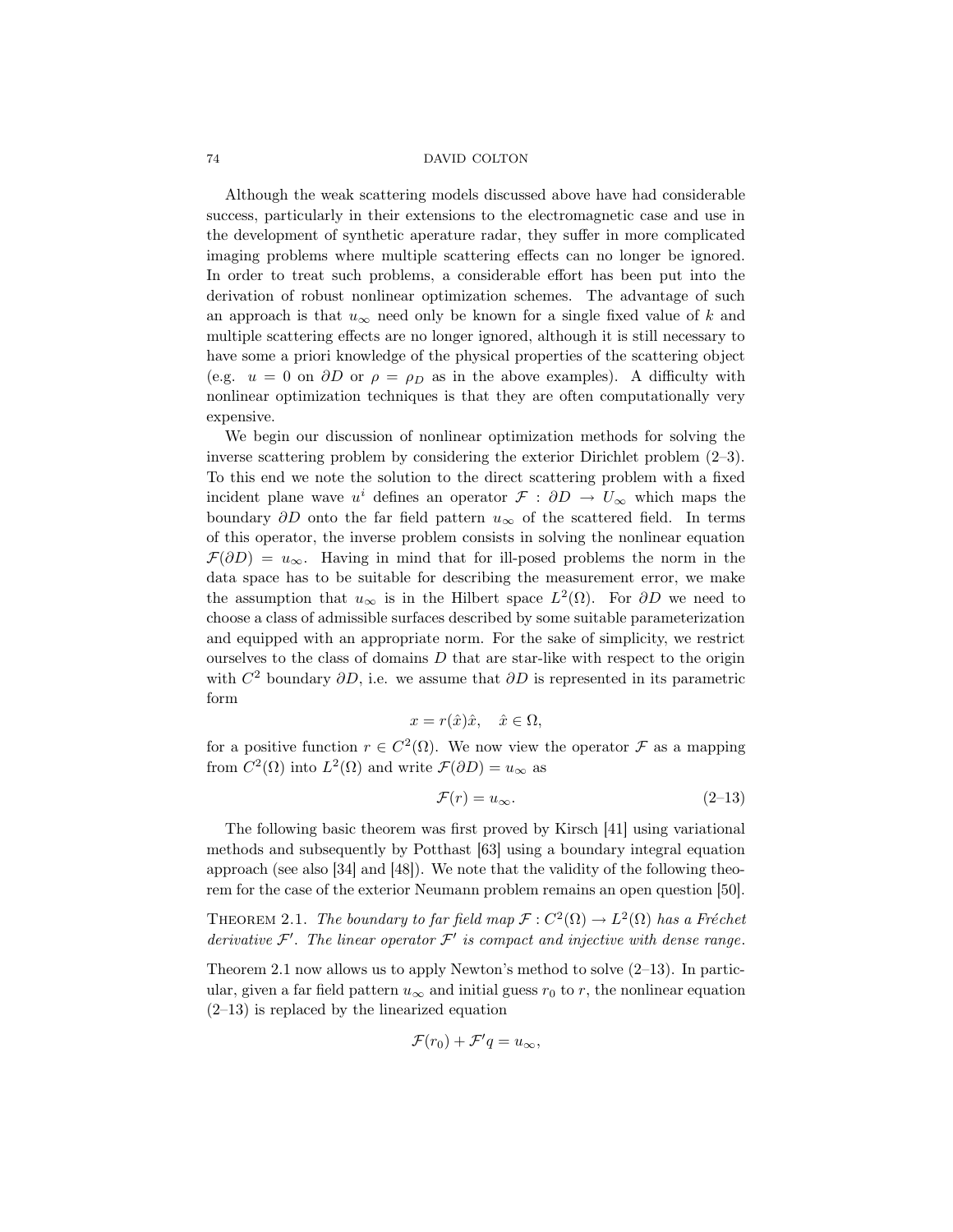which is then solved for q to yield the new approximation r, given by  $r_1 = r_0 + q$ . Newton's method than consists in iterating this procedure. Note that since  $\mathcal{F}'$ is compact each step of the iteration procedure is ill-posed. Alternate optimization strategies for determining D have been proposed by numerous people in particular Kirsch and Kress [45], Angell, Kleinman and Roach [1] and Maponi et al. [52].

Newton's method can also be used to determine the coefficient  $n(x)$  in the inverse inhomogeneous medium problem [32] In this case the nonlinear operator  $\mathcal F$  is defined by means of the Lippmann–Schwinger integral equation (2–11). Other methods for determining  $n(x)$  have been proposed by Colton and Monk (see Chapter 10 of [14])who use an averaging procedure to reduce the number of unknowns, Gutman and Klibanov [26], who confine themselves to reconstructing a fixed number of Fourier coefficients of  $n$  where the number depends on the wave number  $k$ , Kleinman and Van den Berg [72], who use a modified gradient method for an output least squares formulation of the problem, and Natterer and Wübbeling [54], [55] who employ an algebraic reconstruction technique (ART) to determine  $n(x)$ . We shall conclude our brief discussion of nonlinear optimization schemes to solve inverse scattering problems by describing the method of Natterer and Wübbeling.

Our aim is to reconstruct the coefficient  $n(x)$  from a knowledge of the far field pattern corresponding to the inhomogeneous medium scattering problem (2–4). We assume that  $D \subset \{x : |x| < \rho\}$  and that our data is p far field patterns  $u_{\infty}(\hat{x}, d_i)$ ,  $j = 1, \ldots, p$ , corresponding to p distinct incident plane waves. From each  $u_{\infty}(\hat{x}, d_j)$  we can determine the Cauchy data on the planes  $\Gamma_j^{\pm}$  perpendicular to  $d_j$  for the solution  $u_j$  of (2-4) corresponding to  $u^i(x) = \exp(ikx \cdot d_j)$  (see figure). Assuming to begin with that  $n(x)$  is known, we want to determine  $u_j$ 

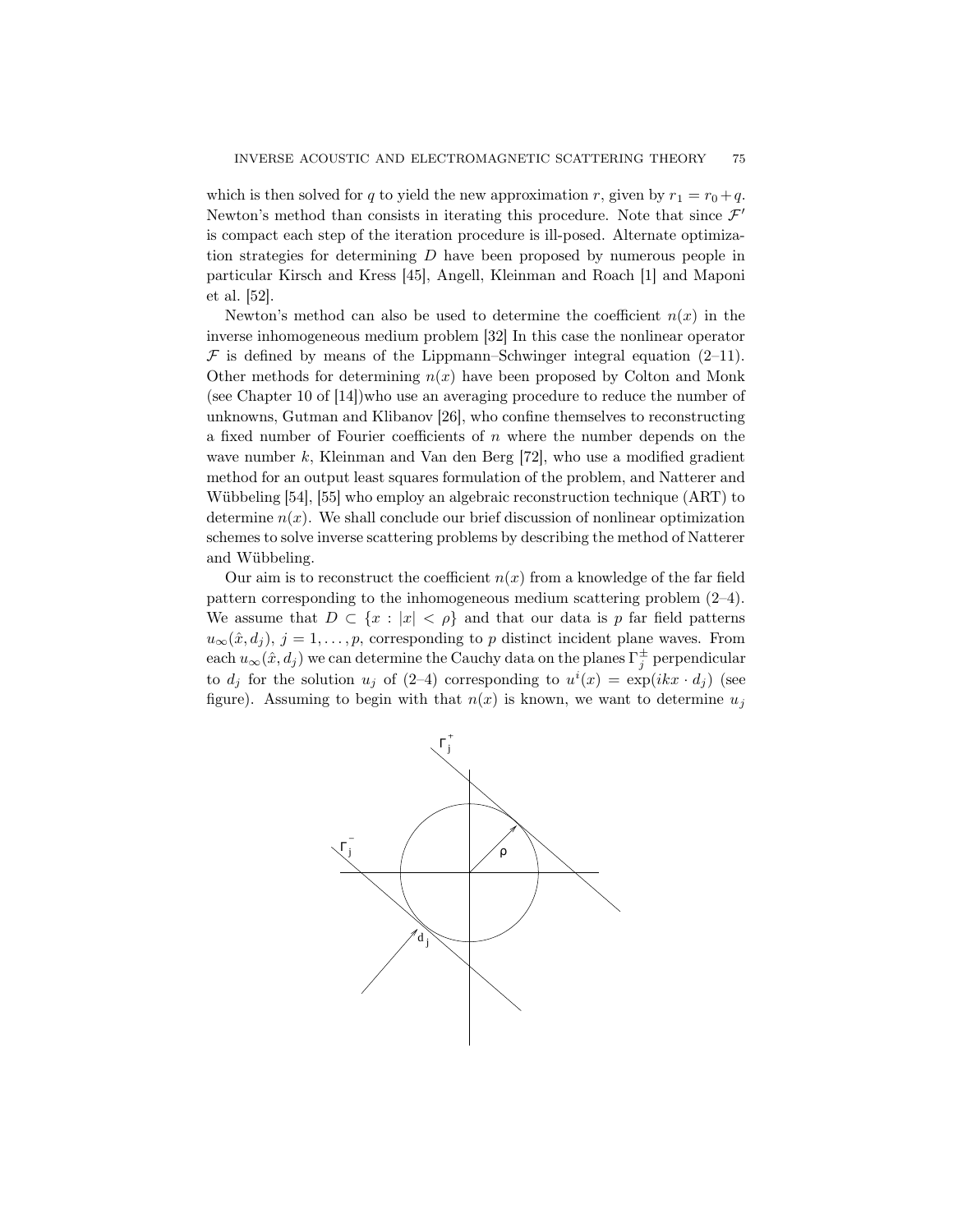on  $\Gamma_j^+$  from the ill-posed Cauchy problem

$$
\Delta u_j + k^2 n(x) u_j = 0 \quad \text{in } R^3,
$$
 (2-14a)

$$
u = f \qquad \text{on } \Gamma_j^-,
$$
  

$$
\nabla u \cdot d_j = g \qquad \text{on } \Gamma_j^- \tag{2-14b}
$$

This can be done in a stable fashion by finite difference methods if we first filter out frequencies greater than  $\kappa$  where  $\kappa < k$ . We now define the nonlinear operator  $R_j: L^2(|x| < \rho) \to L^2(\Gamma_j^+)$  by

$$
R_j(n) = u_\kappa^j\big|_{\Gamma_j^+},\tag{2-15}
$$

where  $u_{\kappa}^{j}$  is the filtered solution of (2-14). Our aim is to now solve the inverse scattering problem by using an ART-type procedure to solve  $(2-15)$  for  $j =$  $1, \ldots, p.$ 

To solve (2–15) for *n* we set  $g_j = u^j_{\kappa} \vert_{\Gamma^+_j}$  and solve this equation iteratively by first determining  $n_p$  from

$$
n_0 = n^0,
$$
  
\n
$$
n_j = n_{j-1} + \omega R'_j (n_{j-1})^* C_j^{-1} (g_j - R_j (n_{j-1})),
$$

where  $n^0$  is an initial guess,  $\omega$  is a relaxation parameter,  $R'_j$  is the Frechet derivative of  $R_j$ ,  $C_j = R'_j(0)(R'_j(0))^*$  where  $*$  denotes the adjoint operator and the operator  $C_j^{-1}$  can be applied through the use of Fourier transforms (see [54]). The first approximation is now defined to be  $n_p$  and the procedure is repeated. For details we refer the reader to Natterer and Wübbeling [54] [55] where the computational advantages of using such an approach are discussed. An extension of this method (which is sometimes called the "adjoint field method") to the case of time-harmonic electromagnetic waves has been done by Dorn, et.al.[23].

In both the weak scattering and Newton-type methods for solving the inverse scattering problem we are faced with the problem of solving a linear operator equation of the form

$$
A\varphi = f
$$

where  $A: X \to Y$  is compact and X and Y are infinite dimensional normed spaces. We shall also encounter such equations in the sequel when we consider linear sampling methods for solving the inverse scattering problem. Hence it is appropriate to conclude this section of our paper by giving some idea of how such equations can be solved numerically. The problem in doing this is that since A is compact solving  $A\varphi = f$  is an ill-posed problem in the sense that  $A^{-1}$ , if it exists, is unbounded. This follows immediately from the fact that if  $A^{-1}$ were bounded then  $I = A^{-1}A$  is compact, a contradiction since X is infinite dimensional. Our discussion will purposefully be brief and for more information on the solution of ill-posed problems we refer the reader to Engl, Hanke and Neubauer [24], Kirsch [40] and Kress[47].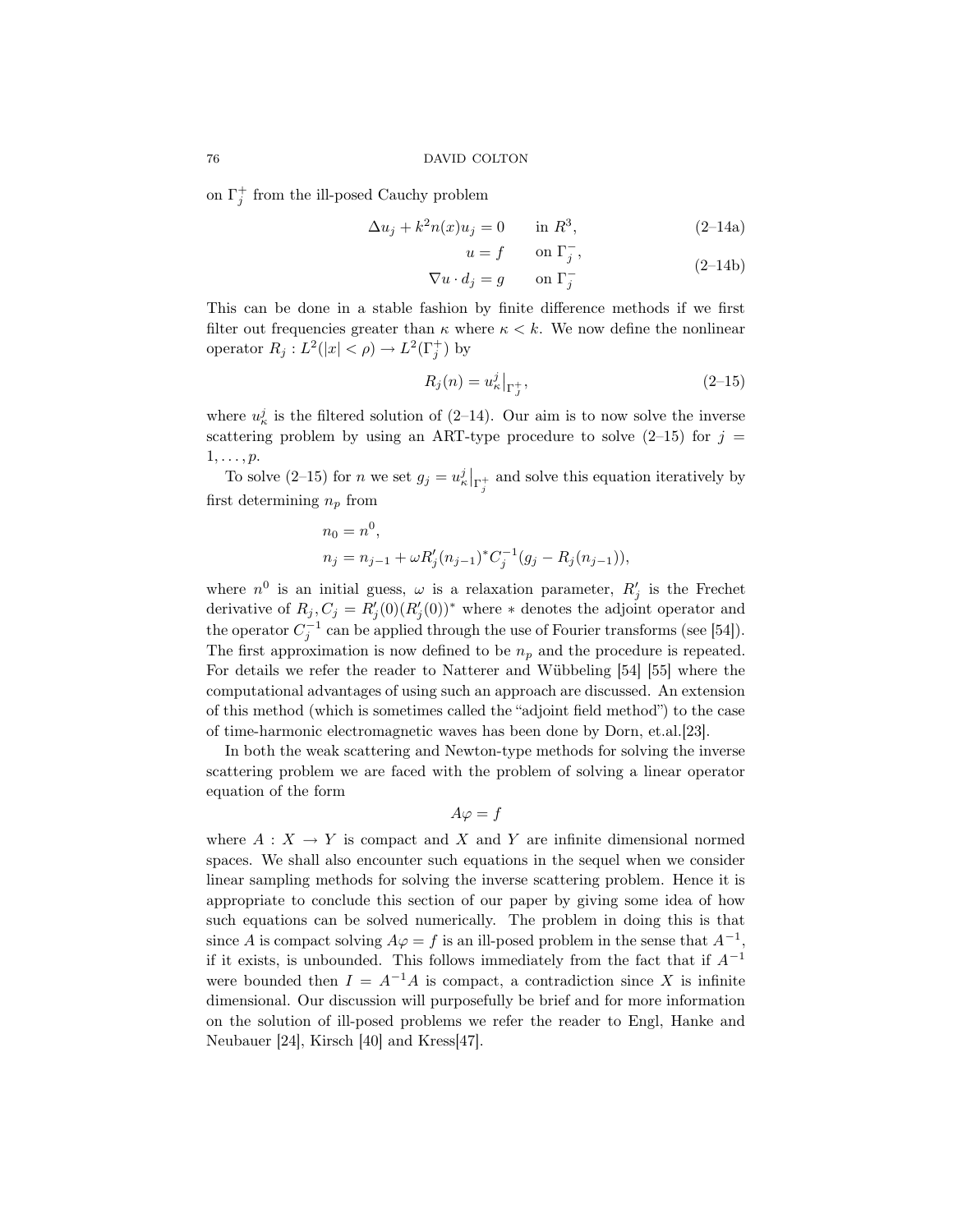We restrict our attention to the case when  $X$  and  $Y$  are infinite dimensional Hilbert spaces. We denote by  $(\sigma_n, \varphi_n, g_n)$  a singular system for the compact operator  $A: X \to Y$ , so that

$$
A\varphi_n = \sigma_n g_n, \qquad A^* g_n = \sigma_n \varphi_n,
$$

and we denote the null space of  $A$  by  $N(A)$ .

PICARD'S THEOREM.  $A\varphi = f$  is solvable if and only if  $f \in N(A^*)^{\perp}$  and

$$
\sum_{n=1}^{\infty} \frac{1}{\sigma_n^2} |(f, g_n)|^2 < \infty.
$$

In this case a solution is given by

$$
\varphi = \sum_{n=1}^{\infty} \frac{1}{\sigma_n} (f, g_n) \varphi_n.
$$

DEFINITION 2.2. The equation  $A\varphi = f$  is mildly ill-posed if  $\sigma_n = O(n^{-\beta})$ , for  $\beta \in R^+$ , and severely ill-posed if the  $\sigma_n$  decay faster than this.

We note that the equations appearing in inverse scattering theory are typically severely ill-posed.

For severely ill-posed problems we must use regularization methods to arrive at a solution.

DEFINITION 2.3. Let  $A: X \to Y$  be an injective compact linear operator. Then a family of bounded linear operators  $R_{\alpha}: Y \to X, \alpha > 0$ , such that

$$
\lim_{\alpha\to 0}~R_\alpha A\varphi=\varphi
$$

for all  $\varphi \in X$  is called a *regularization scheme* for A with *regularization parameter* α.

Suppose the solution  $\varphi$  of  $A\varphi = f$  is approximated by

$$
\varphi_{\alpha}^{\delta}:=R_{\alpha}f^{\delta}
$$

where  $||f - f^{\delta}|| \leq \delta$ . Then

$$
\varphi_{\alpha}^{\delta} - \varphi = R_{\alpha} f^{\delta} - R_{\alpha} f + R_{\alpha} A \varphi - \varphi
$$

and hence

$$
\|\varphi_{\alpha}^{\delta}-\varphi\|\leq \delta \|R_{\alpha}\|+\|R_{\alpha}A\varphi-\varphi\|.
$$

The first term in the above equation increases as  $\alpha$  tends to zero (since  $A^{-1}$  is not bounded) whereas the second term is only small when  $\alpha$  tends to zero. How should  $\alpha = \alpha(\delta)$  be chosen?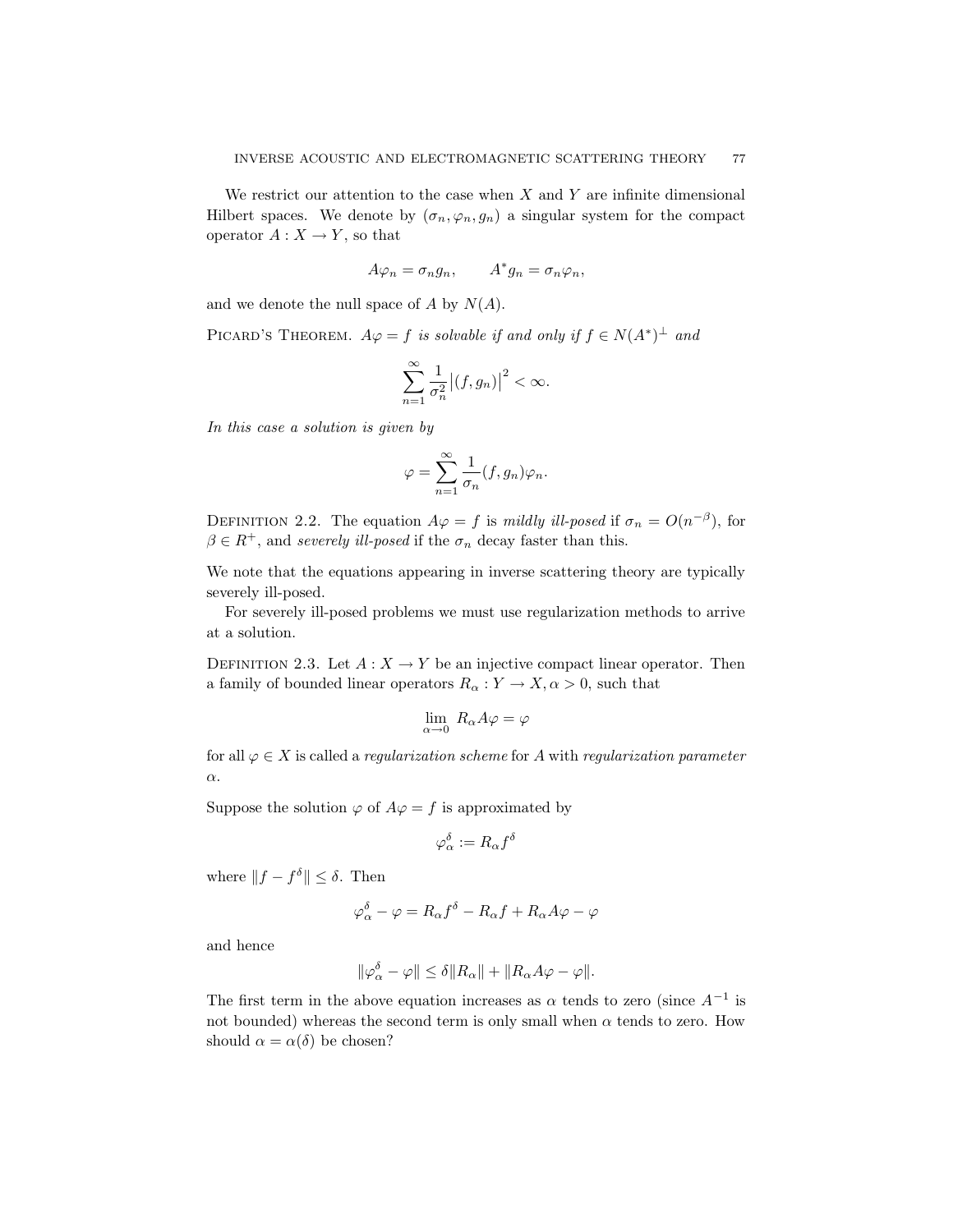DEFINITION 2.4. The choice of  $\alpha = \alpha(\delta)$  is called *regular* if for all  $f \in A(X)$ and all  $f^{\delta} \in Y$  with  $||f - f^{\delta}|| \leq \delta$  we have

$$
R_{\alpha(\delta)}f^{\delta} \to A^{-1}f
$$

as  $\delta$  tends to zero.

We shall now describe a regular regularization scheme due to Tikhonov and Morozov for solving the ill-posed equation  $A\varphi = f$ .

Assume once again that  $A: X \to Y$  is compact. Then, since  $A^*A \geq 0$ , for every  $\alpha > 0$  the operator  $\alpha I + A^*A : X \to X$  is bijective with bounded inverse. The Tikhonov regularization method for solving  $A\varphi = f$  is to set

$$
R_{\alpha} := (\alpha I + A^*A)^{-1}A^*.
$$

Then the regularized solution  $\varphi_{\alpha}$  of  $A\varphi = f$  is the unique solution of

$$
\alpha \varphi_{\alpha} + A^* A \varphi_{\alpha} = A^* f.
$$

In particular, if A is injective, then

$$
\varphi_{\alpha} = \sum_{n=1}^{\infty} \frac{\sigma_n}{\alpha + \sigma_n^2} (f, g_n) \varphi_n = R_{\alpha} f
$$

and hence as  $\alpha$  tends to zero we have  $R_{\alpha}A\varphi \to \varphi$  for all  $\varphi \in X$ . The function  $\varphi_{\alpha}$  can also be obtained by minimizing the Tikhonov functional

$$
||A\varphi - f||^2 + \alpha ||\varphi||^2.
$$

Note that if A is injective with dense range then  $\|\varphi_{\alpha}\| \to \infty$  as  $\alpha$  tends to zero if and only if  $f \notin A(X)$ .

We now turn to the choice of the regularization parameter  $\alpha$ . If A is injective with dense range then a regular method for choosing  $\alpha$  is the Morozov discrepancy principle. In particular, assume that we want to solve

$$
A_\delta \varphi = f_\varepsilon
$$

where  $||A - A_{\delta}|| \leq \delta$  and  $||f - f_{\varepsilon}|| \leq \varepsilon$  with known  $\delta$  and  $\varepsilon$ , i.e. an estimate of the noise level is known a priori. We require that the residual be commensurate with the accuracy of the measurements of  $A$  and  $f$ , i.e.

$$
||A_{\delta}\varphi_{\alpha}-f_{\varepsilon}||\approx \varepsilon+\delta||\varphi_{\alpha}||.
$$

In applications to the linear sampling method described in the sequel we have  $\varepsilon \ll \delta$ . Hence, in this case, the Morozov discrepancy principle is to choose  $\alpha = \alpha(\delta)$  such that  $\mu(\alpha) = 0$ , where

$$
\mu(\alpha):=\|A_\delta \varphi_\alpha-f_\varepsilon\|^2-\delta^2\|\alpha_\alpha\|^2=\sum_{n=1}^\infty\frac{\alpha^2-\delta^2\sigma_n^2}{(\sigma_n^2+\alpha)^2}\big|(f_\varepsilon,g_n)\big|^2
$$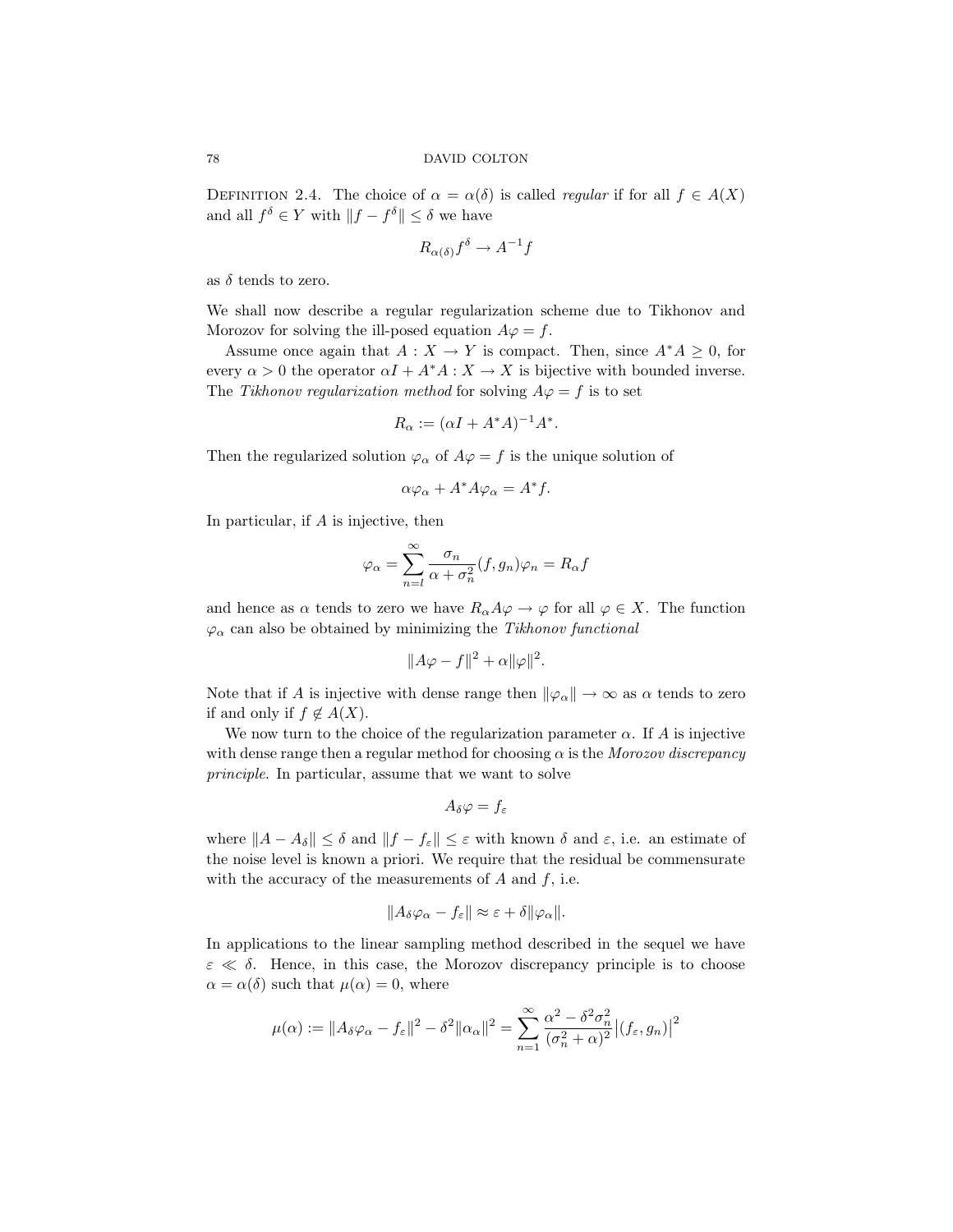and  $(\sigma_n, \varphi_n, g_n)$  is now a singular system for the operator  $A_\delta$ . We note that  $\mu(\alpha)$ is monotonously increasing and in practice only a rough approximation to the root of  $\mu(\alpha) = 0$  is necessary.

In closing this section, we make a few comments on the use of Tikhonov regularization and the Morozov discrepancy principle in solving ill-posed problems arising in inverse scattering theory. In particular, we note that in general one has no idea if the noise level is small enough so that the regularized solution of the equation with noisy data is in fact a good approximation to the solution of the noise free equation. Without further a priori information the only statement that can be made is what happens if the noise tends to zero. However, since the noise is fixed and nonzero, in general all that can be said is that there is a "nearby" equation (i.e. noisy A and f) whose solution can be obtained and if this nearby equation is "close enough" to the noise free equation then one expects the regularized solution to behave like the true solution, assuming it exists. In particular, since without severe a priori assumptions, which are in general not available, error estimates are not known for the dependency of the regularized solution on the noise level, and the remark of Lanczos is valid: "A lack of information cannot be remedied by any mathematical trickery." Nevertheless, a regularized solution based on Tikhonov regularization and the Morozov discrepancy principle provides a rational approach for arriving at a candidate for a solution to an ill-posed problem when an a priori estimate of the noise level is available.

# 3. The Inverse Dirichlet Problem for Acoustic Waves

In the previous section we discussed two of the most popular methods for solving the inverse scattering problem, i.e. the weak scattering approximation and nonlinear optimization techniques, as well as regularization methods that can be used for their numerical solution. However, as previously mentioned, both of these methods rely on some a priori knowledge of the physical properties of the scattering object D in order to know the boundary conditions on  $\partial D$ . Furthermore, uniqueness theorems were not discussed, in particular how much information is needed in principle to determine  $D$  or, more importantly, can D be determined from the far field data if the boundary conditions are not known? We view these issues as particularly important since in many practical inverse scattering problems both the material properties of the scatterer as well as its shape are unknown. In this and the sections that follow we will be paying particular attention to inverse scattering problems such as these.

In this section we will consider the inverse scattering problem associated with the exterior Dirichlet problem (2–3) and, when relevant, point out what results are in fact independent of the boundary condition on  $\partial D$ . We will always assume the existence of a solution  $u \in C^2(R^3 \setminus \overline{D}) \cap C(R^3 \setminus D)$  to  $(2-3)$  as well as the fact that since  $\partial D$  is in class  $C^2$  we have  $u \in C^1(R^3 \setminus D)$  [14]. We begin with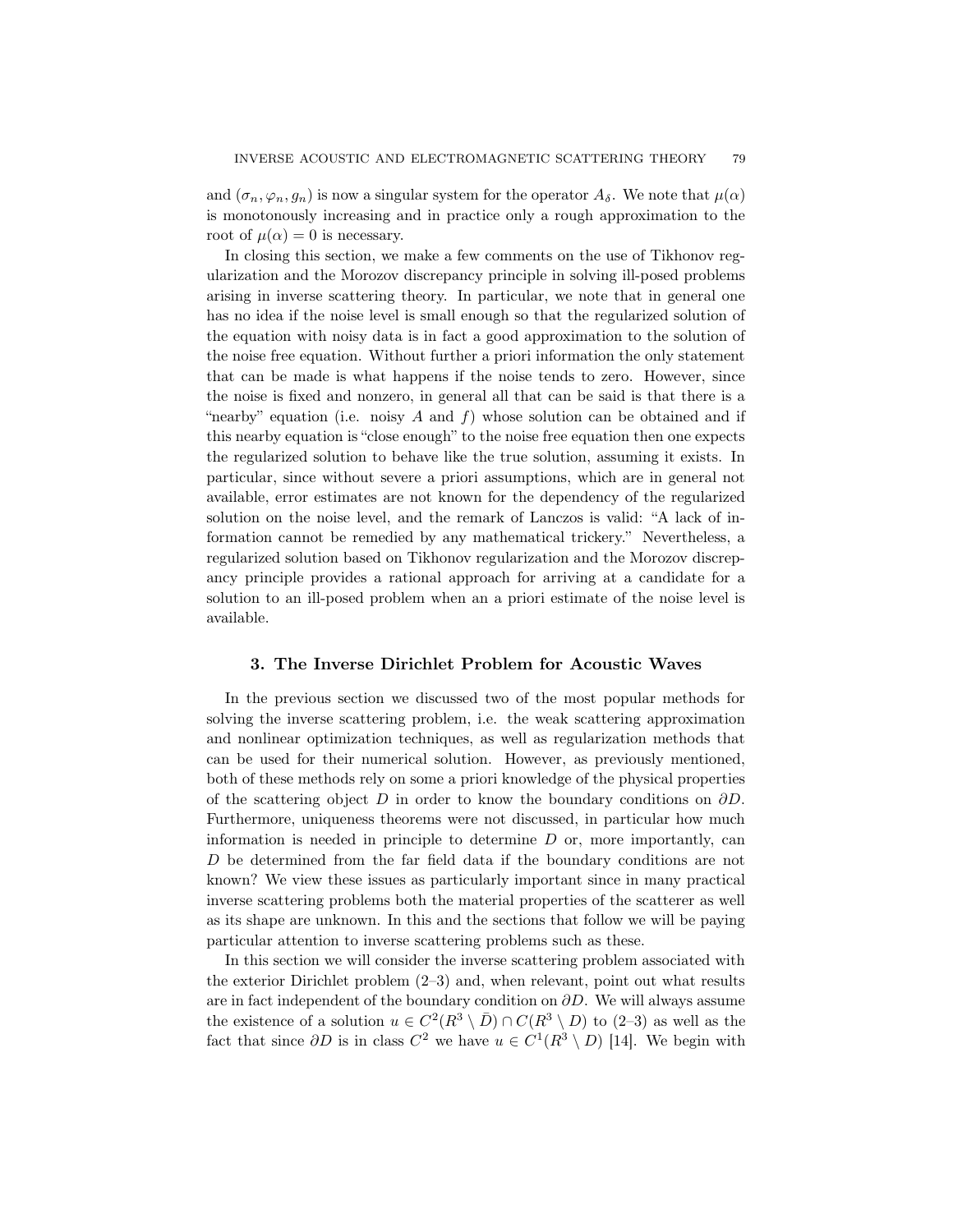Rellich's lemma which forms the basis of the entire field of acoustic scattering theory.

THEOREM 3.1 (RELLICH'S LEMMA). Let  $u^s$  be a solution of the Helmholtz equation in the exterior of D satisfying the Sommerfeld radiation condition such that the far field pattern  $u_{\infty}$  of  $u^{s}$  vanishes. Then  $u^{s} = 0$  in  $R^{3} \setminus \bar{D}$ .

PROOF. For sufficiently large  $|x|$  we have a Fourier expansion

$$
u^{s}(x) = \sum_{n=0}^{\infty} \sum_{m=-n}^{n} a_{n}^{m}(r) Y_{n}^{m}(\hat{x})
$$

with respect to the spherical harmonics  $Y_n^m$  where the coefficients are given by

$$
a_n^m(r) = \int\limits_{\Omega} u^s(r\hat{x}) \overline{Y_n^m(\hat{x})} \, ds(\hat{x}).
$$

Since  $u^s \in C^2(R^3 \setminus \overline{D})$  and the radiation condition holds uniformly in  $\hat{x}$ , we can differentiate under the integral sign and integrate by parts to conclude that  $a_n^m$ is a solution of the spherical Bessel equation

$$
\frac{d^2a_n^m}{dr^2} + \frac{2}{r}\frac{da_n^m}{dr} + (k^2 - \frac{n(n+1)}{r^2})a_n^m = 0
$$

satisfying the radiation condition, i.e.

$$
a_n^m(r) = \alpha_n^m h_n^{(1)}(kr)
$$

where  $h_n^{(1)}$  is a spherical Hankel function of the first kind of order n and the  $\alpha_n^m$  are constants depending only on n and m. From  $(2-7)$  we have that, since  $u_{\infty}=0,$ 

$$
\lim_{r \to \infty} \int_{|x|=r} |u^s(x)|^2 ds = \int_{\Omega} |u_{\infty}(\hat{x})|^2 ds = 0.
$$

But by Parseval's equality

$$
\int_{|x|=r} |u^{s}(x)|^{2} ds = r^{2} \sum_{n=0}^{\infty} \sum_{m=-n}^{n} |a_{n}^{m}(r)|^{2}.
$$

Substituting the above expression for  $a_n^m$  into this identity, letting r tend to infinity, and using the asymptotic behavior of the spherical Hankel functions now yields  $\alpha_n^m = 0$  for all n and m. Hence  $u^s = 0$  outside a sufficiently large sphere. By the representation formula  $(2-5)$  we see that  $u<sup>s</sup>$  is an analytic function of x, and hence we can now conclude that  $u^s = 0$  in  $R^3 \setminus \overline{D}$  by analyticity.  $\Box$ 

In the sequel we will need two *reciprocity relations* which can be proved by a straightforward application of Green's theorem. The first of these is for scattering by a plane wave, i.e.  $u^{i}(x) = e^{ik\hat{x}\cdot d}$  in (2-3), and is given by [14]

$$
u_{\infty}(\hat{x}, d) = u_{\infty}(-d, -\hat{x})
$$
\n(3-1)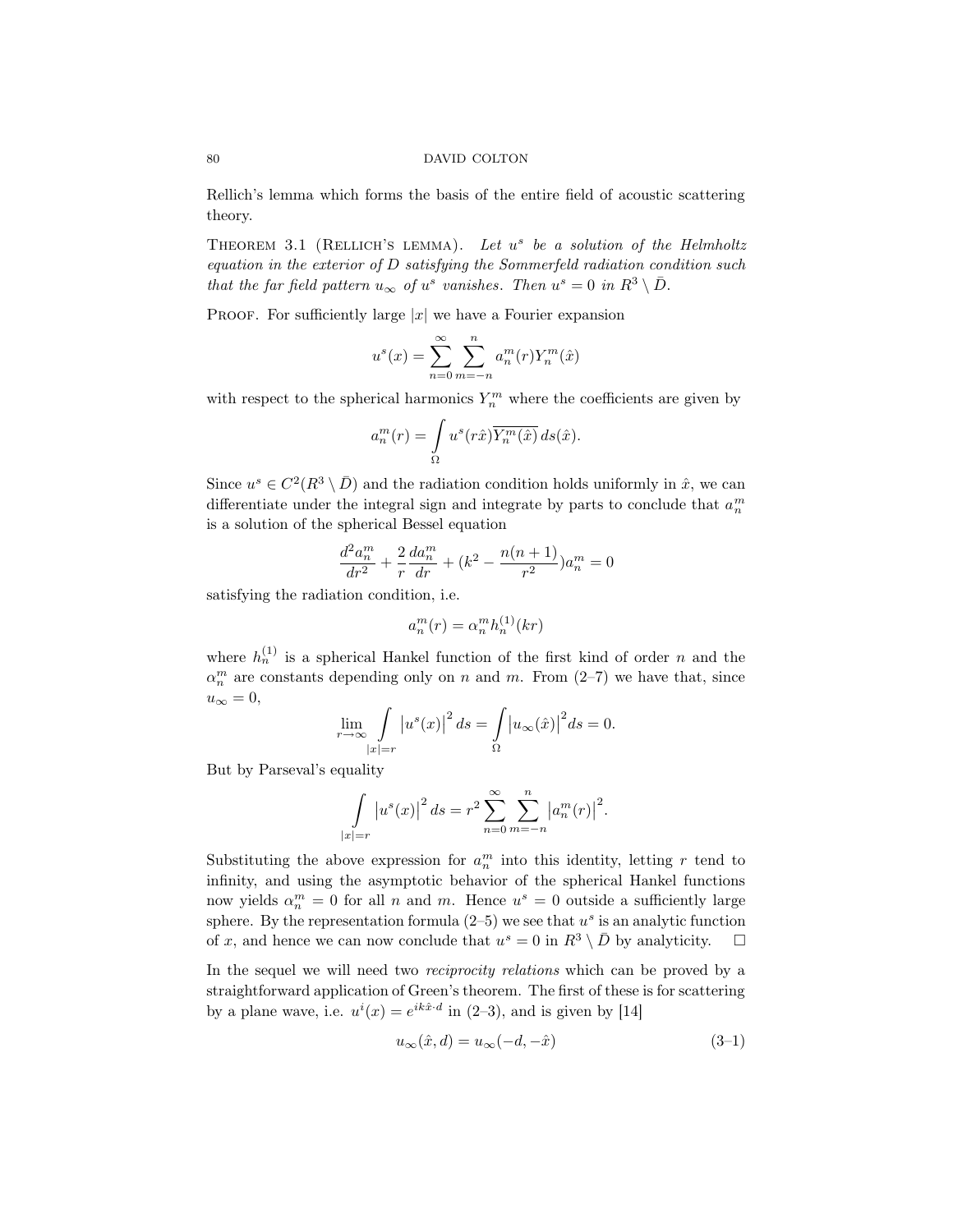and the second of these is for scattering due to the point source  $u^{i}(x) = \Phi(x, z)$ having far field pattern  $u_{\infty}(\hat{x}, z)$  and is given by [62]

$$
4\pi u_{\infty}(-d,z) = u^s(z,d)
$$
\n(3-2)

for  $z \in R^3 \setminus \overline{D}$ ,  $d \in \Omega$ , where  $u^s$  is the scattered field in (2–3) corresponding to  $u^i(x) = e^{ikx \cdot d}.$ 

We now consider the scattering problem (2–3) and let  $u_{\infty}$  be the far field pattern of the scattered field. The *far field operator*  $F: L^2(\Omega) \to L^2(\Omega)$  for this problem is defined by

$$
(Fg)(\hat{x}) := \int_{\Omega} u_{\infty}(\hat{x}, d)g(d) ds(d)
$$
\n(3-3)

and is easily seen to be the scattered field  $v_g^s$  corresponding to the *Herglotz wave* function

$$
v_g^i(x) := \int_{\Omega} e^{ikx \cdot d} g(d) \, ds(d), \quad x \in R^3
$$

as incident field. The function  $g \in L^2(\Omega)$  is known as the kernel of the Herglotz wave function. Of basic importance to us is the following theorem [14].

THEOREM 3.2. The far field operator  $F$  is injective with dense range if and only if there does not exist a Dirichlet eigenfunction for D which is a Herglotz wave function.

PROOF. For the  $L^2$  adjoint  $F^*: L^2(\Omega) \to L^2(\Omega)$  the reciprocity relation (3-1) implies that

$$
F^*g = \overline{RFRg} \tag{3-4}
$$

where  $R: L^2(\Omega) \to L^2(\Omega)$  is defined by

$$
(Rg)(d) := g(-d).
$$

Hence, the operator  $F$  is injective if and only if its adjoint  $F^*$  is injective. Recalling that the denseness of the range of  $F$  is equivalent to the injectivity of  $F^*$  we therefore must only show the injectivity of  $F$ . To this end, we note that  $Fg = 0$  with  $g \neq 0$  is equivalent to the existence of a nontrivial Herglotz wave function  $v_g^i$  with kernel g for which the far field pattern of the corresponding scattered field  $v^s$  is  $v_\infty = 0$ . By Rellich's lemma this implies  $v^s = 0$  in  $R^3 \setminus D$ and the boundary condition  $v_g^i + v^s = 0$  on  $\partial D$  now shows that  $v_g^i = 0$  on  $\partial D$ . The proof is finished.  $\Box$ 

We now want to show that the far field  $F$  is normal. To this end, we need the following lemma [15].

LEMMA 3.3. The far field operator  $F$  satisfies

$$
2\pi((Fg,h)-(g,Fh))=ik(Fg,Fh).
$$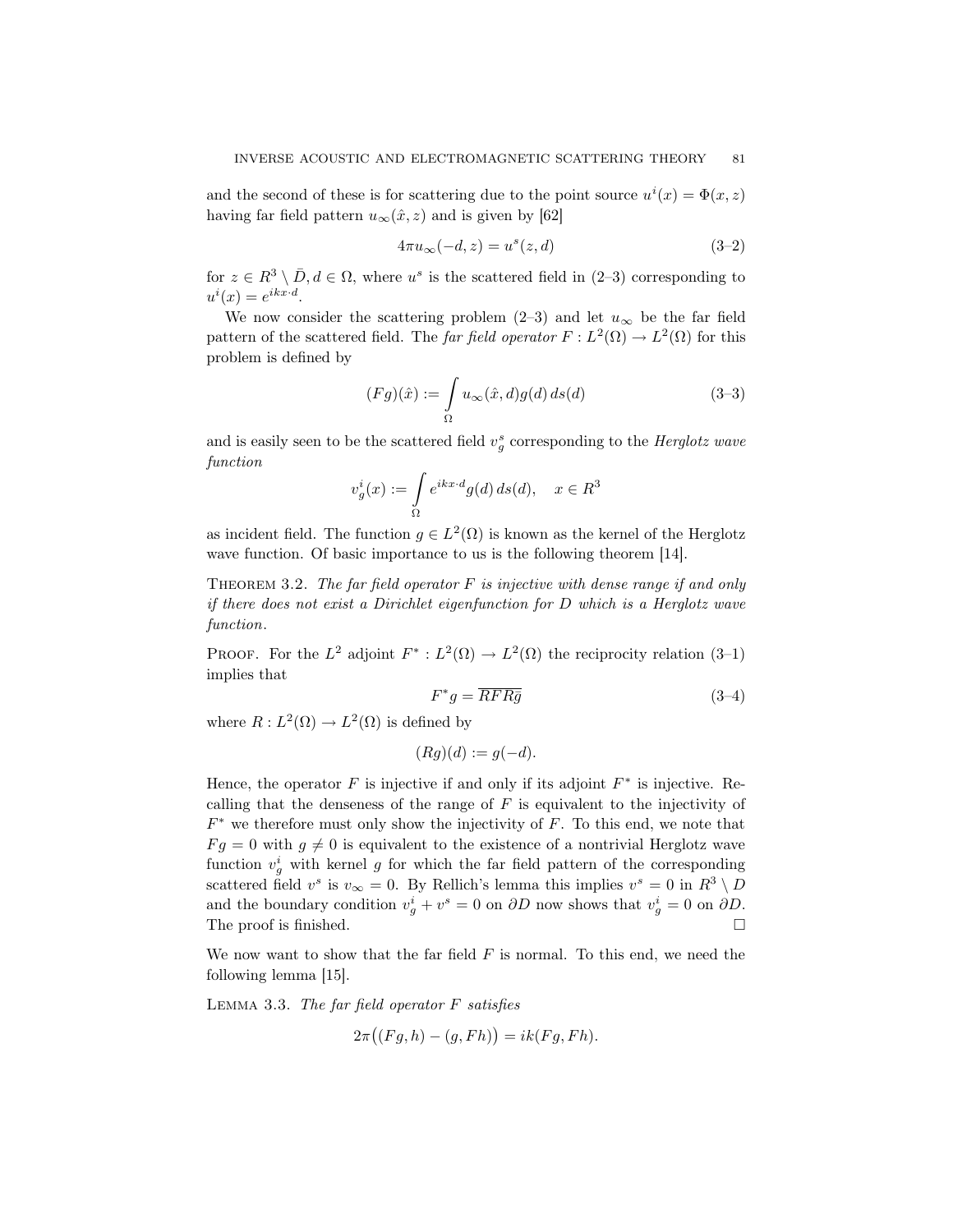PROOF. If  $v^s$  and  $w^s$  are radiating solutions to the Helmholtz equation with far field patterns  $v_{\infty}$  and  $w_{\infty}$  then from the radiation condition and Green's theorem we obtain

$$
\int_{\partial D} \left( v^s \frac{\partial \overline{w^s}}{\partial \nu} - \overline{w^s} \frac{\partial v^s}{\partial \nu} \right) ds = -2ik \int_{\Omega} v_{\infty} \overline{w_{\infty}} ds.
$$

From the representation formula (2–5) and letting  $x \to \infty$  we see that, if  $w_h^i$  is a Herglotz wave function with kernel  $h$ , then

$$
\int_{\partial D} \left( v^s(x) \frac{\partial \overline{w_h^i}}{\partial \nu}(x) - \overline{w_h^i(x)} \frac{\partial v^s}{\partial \nu}(x) \right) ds(x)
$$
\n
$$
= \int_{\Omega} \overline{h(d)} \int_{\partial D} (v^s(x) \frac{\partial e^{-ikx \cdot d}}{\partial \nu} - e^{-ikx \cdot d} \frac{\partial v^s}{\partial \nu}(x)) ds(x) ds(d)
$$
\n
$$
= 4\pi \int_{\Omega} \overline{h(d)} v_{\infty}(d) ds(d).
$$

Now let  $v_g^i$  and  $v_h^i$  be Herglotz wave functions with kernels  $g, h \in L^2(\Omega)$ , respectively, and let  $v_g, v_h$  be the solutions of (2–3) with  $u^i$  replaced by  $v_g^i$  and  $v_h^i$ , respectively. Let  $v_{g,\infty}$  and  $v_{h,\infty}$  be the corresponding far field patterns. Then we can combine the two previous equations to obtain

$$
-2ik(Fg, Fh) + 4\pi(Fg, h) - 4\pi(g, Fh)
$$
  
=  $-2ik \int_{\Omega} v_{g,\infty} \overline{v_{h,\infty}} ds + 4\pi \int_{\Omega} v_{g,\infty} \overline{h} ds - 4\pi \int_{\Omega} g \overline{v_{h,\infty}} ds$   
=  $\int_{\partial D} \left( v_g \frac{\partial \overline{v_h}}{\partial \nu} - \overline{v_h} \frac{\partial v_g}{\partial \nu} \right) ds$ 

and the lemma follows from the Dirichlet boundary condition satisfied by  $v<sub>g</sub>$ and  $v_h$ .

THEOREM 3.4. The far field operator  $F$  is compact and normal.

PROOF. Since F is an integral operator on  $\Omega$  with a continuous kernel, it is compact. From Lemma 3.3 we have

$$
\big(g, ikF^*Fh\big) = 2\pi\big( (g,Fh) - (g,F^*h)\big)
$$

for all  $g, h \in L^2(\Omega)$  and hence

$$
ikF^*F = 2\pi (F - F^*).
$$
 (3-5)

Using (3–4) we can deduce that

$$
(F^*g, F^*h) = (FR\bar{h}, FR\bar{g})
$$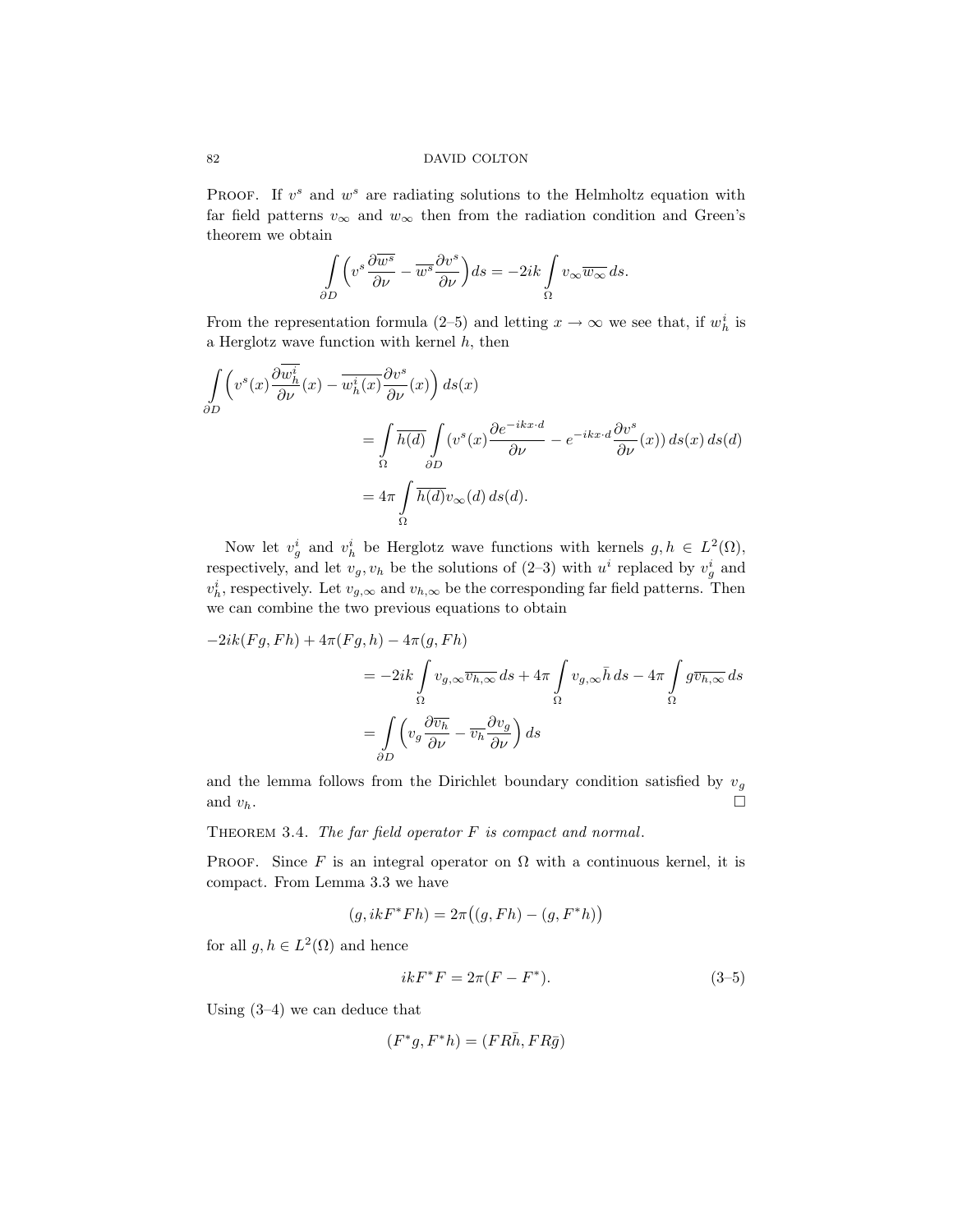and hence from Lemma 3.3 again it follows that

$$
ik(F^*g,F^*h)=2\pi\bigl((g,F^*h)-(F^*g,h)\bigr)
$$

for all  $g, h \in L^2(\Omega)$ . If we now proceed as in the derivation of (3–6) we find that

$$
ikFF^* = 2\pi (F - F^*)
$$
 (3-6)

and the proof is finished.  $\hfill \square$ 

The proof of Theorem 3.4 carries over to the case of Neumann boundary data. However for the impedance boundary condition

$$
\frac{\partial u}{\partial \nu} + ik\lambda u = 0
$$

where  $\lambda > 0$  the operator F is no longer normal since Lemma 3.3 is not valid, i.e. absorption destroys normality. Finally, returning to the case of Dirichlet boundary data, if we define the *scattering operator*  $S: L^2(\Omega) \to L^2(\Omega)$  by

$$
S = I + \frac{ik}{2\pi}F
$$

then from (3–5) and (3–6) we see that  $SS^* = S^*S = I$ , i.e., S is unitary.

Having established the basic properties of the far field pattern and far field operator, we now turn our attention to the uniqueness of a solution to the inverse scattering problem, basing our analysis on the approach of Kirsch and Kress [46] with a subsequent simplification of the proof by Potthast [62].

THEOREM 3.5. Assume that  $D_1$  and  $D_2$  are two obstacles such that the far field patterns corresponding to the exterior Dirichlet problem  $(2-3)$  for  $D_1$  and  $D_2$ coincide for all incident directions d. Then  $D_1 = D_2$ .

PROOF. By analyticity and Rellich's lemma the scattered fields  $u_1^s(\cdot, d) =$  $u_2^s(\cdot, d)$  for the incident fields  $u^i(x, d) = e^{ikx \cdot d}$  coincide in the unbounded component G of the complement of  $\bar{D}_1 \cup \bar{D}_2$  for all  $d \in \Omega$ . Then from the reciprocity relation (3–2) we can conclude that the far field patterns  $u_{1,\infty}(\cdot,z) = u_{2,\infty}(\cdot,z)$ for the scattering of point sources  $\Phi(\cdot, z)$  coincide for all point sources located at  $z \in G$ . Again by Rellich's lemma, this implies that the corresponding scattered fields satisfy  $u_1^s(x, z) = u_2^s(x, z)$  for all  $x, z \in G$ .

Now assume that  $D_1 \neq D_2$ . Then, without loss of generality, there exists  $x^* \in \partial G$  such that  $x^* \in \partial D_1$  and  $x^* \notin \overline{D}_2$ . In particular, we have

$$
z_n := x^* + \frac{1}{n}\nu(x^*)
$$

is in  $G$  for integers  $n$  sufficiently large. Then, on the one hand, we have

$$
\lim_{n \to \infty} u_2^s(x^*, z_n) = u_2^s(x^*, x^*)
$$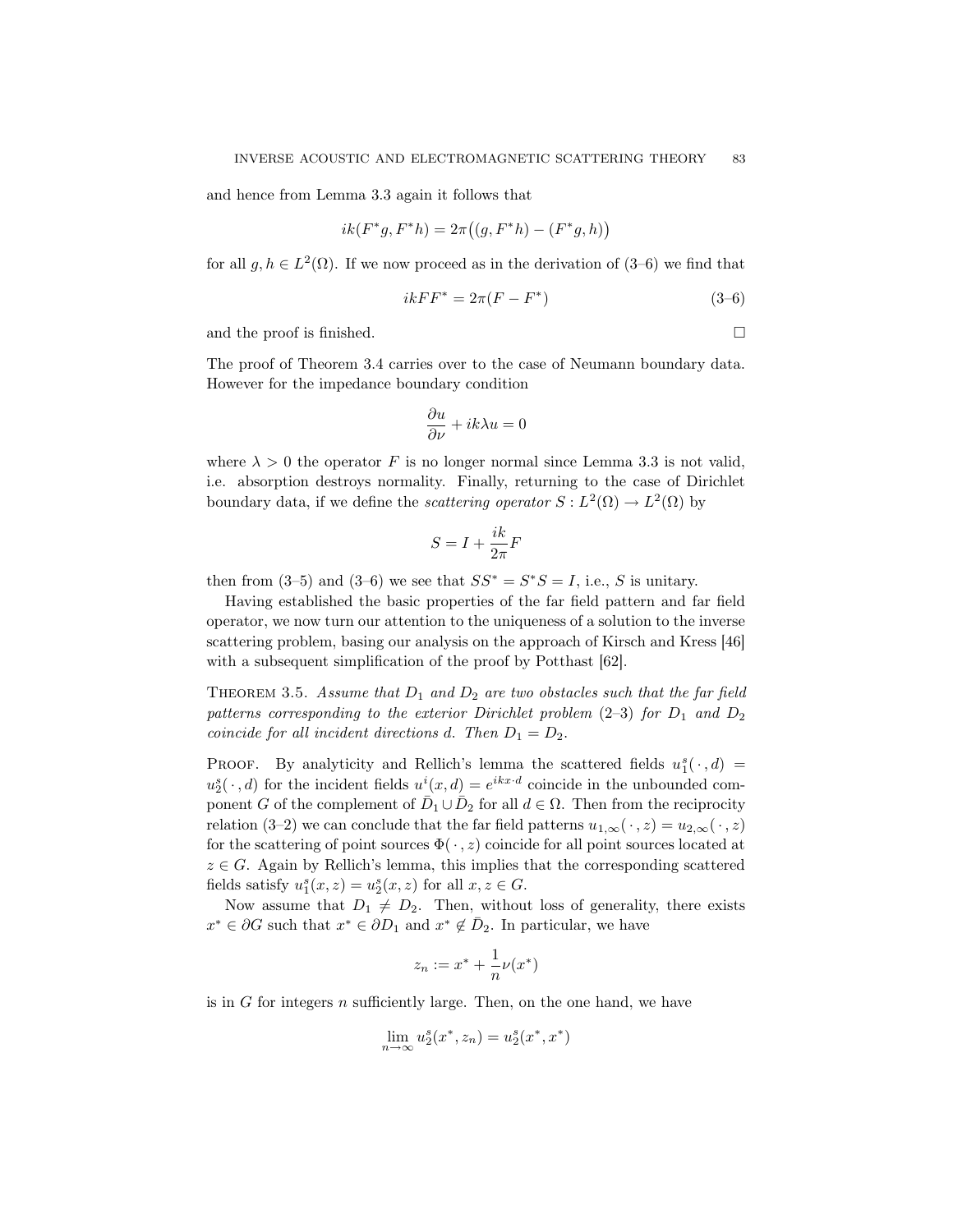since  $u_2^s(x^*,\cdot)$  is continuous in a neighborhood of  $x^* \notin \overline{D}_2$  due to the wellposedness of the direct scattering problem. On the other hand, we have

$$
\lim_{n \to \infty} u_1^s(x^*, z_n) = \infty
$$

because of the boundary condition  $u_1^s(x^*, z_n) + \Phi(x^*, z_n) = 0$ . This contradicts the fact that  $u_1^s(x^*, z_n) = u_2^s(x^*, z_n)$  for n sufficiently large and the proof in  $\Box$  complete.  $\Box$ 

A closer examination of the proof of Theorem 3.5 shows that the boundary condition  $u = 0$  is not used explicitly but rather only the well-posedness of the direct scattering problem. Hence it is not necessary to know the boundary condition (2–3d) a priori in order to conclude that the far field pattern uniquely determines the scatterer. In fact it is not even necessary to know if  $u_{\infty}$  is the far field pattern of  $(2-2)$ ,  $(2-3)$  or  $(2-4)$  in order to conclude that D is uniquely determined [41], [42]. In a related direction, Potthast [62], [64] has considered the important case of finite data. In particular, if  $\Omega_n \subset \Omega$  is a set of n uniformly distributed unit vectors such that if

$$
d(\hat{x}, \Omega_n) := \inf_{d \in \Omega_n} |\hat{x} - d|
$$

then (1)  $d(\hat{x}, \Omega_n) \to 0$  as  $n \to \infty$ ; (2)  $d \in \Omega_n \implies -d \in \Omega_n$  if n is even; and (3)  $\Omega_{n'}$ ,  $\subset \Omega_n$  for  $n > n'$  then the following theorem is valid.

THEOREM 3.6. Let  $u_1^{\infty}$  and  $u_2^{\infty}$  be the far field patterns corresponding to one of (2–2), (2–3) or (2–4). Given  $\varepsilon > 0$  there exists integers  $n_0$  and  $n_i$  such that if  $u_1^{\infty}(\hat{x}, d) = u_2^{\infty}(\hat{x}, d)$  for  $\hat{x} \in \Omega_{n_0}, d \in \Omega_{n_i}$  then

$$
d(D_1, D_2) \le \varepsilon
$$

where  $d(D_1, D_2)$  denotes the Hausdorff distance between  $D_1$  and  $D_2$ .

An open problem is to determine if one incident plane wave at a fixed wave number  $k$  is sufficient to uniquely determine the scatterer  $D$ . If it is known a priori that the boundary condition  $(2-3d)$  is satisfied and that furthermore D is contained in a ball of radius R such that  $kR < \pi$  then it was shown by Colton and Sleeman  $(20]$  and Corollary 5.3 of  $[14]$ ) that D is uniquely determined by its far field pattern for a single incident direction  $d$  and fixed wave number  $k$ .

We now turn our attention to a method for reconstructing  $D$  from an inexact knowledge of the far field pattern  $u_{\infty}$  of the scattering problem (2–3) that is closely related to the ideas of the proof of the uniqueness Theorem 3.5. Indeed, as with Theorem 3.5, this method can be implemented without knowing a priori which of the scattering problems (2–2), (2–3) or (2–4) is associated with  $u_{\infty}$  and in this sense has a clear advantage over the reconstruction methods discussed in the previous section. On the other hand, the implementation requires a knowledge of  $u_{\infty}(\hat{x}, d)$  for  $\hat{x}, d$  on open subsets of  $\Omega$  whereas for obstacle scattering Newton's method only requires a single incident direction d. Furthermore, for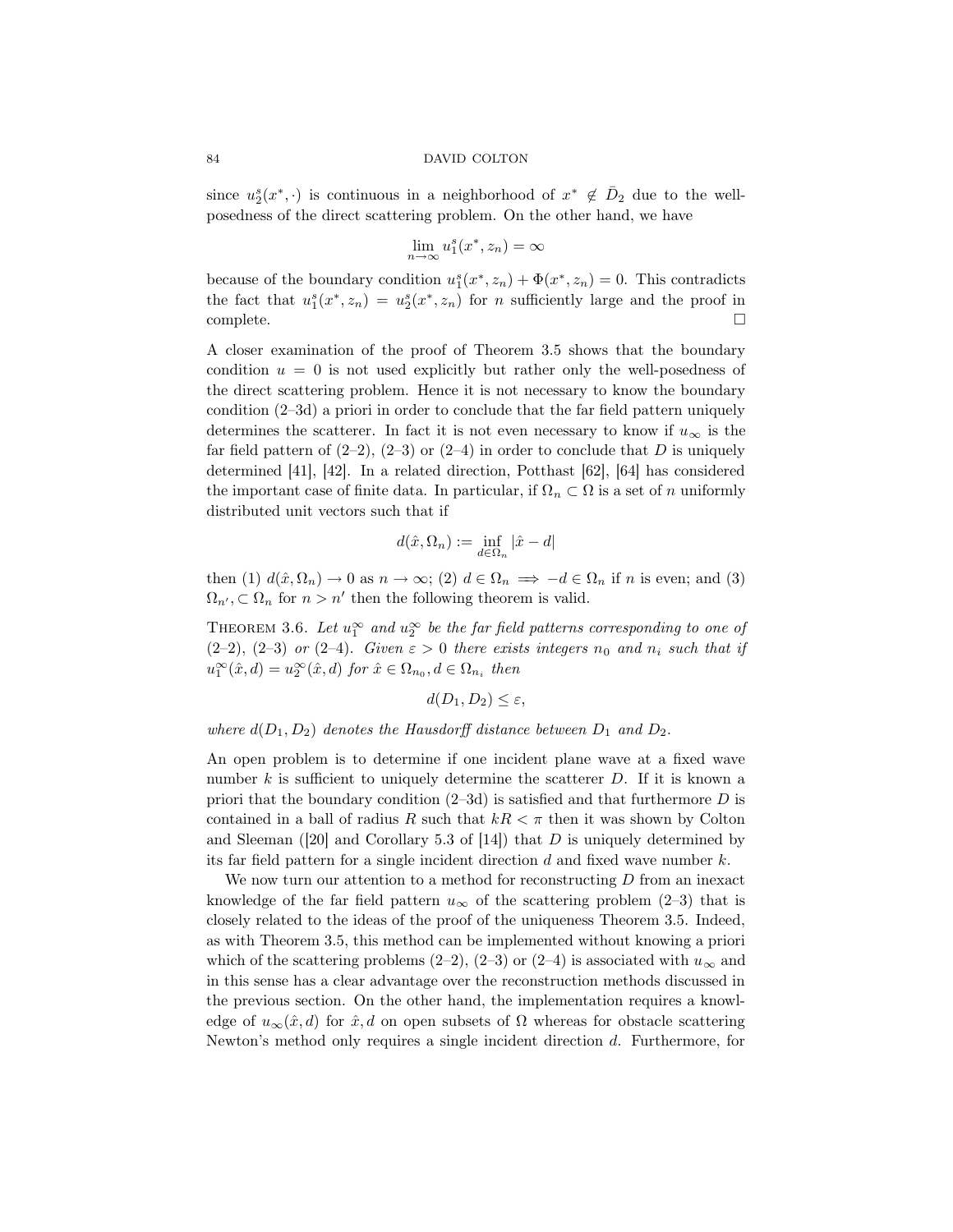the case of the scattering problem  $(2-4)$ , only the support D is obtained rather than the coefficient  $n(x)$ . The method we have on mind was first introduced by Colton and Kirsch in [12], with a subsequent second version being given by Kirsch in [42] and [43] and has become known as the *linear sampling method* (related methods have been considered by Ikehata [35], Norris [56] and Potthast [65]). Here, for the sake of simplicity, we will assume that  $u_{\infty}(\hat{x}, d)$  is known for all  $\hat{x}, d \in \Omega$  rather than only on a subset of  $\Omega$ . For the case of the first version of the linear sampling method, this latter case can be easily handled by appealing to the result that a Herglotz wave function and its first derivatives can be approximated on compact subsets of a ball B by another Herglotz wave function having a kernel that is compactly supported on  $\Omega$ . (This can easily be shown by assuming without loss of generality that  $k^2$  is not a Dirichlet eigenvalue for B and then using the ideas of the proof of Theorem 5.5 of [14] to show that Herglotz wave functions with compactly supported kernels are dense in  $L^2(\partial B)$ .

To describe the basic idea behind the linear sampling method, assume that for every  $z \in D$  there exists a unique solution  $g = g(\cdot, z) \in L^2(\Omega)$  to the far field equation

$$
\int_{\Omega} u_{\infty}(\hat{x}, d)g(d) ds(d) = \Phi_{\infty}(\hat{x}, z),
$$
\n(3-7)

where

$$
\Phi_{\infty}(\hat{x}, z) = \frac{1}{4\pi} e^{-ik\hat{x}\cdot z}
$$

and  $u_{\infty}$  is the far field pattern corresponding to the scattering problem (2–3). Then, since the right hand side of (3–7) is the far field pattern of the fundamental solution  $\Phi(x, z)$ , it follows from Rellich's lemma that

$$
\int_{\Omega} u^s(x, d)g(d) ds(d) = \Phi(x, z)
$$

for  $x \in R^3 \setminus D$ . From the boundary condition  $u = 0$  on  $\partial D$  it now follows that

$$
v_g^i(x) + \Phi(x, z) = 0 \quad \text{for } x \in \partial D,
$$
 (3–8)

where  $v_g^i$  is the Herglotz wave function with kernel g. We now see from (3-8) that  $v_g^i$  becomes unbounded as  $z \to x \in \partial D$  and hence

$$
\lim_{\substack{z \to \partial D \\ z \in D}} \|g(\cdot, z)\| = \infty,
$$

that is,  $\partial D$  is characterized by points z where the solution of (3–7) becomes unbounded.

Unfortunately, in general the far field equation

$$
Fg = \Phi_{\infty}(\,\cdot\,,z)
$$

does not have a unique solution, nor does the above analysis say anything about what happens when  $z \in \mathbb{R}^3 \setminus D$ . However, using on the one hand the fact that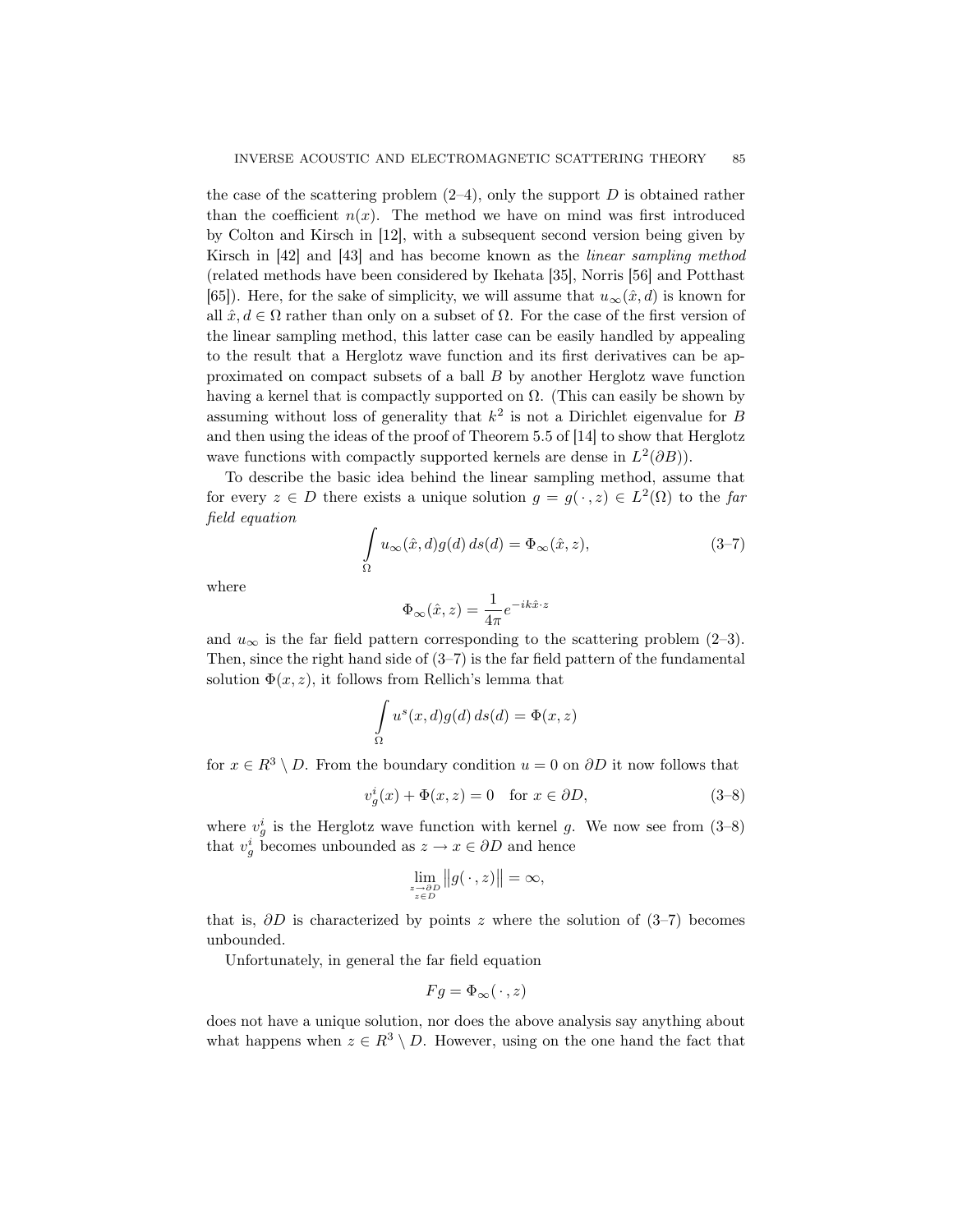Herglotz wave functions are dense in the space of solutions to the Helmholtz equation in D with respect to the norm in the Sobolev space  $H^1(D)$  (see [16],  $[21]$  and on the other the factorization of the far field operator F as

$$
(Fg) = -\frac{1}{4\pi} \mathcal{F} S^{-1}(Hg),
$$

where  $S: H^{-1/2}(\partial D) \to H^{1/2}(\partial D)$  is the single layer potential

$$
(S\varphi)(x) := \int_{\partial D} \varphi(y)\Phi(x, y) \, ds(y),\tag{3-9}
$$

 $Hg$  is the trace on  $\partial D$  of the Herglotz wave function, and  $\mathcal{F}: H^{-1/2}(\partial D) \to$  $L^2(\Omega)$  is defined by

$$
(\mathcal{F}\varphi)(\hat{x}) := \int_{\partial D} \varphi(y) \varphi^{-ik\hat{x}\cdot y} ds(y),
$$

we can prove the following result [4].

THEOREM 3.7. Assume that  $k^2$  is not a Dirichlet eigenvalue for D. Then

(1) if  $z \in D$  for every  $\varepsilon > 0$  there exists a solution  $g(\cdot, z) \in L^2(\Omega)$  of the inequality

$$
\|Fg(\,\cdot\,,z)-\Phi_\infty(\,\cdot\,,z)\|<\varepsilon
$$

such that

$$
\lim_{z \to \partial D} ||g(\,\cdot\,,z)||_{L^2(\Omega)} = \infty, \qquad \lim_{z \to \partial D} ||v_g^i(\,\cdot\,,z)||_{H^1(D)} = \infty,
$$

(2) if  $z \in R^3 \setminus \overline{D}$  for every  $\varepsilon > 0$  and  $\gamma > 0$  there exists a solution  $g(\cdot, z) \in L^2(\Omega)$ of the inequality

$$
\|Fg(\,\cdot\,,z)-\Phi_\infty(\,\cdot\,,z)\|<\varepsilon+\gamma
$$

such that

$$
\lim_{\gamma \to 0} \|g(\,\cdot\,,z)\|_{L^2(\Omega)} = \infty, \qquad \lim_{\gamma \to 0} \|v_g^i(\,\cdot\,,z)\|_{H^1(D)} = \infty.
$$

We note that the difference between cases (1) and (2) of this theorem is that, for  $z \in D$ ,  $\Phi_{\infty}(\cdot, z)$  is in the range of F whereas for  $z \in R^3 \setminus \overline{D}$  this is no longer true.

The above theorem now suggests a numerical procedure for determining  $\partial D$ from noisy far field data. In particular, let  $u_{\infty}^{\delta}$  be the measured far field data, i.e.  $||u_{\infty}^{\delta} - u_{\infty}|| < \delta$  and assume g is such that  $||Fg - \Phi_{\infty}(\cdot, z)|| < \varepsilon$ . If  $F_{\delta}$  is the operator F with kernel  $u_{\infty}$  replaced by  $u_{\infty}^{\delta}$ , then we want to find an approximation to g by solving  $F_\delta \varphi = \Phi_\infty(\cdot, z)$ ; that is, we view both the operator and the right hand side as being inexact. This equation is now solved using Tikhonov regularization and the Morozov discrepancy principle. The unknown boundary  $\partial D$  is now determined by looking for those points z where  $\|\varphi(\cdot,z)\|$  begins to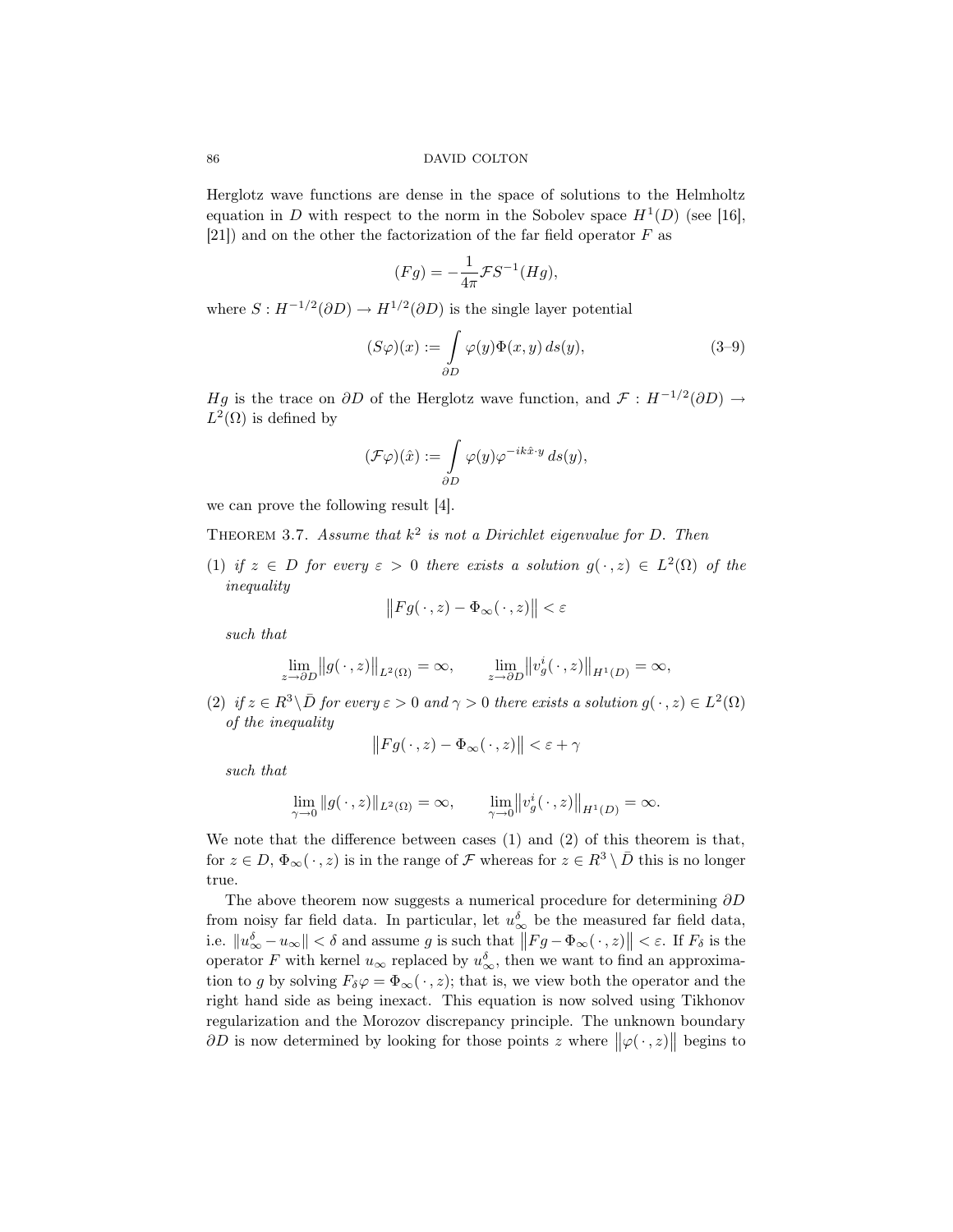sharply increase. Numerical examples using this procedure can be found in [9], [10] and [74].

The analogue of Theorem 3.7 for the exterior Neumann problem is established in exactly the same way as Theorem 3.7 where now it is assumed that  $k^2$  is not a Neumann eigenvalue for D. It is also possible to treat mixed boundary value problems [4], [6]. As will be seen in the next section, a similar result also holds for the inhomogeneous medium problem  $(2-4)$  as well as the more general problem  $(2-1)$  provided  $k^2$  is not a transmission eigenvalue (to be defined in the following section of this paper). In particular, as with Theorems 3.5 and 3.6, it is not necessary to know the material properties of the scatterer (e.g., the boundary condition) in order to determine  $D$  from a knowledge of the regularized solution of the far field equation. it is also possible to treat the case when the background medium is piecewise homogeneous by appropriately modifying the far field equation [9]. The possibility of doing this is particularly important in numerous applications, e.g. the detection of buried objects or structures under foliage.

Theorem 3.7 is complicated by the fact that in general  $\Phi_{\infty}(\cdot, z)$  is not in the range of F for neither  $z \in D$  nor  $z \in R^3 \setminus \overline{D}$ . For the case when F is normal (say nonabsorbing media and data on all of  $\Omega$  rather than some subset of  $\Omega$ ), this problem was resolved by Kirsch [42], who proposed replacing the equation  $F_g = \Phi_\infty(\cdot, z)$  by  $(F^*F)^{\frac{1}{4}}g = \Phi_\infty(\cdot, z)$  where  $F^*$  is again the adjoint of F in  $L^2(\Omega)$ . He was then able to show that  $\Phi(\cdot, z)$  is in the range of  $(F^*F)^{\frac{1}{4}}$  if and only if  $z \in D$ . We will now outline the main ideas of Kirsch's proof of this result. In what follows,  $S: L^2(\partial D) \to L^2(\partial D)$  is the single layer potential defined by (3–9) and  $G: L^2(\partial D) \to L^2(\Omega)$  is defined by  $Gh = v_{\infty}$  where  $v_{\infty}$  is the far field pattern of the solution to the radiating exterior Dirichlet problem with boundary data  $h \in L^2(\partial D)$ . The relation among the operators  $F, G$  and S is given by the following lemma.

Lemma 3.8. The relation

$$
F = -4\pi GS^*G^*
$$

is valid where  $G^* : L^2(\Omega) \to L^2(\partial D)$  and  $S^* : L^2(\partial D) \to L^2(\partial D)$  are the  $L^2$ adjuncts of G and S respectively.

PROOF. Define the operator  $H: L^2(\Omega) \to L^2(\partial D)$  by

$$
(Hg)(x) := \int_{\Omega} g(d)e^{ikx \cdot d} ds(d).
$$

Note that  $Hg$  is the Herglotz wave function with density g. The adjoint operator  $H^*: L^2(\partial D) \to L^2(\Omega)$  is given by

$$
(H^*\varphi)(\hat{x}) = \int_{\partial D} \varphi(y)e^{-ik\hat{x}\cdot y} ds(y)
$$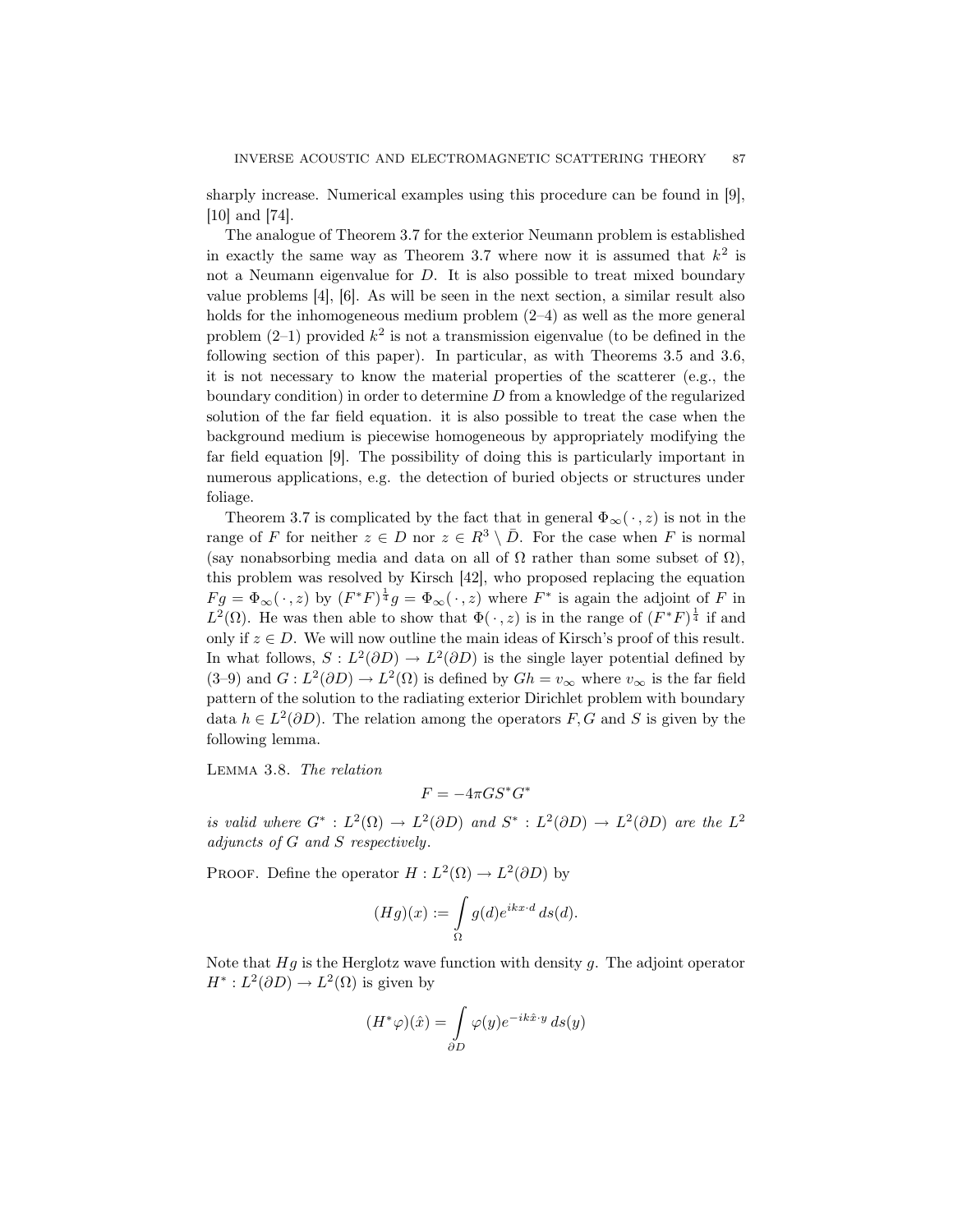and we note that  $\frac{1}{4\pi}H^*\varphi$  is the far field pattern of the single layer potential (3–9). The single layer potential with continuous density  $\varphi$  is continuous in  $R^3$  and thus  $\frac{1}{4\pi}H^*\varphi = G S \varphi$  , i.e. by a denseness argument

$$
H = 4\pi S^* G^* \tag{3-10}
$$

on  $L^2(\partial D)$ . We now observe that  $Fg$  is the far field pattern of the solution to the radiating exterior Dirichlet problem with boundary data  $-(Hg)(x), x \in \partial D$ , and hence

$$
Fg = -GHg.\tag{3-11}
$$

Substituting  $(3-10)$  into  $(3-11)$  now yields the lemma.

We now assume that  $k^2$  is not a Dirichlet eigenvalue for D. Then by Theorems 3.2 and 3.4 the far field operator  $F$  is normal and injective. In particular, there exists eigenvalues  $\lambda_j \in \mathbb{C}$  of  $F, j = 1, 2, \ldots$ , with  $\lambda_j \neq 0$ , and the corresponding eigenfunctions  $\psi_j \in L^2(\omega)$  form a complete orthonormal system in  $L^2(\Omega)$ . From Lemma 3.3 we can deduce the fact that the  $\lambda_j$  all lie on the circle of radius  $\frac{2\pi}{k}$ and center  $\frac{2\pi i}{k}$ . We also note that  $\{|\lambda_j|, \psi_j, \text{sign}(\lambda_j)\psi_j\}$  is a singular system for F. By the preceding lemma,

$$
-4\pi GS^*G^*\lambda_j = \lambda_j \psi_j.
$$

If we define the functions  $\varphi_j \in L^2(\partial D)$  by

$$
G^*\psi_j = -\sqrt{\lambda_j}\varphi_j,
$$

where we choose the branch of  $\sqrt{\lambda_j}$  such that Im  $\sqrt{\lambda_j} > 0$ , we see that

$$
GS^*\varphi_j = \frac{\sqrt{\lambda_j}}{4\pi} \psi_j.
$$
 (3-12)

A central result of Kirsch is that the functions  $\varphi_i$  form a Riesz basis in the Sobolev space  $H^{-1/2}(\partial D)$ , i.e.  $H^{-1/2}(\partial D)$  consists exactly of functions  $\varphi$  of the form

$$
\varphi = \sum_{j=1}^{\infty} \alpha_j \varphi_j \quad \text{with} \quad \sum_{j=1}^{\infty} |\alpha_j|^2 < \infty.
$$

The proof of this result relies in a fundamental way on the normality of  $F$ . Using these results we can now prove the main result of [42] where in the proof of the theorem  $R(A)$  denotes the range of the operator A.

THEOREM 3.9. Assume that  $k^2$  is not a Dirichlet eigenvalue for D. Then the ranges of  $G: H^{1/2}(\partial D) \to L^2(\Omega)$  and  $(F^*F)^{\frac{1}{4}}: L^2(\Omega) \to L^2(\Omega)$  coincide.

PROOF. We use the fact that  $S^* : H^{-1/2}(\partial D) \to H^{1/2}(\partial D)$  is an isomorphism. Suppose  $G\varphi = \psi$  for some  $\varphi \in H^{1/2}(\partial D)$ . Then  $(S^*)^{-1}\varphi \in H^{-1/2}(\partial D)$  and thus  $(S^*)^{-1}\varphi = \sum_{j=1}^{\infty} \alpha_j \varphi_j$  with  $\sum_{j=1}^{\infty} |\alpha_j|^2 < \infty$ . Therefore, by (3-12), we have

$$
\psi = G\varphi = GS^*(S^*)^{-1}\varphi = \frac{1}{4\pi} \sum_{j=1}^{\infty} \alpha_j \sqrt{\lambda_j} \psi_j = \sum_{j=1}^{\infty} \rho_j \psi_j
$$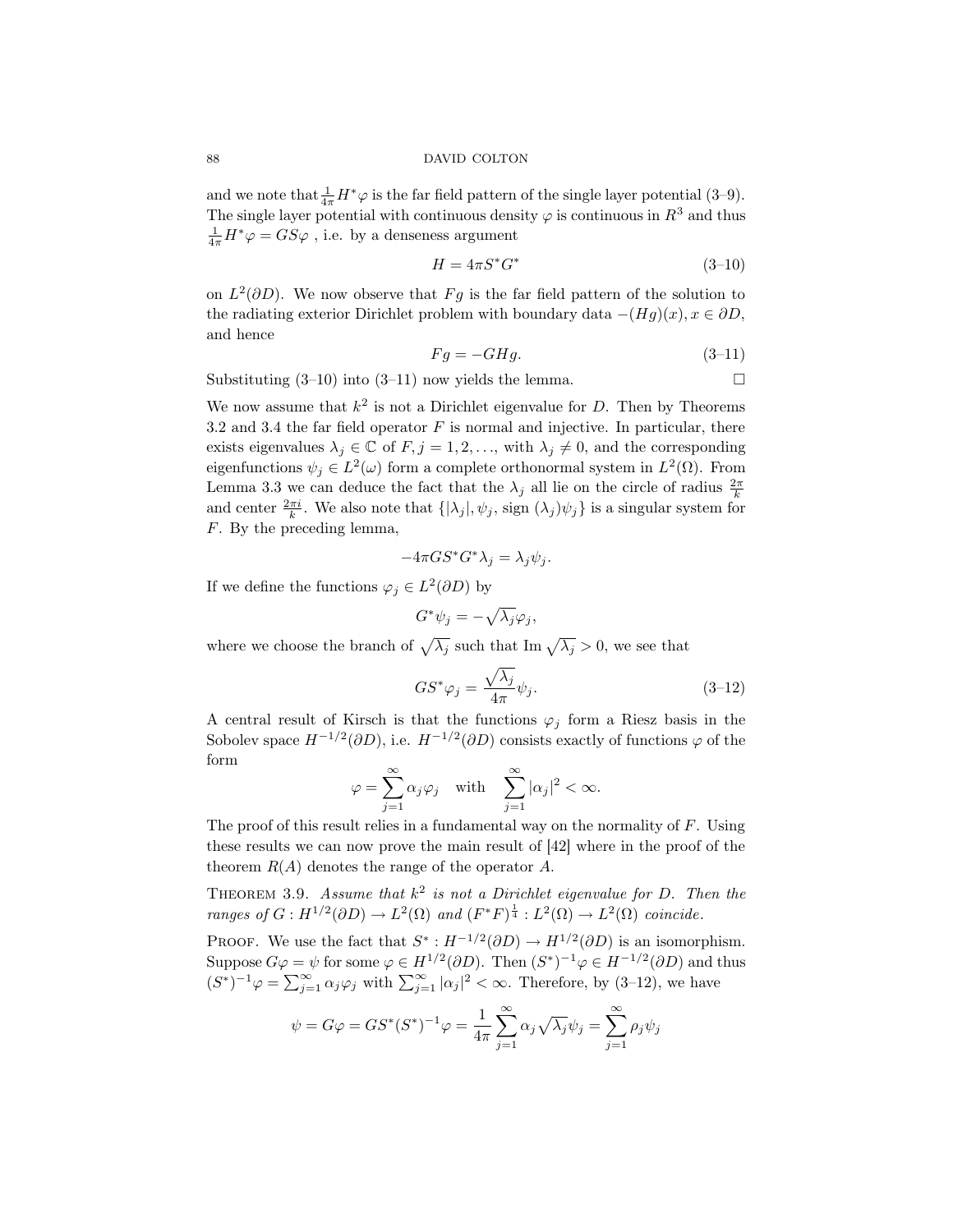with  $\rho_j = \frac{1}{4\pi} \alpha_j \sqrt{\lambda_j}$  and thus

$$
\sum_{j=1}^{\infty} \frac{|\rho_j|^2}{|\lambda_j|} = \frac{1}{(4\pi)^2} \sum_{j=1}^{\infty} |\alpha_j|^2 < \infty. \tag{3-13}
$$

On the other hand, let  $\psi = \sum_{j=1}^{\infty} \rho_j \psi_j$  with the  $\rho_j$  satisfying (3-13) and define  $\varphi := \sum_{j=1}^{\infty} \alpha_j \varphi_j$  with  $\alpha_j = 4\pi \rho_j / \sqrt{\lambda_j}$ . Then  $\sum_{j=1}^{\infty} |\alpha_j|^2 < \infty$  and hence  $\varphi \in$  $H^{-1/2}(\partial D)$ ,  $S^*\varphi \in H^{1/2}(\partial D)$ , and

$$
G(S^*\varphi) = \frac{1}{4\pi} \sum_{j=1}^{\infty} \alpha_j \sqrt{\lambda_j} \psi_j = \sum_{j=1}^{\infty} \rho_j \psi_j = \psi.
$$

Since  $\sqrt{\vert \lambda_j \vert}$  and  $\psi_j$  are the eigenvalues and eigenfunctions, respectively, of the self-adjoint operator  $(F^*F)^{\frac{1}{4}}$ , we have

$$
R(F^*F)^{\frac{1}{4}} = \left(\sum_{j=1}^{\infty} \rho_j \psi_j : \sum_{j=1}^{\infty} \frac{|\rho_j|^2}{|\lambda_j|} < \infty\right),
$$

and, as we have shown above, this is precisely  $R(G)$ .

Since  $\Phi_{\infty}(\hat{x}, z) = \frac{1}{4\pi}e^{-ik\hat{x}\cdot z}$  is the far field pattern of the fundamental solution  $\Phi(x, z)$ , it is easy to verify that  $\Phi_{\infty}(\cdot, z)$  is in the range of G and if and only if  $z \in D$ , i.e.  $(F^*F)^{\frac{1}{4}}g = \Phi_\infty(\cdot, z)$  is solvable if and only if  $z \in D$ . In particular, if regularization methods are used to solve  $(F^*F)^{\frac{1}{4}}g = \Phi_\infty(\cdot, z)$  then from Section 2 of this paper we see that as the noise level on  $u_{\infty}$  tends to zero the norm of the regularized solution remains bounded if and only if  $z \in D$ . Numerical examples using this procedure can be found in [10] and [42].

Under the assumption that  $k^2$  is not a Neumann eigenvalue, the equation  $(F^*F)^{\frac{1}{4}}g = \Phi_\infty(\cdot, z)$  can also be derived for the determination of D, i.e. it is not necessary to know a priori whether or not the boundary data is of Dirichlet or Neumann type. However, in both cases the derivation of this equation depends on  $F$  being a normal operator. In particular this excludes the limited aperature case when  $\Omega$  is replaced by a subset  $\Omega_0$  of  $\Omega$  as well as the case of impedance boundary data. In an effort to avoid this problem, Kirsch has introduced a simple nonlinear optimization scheme which preserves some of the advantages of the second version of the linear sampling method while at the same time avoiding the assumption of normality of  $F$  [44]. We will conclude this section of our paper by describing Kirsch's optimization scheme.

The optimization scheme of Kirsch is based on the following theorem.

THEOREM 3.10. Let  $X_1$  be a (complex) reflexive Banach space with dual  $X_1^*$ and dual form  $\langle \cdot , \cdot \rangle_1$ . Let  $X_2$  be a (complex) Hilbert space with inner product  $\langle \cdot , \cdot \rangle_2$  and  $F : X_2 \to X_2, B : X_1 \to X_2$ , compact linear operators such that B is injective. Suppose there exists a bounded linear operator  $A: X_1^* \to X_1$  such that  $F = BAB^*$  and

$$
c_1 \|A\varphi\|_1^2 \le |\langle \varphi, A\varphi \rangle_1| \le c_2 \|A\varphi\|_1^2 \tag{3-14}
$$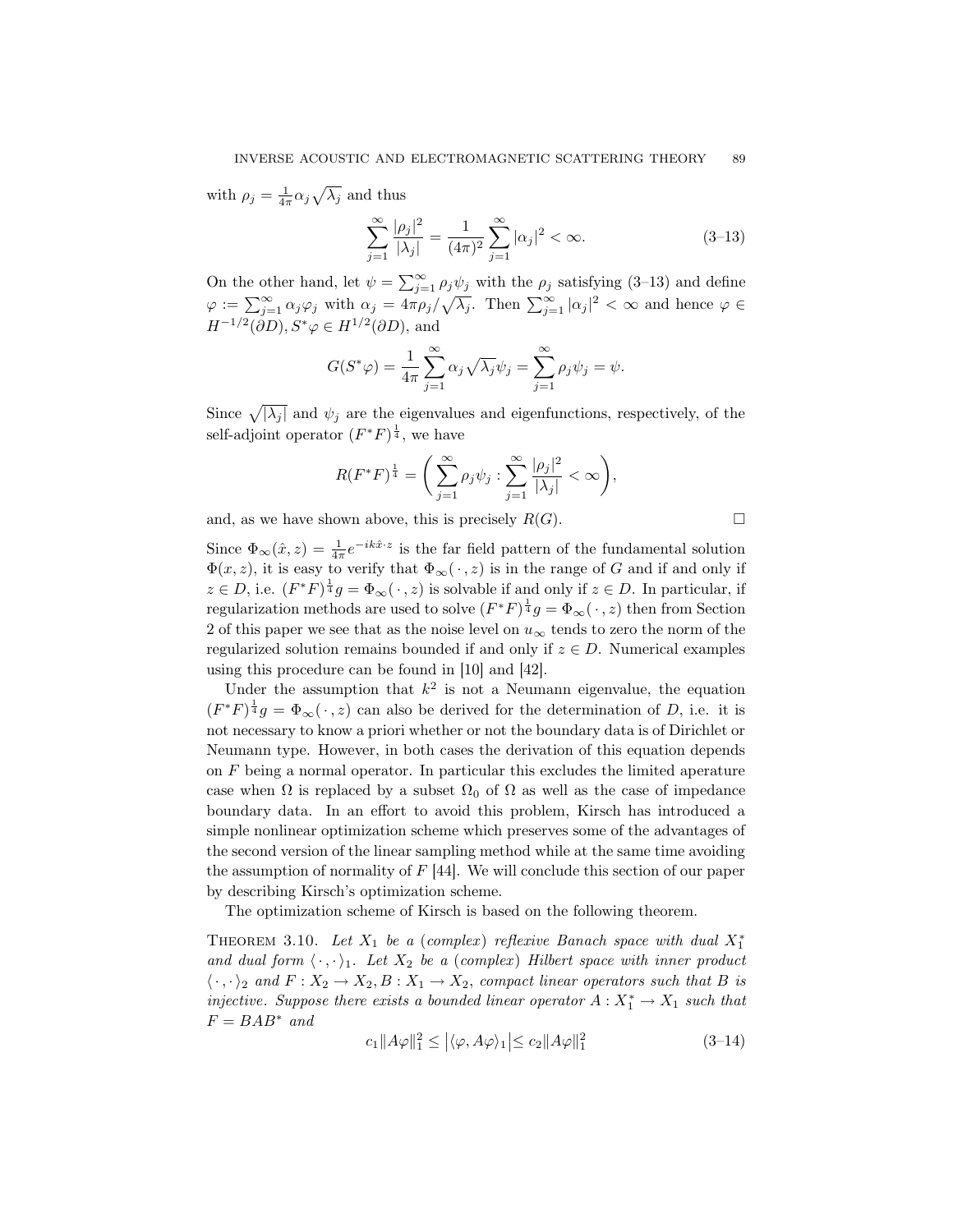for all  $\varphi \in X_1^*$  where  $c_1$  and  $c_2$  are positive constants. Then for any  $\varphi \in X_2, \varphi \neq 0$  $0, \varphi \in R(BA^*)$  if and only if

$$
\inf\{|\langle \psi, F\psi \rangle_2 | : \psi \in X_2, \ \langle \psi, \varphi \rangle_2 = 1\} > 0.
$$

PROOF. From  $(3-14)$ , we have

$$
\left| \langle \psi, F\psi \rangle_2 \right| = \left| \langle B^*\psi, AB^*\psi \rangle_1 \right| \ge c_1 \|AB^*\psi\|^2,
$$

for all  $\psi \in X_2$ . Let  $\varphi = BA^* \varphi_0$  for some  $\varphi_0 \in X_1^*$ . Then for  $\psi \in X_2$  such that  $\langle \psi, \varphi \rangle_2 = 1$  we have

$$
\begin{aligned} \left| \langle \psi, F\psi \rangle_2 \right| &\geq c_1 \| AB^* \psi \|_1^2 = \frac{c_1}{\| \varphi_0 \|_1^2} \| AB^* \psi \|_1^2 \, \| \varphi_0 \|_1^2 \\ &\geq \frac{c_1}{\| \varphi_0 \|_1^2} | \langle \varphi_0, AB^* \psi \rangle_1 |^2 = \frac{c_1}{\| \varphi_0 \|_1^2} | \langle BA^* \varphi_0, \psi \rangle_2 |^2 = \frac{c_1}{\| \varphi_0 \|_1^2} > 0. \end{aligned}
$$

Now assume that  $\varphi \neq R(BA^*)$  and define the closed subspace  $V := \{ \psi \in X_2 :$  $\langle \psi, \varphi \rangle_2 = 0$ . We will show that  $AB^*(V)$  is dense in  $\overline{R(A)} = N(A^*)^{\perp}$ . To see this, let  $\varphi \in X_1^*$  such that  $\langle \varphi, AB^* \psi \rangle_1 = 0$  for all  $\psi \in V$ . Then  $\langle BA^* \varphi, \psi \rangle_2 = 0$ for all  $\psi \in V$ , i.e.,  $BA^*\varphi \in V^{\perp} = \text{span}\{\varphi\}$ . Since  $\varphi \in R(BA^*)$  this implies that  $BA^*\varphi = 0$  and hence  $A^*\varphi = 0$  by the injectivity of B. Therefore  $\varphi \in N(A^*)$  =  $R(A)^{\perp}$  and hence  $AB^*(V)$  is dense in  $\overline{R(A)}$ . We can therefore find a sequence  $\{\hat{\psi}_n\}$  in V such that

$$
AB^*\hat{\psi}_n \to -\frac{1}{\|\varphi\|_2^2}AB^*\varphi
$$

as  $n \to \infty$ . We now set  $\psi_n = \hat{\psi}_n + \varphi / ||\varphi||_2^2$ . Then  $\langle \psi_n, \varphi \rangle_2 = 1$  and  $AB^* \psi_n \to 0$ . From (3–14) we have

$$
|\langle \psi_n, F\psi_n \rangle_2| = |\langle B^*\psi, AB^*\psi \rangle_1| \le c_2 \|AB^*\psi_n\|_1^2
$$

and hence  $\langle \psi_n, F\psi_n \rangle_2 \to 0$  as  $n \to \infty$ , i.e.,

$$
\inf\big\{|\langle\psi,F\psi\rangle_2|:\psi\in X_2, \langle\psi,\varphi\rangle_2=1\big\}=0.\qquad \qquad \Box
$$

In order to make use of Theorem 3.10, Kirsch defines  $G: H^{1/2}(\partial D) \to L^2(\Omega)$ and  $S: H^{-1/2}(\partial D) \to H^{1/2}(\partial D)$  as in Lemma 3.8 (with the indicated changes in ranges and domains) and proves that if  $F: L^2(\Omega) \to L^2(\Omega)$  is the far field operator corresponding to the exterior Dirichlet problem (2–3) then we again have the factorization  $F = 4\pi GS^*G^*$ . After showing that  $S^*$  satisfies the coercivity condition  $(3-14)$  if  $k^2$  is not a Dirichlet eigenvalue, and using the fact that in this case  $S$  is an isomorphism, it is then possible to use Theorem 3.10 to conclude that if  $k^2$  is not a Dirichlet eigenvalue we have

$$
\varphi \in R(G) \iff \inf\{|\langle \psi, F\psi \rangle_{L^2(\Omega)}| : \psi \in L^2(\Omega), \langle \varphi, \psi \rangle_{L^2(\Omega)} = 1\} > 0.
$$

Since  $z \in D$  if and only if  $\Phi_{\infty}(\cdot, z) \in R(G)$  we now have the following theorem [44].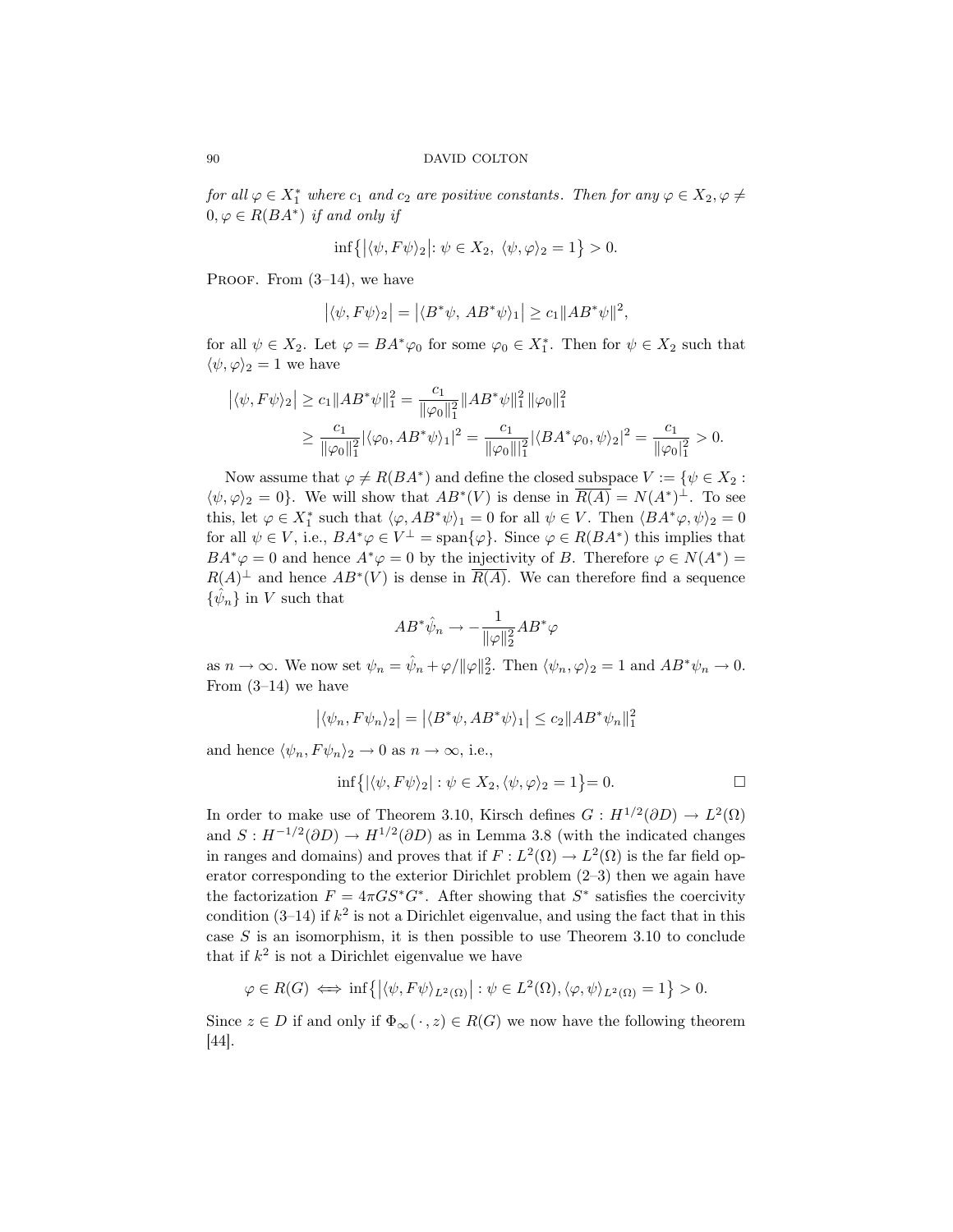THEOREM 3.11. Assume that  $k^2$  is not a Dirichlet eigenvalue. Then

$$
z \in D \iff \inf\{|\langle \psi, F\psi \rangle| : \psi \in L^2(\Omega), \ \langle \Phi_\infty(\cdot, z), \ \psi \rangle_{L^2(\Omega)} = 1\} > 0.
$$

Theorem 3.11 leads in an obvious manner to a constrained optimization scheme for determining when a point  $z \in R^3$  is in D [44]. Note that the proof of Theorem 3.11 does not rely on the normality of  $F$ .

# 4. The Inverse Medium Problem for Acoustic Waves

We will now turn our attention to inverse scattering problems associated with the inhomogeneous medium problem  $(2-4)$  and ultimately the acoustic transmission problem  $(2-1)$ . As in Section 3, we will focus our attention on the situation where neither the material properties of the scatterer nor its shape are known. Then it follows from the uniqueness theorems of Nachman [53] and Isakov [36], [37]that for a single frequency the best that we can hope for is to determine the shape  $D$  of the scatterer. In particular, in order to determine the coefficients in (2–1b), either multi-frequency data is needed or an a priori knowledge of either  $\rho_D(x)$  or  $n(x)$  is required. If such information is available then nonlinear optimization techniques such as those described in Section 2 of this paper can be used to determine the coefficients. Here we will restrict ourselves to a fixed frequency and prove uniqueness theorems associated with the direct scattering problems  $(2-1)$  and  $(2-4)$  as well as reconstruction algorithms for determining D from the far field pattern  $u_{\infty}$ .

In the previous section we presented three different methods for determining the shape D of the scatterer from a knowledge of the far field pattern associated with the exterior Dirichlet problem (2–3), in particular the two versions of the linear sampling method based on F and  $(F^*F)^{\frac{1}{4}}$  respectively and the constrained optimization method based on Theorem 3.11. Each of these methods, under appropriate assumptions, can be extended to the inverse scattering problem associated with the inhomogeneous medium problems (2–4) [12], [19], [43], [44]. However, at the time of writing, only the linear sampling method associated with the far field operator  $F$  has been extended to the general acoustic transmission problem  $(2-1)$  [6], [7] and the case of Maxwell's equations [11], [29], [49]. Hence, in the interest of developing a unifying theme to our paper, we will restrict our attention to the first version of the linear sampling method in order to determine D.

We begin our discussion by considering the inhomogeneous medium problem (2–4) and again define the far field operator  $F: L^2(\Omega) \to L^2(\Omega)$  by

$$
(Fg)(\hat{x}) := \int_{\Omega} u_{\infty}(\hat{x}, d)g(d) ds(d), \qquad (4-1)
$$

where  $u_{\infty}$  is the far field pattern of the scattered field  $u^s$  defined in (2–4). It is again possible to establish the reciprocity relations  $(3-1)$  and  $(3-2)$ . However,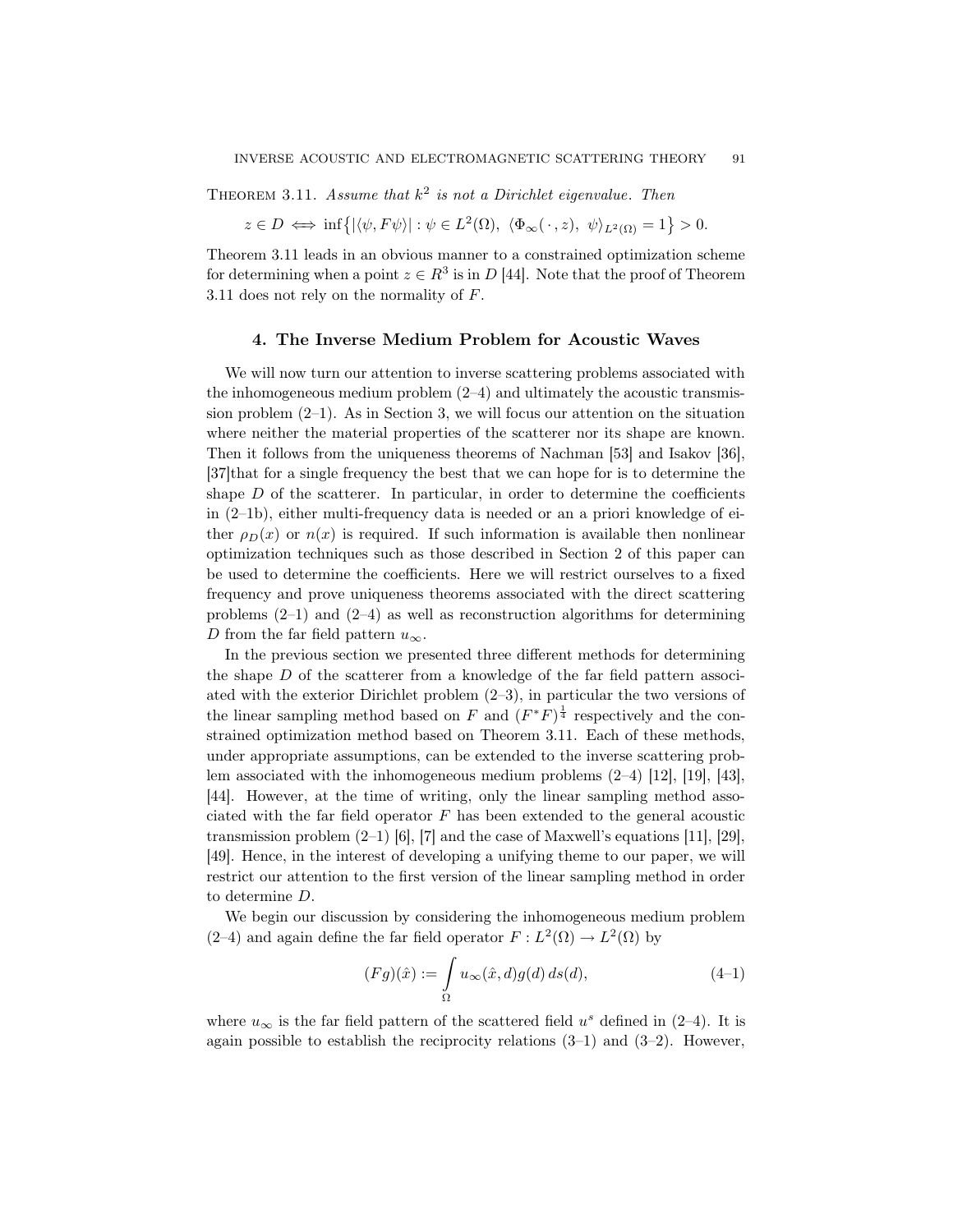since Im  $n(x) \geq 0$ , we cannot expect normality of F except in the case when Im  $n(x) = 0$ . The question of when F is injective with dense range is addressed by the following theorem, where the role of the interior Dirichlet problem in Theorem 3.2 is now replaced by a new type of boundary value problem called the homogeneous interior transmission problem.

THEOREM 4.1. The far field operator  $F$  defined by  $(4-1)$  is injective with dense range if and only if there does not exist  $w \in C^2(D) \cap C^2(\overline{D})$  and a Herglotz wave function v with kernel  $g \neq 0$  such that v, w is a solution to the homogeneous interior transmission problem

$$
\Delta v + k^2 v = 0 \t\t in D,\n\Delta w + k^2 n(x)w = 0 \t\t in D,
$$
\n(4-2a)

$$
v = w \t on \partial D,
$$
  
\n
$$
\frac{\partial w}{\partial \nu} \t on \partial D.
$$
 (4-2b)

PROOF. As in the case of Theorem 3.2, it suffices to establish conditions for when the far field operator is injective. To this end, we note that  $Fg = 0$  with  $g \neq 0$  is equivalent to the vanishing of the far field pattern of  $w^s$  where w is the solution of  $(2-4)$  with  $u^i$  a Herglotz wave function v with kernel g. By Rellich's lemma,  $w^s = 0$  in  $R^3 \setminus D$ , and hence if  $w = v + w^s$  we have

$$
w = v
$$
 on  $\partial D$ ,  $\frac{\partial w}{\partial \nu} = \frac{\partial v}{\partial \nu}$  on  $\partial D$ .

An elementary application of Green's theorem and the unique continuation principle for elliptic equations shows (Theorem 8.12 of [14]) that if  $\text{Im } n(x_0) > 0$  for some  $x_0 \in D$  then the only solution of (4–2) is  $v = w = 0$ , i.e., in this case F is injective with dense range. Knowing that the values of  $k$  for which the far field operator is not injective form a discrete set is of considerable importance in the inverse scattering problem associated with (2–4), just as it is in the case of the obstacle problem  $(2-3)$  where it is known that the set of Dirichlet eigenvalues forms a discrete set. In the case of the linear sampling method, for example, this enables us to conclude that the method can fail only for a discrete set of values of k. From Theorem 4.1 we see that  $F$  is injective if there does not exist a nontrivial solution to the homogeneous interior transmission problem. Values of  $k$  for which there exists a nontrivial solution to the homogeneous interior transmission problem are called transmission eigenvalues. It was shown by Colton, Kirsch and Päivärinta ([13] and Section 8.6 of [14]) and by Rynne and Sleeman [67] that if there exists  $\varepsilon > 0$  such that either  $n(x) \geq 1 + \varepsilon$  for  $x \in \overline{D}$  or  $0 < n(x) \leq 1 - \varepsilon$ for  $x \in D$  then the set of transmission eigenvalues is discrete.

We now turn to the problem of the unique determination of  $n(x)$  in  $(2-4)$ from a knowledge of the far field pattern  $u_{\infty}(\hat{x}, d)$  for  $\hat{x}, d \in \Omega$ . The original proof of this result is due to Nachman [53], Novikov [57] and Ramm [66] and is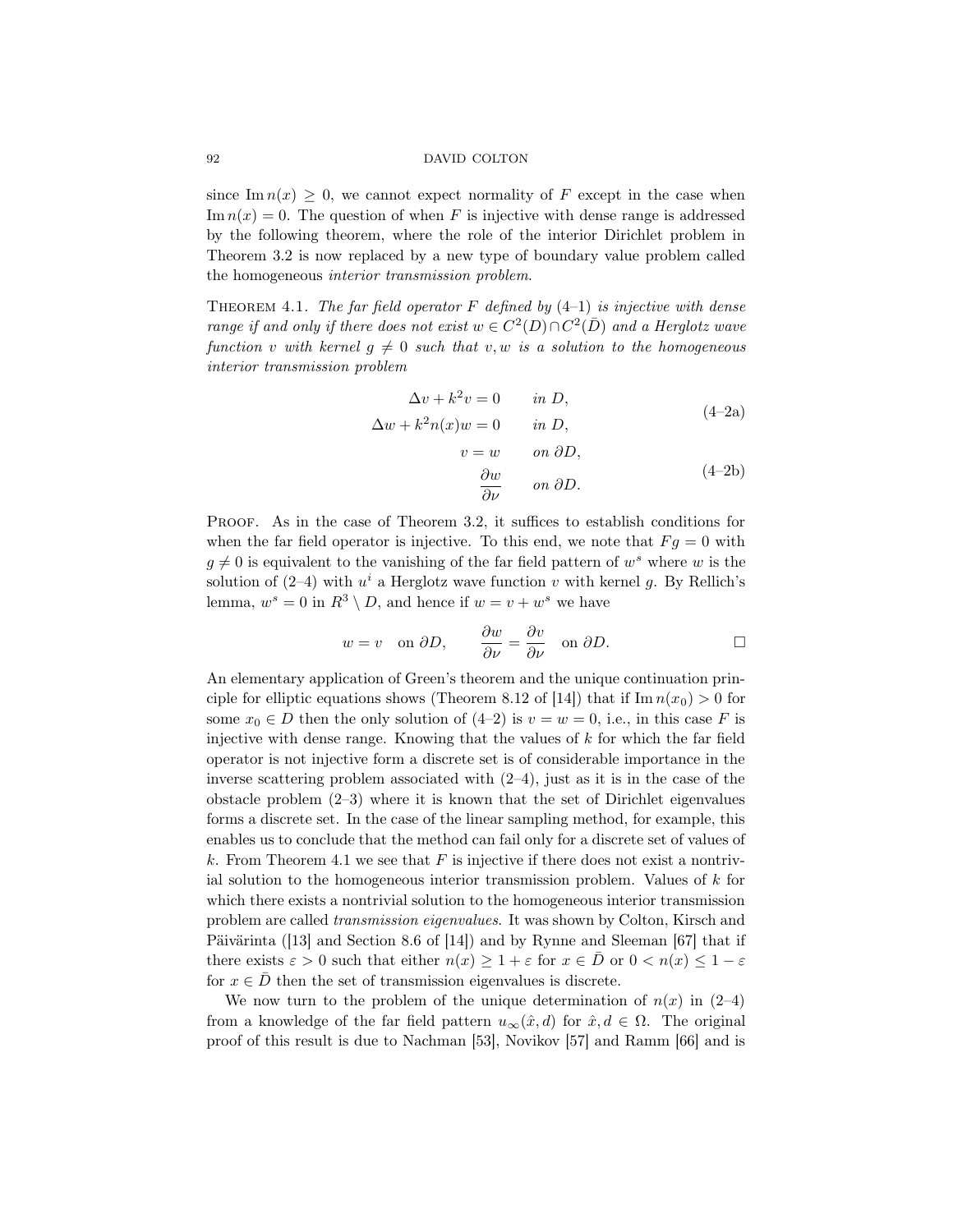based on the fundamental paper of Sylvester and Uhlmann [71]. Here we follow a modification of the original proof due to Hähner [30] which is based on the following two lemmas, where  $H^2(B)$  denotes a Sobolev space.

LEMMA  $4.2.$  Let  $B$  be an open ball centered at the origin and containing the support of  $m := 1 - n$ . Then there exists a positive constant C such that for each  $z \in \mathbb{C}^3$  with  $z \cdot z = 0$  and  $|\text{Re } z| \geq 2k^2 ||n||_{\infty}$  there exists a solution  $w \in H^2(B)$ to  $\Delta w + k^2 n w = 0$  in B of the form

$$
w(x) = e^{iz \cdot x} (1 + r(x)),
$$

where

$$
||r||_{L^2(B)} \leq \frac{C}{|\text{Re } z|}.
$$

LEMMA 4.3. Let  $B_1$  and  $B_2$  be two open balls entered at the origin and containing the support of  $m := 1 - n$  such that  $\overline{B}_1 \subset B_2$ . Then the set of total fields  $\{u(\cdot, d), d \in \Omega\}$  satisfying (2-4) is complete in the closure of

$$
H := \{ w \in C^2(\bar{B}_2) : \Delta w + k^2 n w = 0 \text{ in } B_2 \}
$$

with respect to the norm in  $L^2(B_1)$ .

We are now ready to prove the following uniqueness result for the inverse inhomogeneous medium problem (2–4).

THEOREM 4.4. The coefficient  $n(x)$  in (2–4) is uniquely determined by a knowledge of the far field pattern  $u_{\infty}(\hat{x}, d)$  for  $\hat{x}, d \in \Omega$ .

PROOF. Assume that  $n_1$  and  $n_2$  are such that  $u_{1,\infty}(\cdot, d) = u_{2,\infty}(\cdot, d), d \in \Omega$ , and let  $B_1$  and  $B_2$  be two open balls centered at the origin and containing the supports of  $1 - n_1$  and  $1 - n_2$  such that  $\overline{B}_1 \subset B_2$ . Then by Rellich's lemma we have  $u_1(\cdot, d) = u_2(\cdot, d)$  in  $R^3 \setminus \overline{B}_1$  for all  $d \in \Omega$ . Hence  $u = u_1 - u_2$  satisfies  $u = \partial u / \partial \nu$  on  $\partial B_1$  and the differential equation

$$
\Delta u + k^2 n_1 u = k^2 (n_2 - n_1) u_2
$$

in  $B_1$ . From this and the differential equation for  $\tilde{u}_1 = u_1(\cdot, \tilde{d}), \tilde{d} \in \Omega$ , we obtain

$$
k^{2}\tilde{u}_{1}u_{2}(n_{2}-n_{1}) = \tilde{u}_{1}(\Delta u + k^{2}n_{1}u) = \tilde{u}_{1}\Delta u - u\Delta\tilde{u}_{1}.
$$

From Green's theorem and the fact that the Cauchy data for u vanishes on  $\partial B_1$ we now have

$$
\iint\limits_{B_1} u_1(\cdot,\tilde{d})u_2(\cdot,d)(n_1-n_2) dx = 0
$$

for all  $d, \tilde{d} \in \Omega$ . It now follows from Lemma 4.3 that

$$
\iint_{B_1} w_1 w_2 (n_1 - n_2) \, dx = 0 \tag{4-3}
$$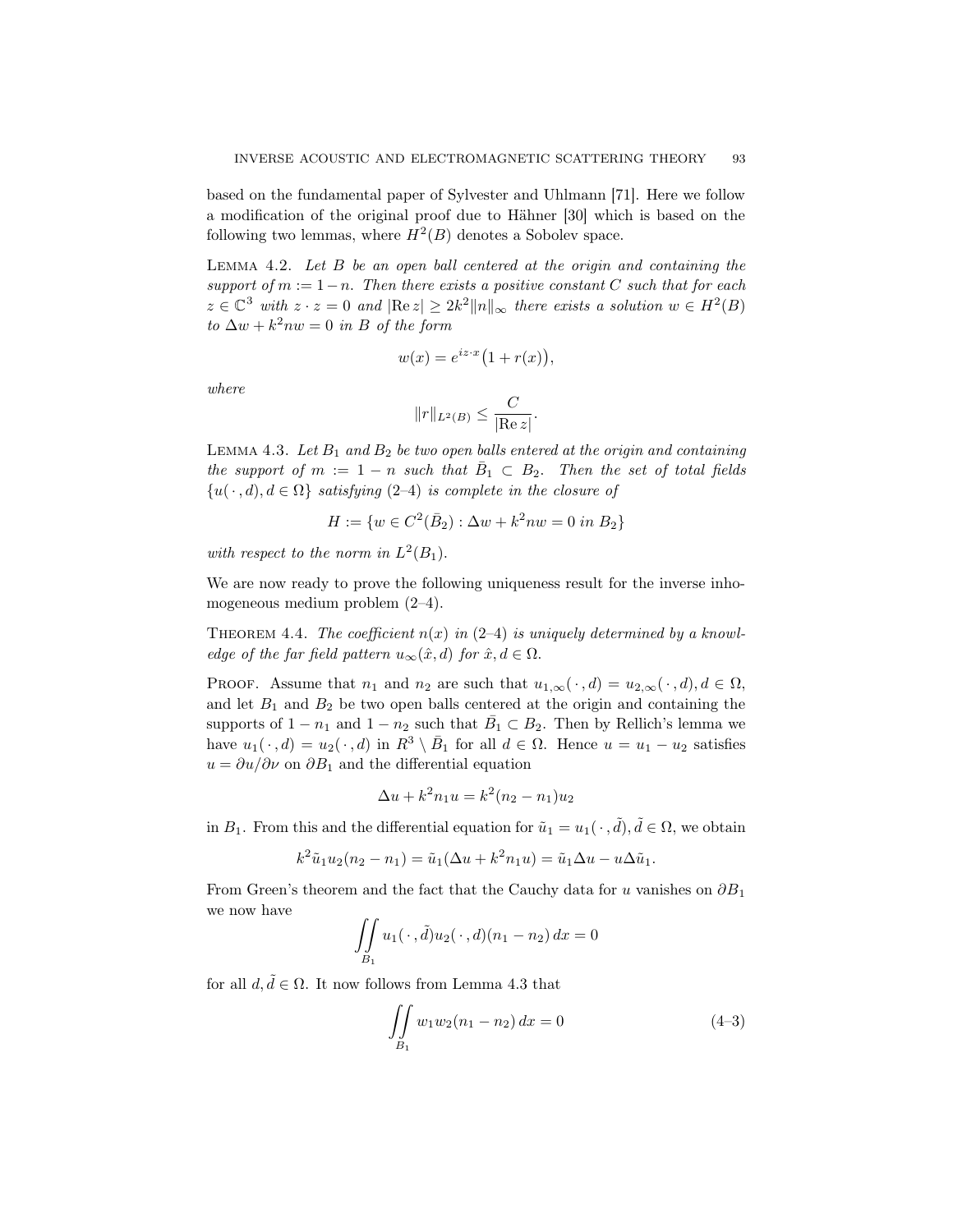for all solutions  $w_1, w_2 \in C^2(\bar{B}_2)$  of  $\Delta w_1 + k^2 n_1 w_1 = 0$  and  $\Delta w_2 + k^2 n_2 w_2 = 0$ in  $B_2$ .

Given  $y \in R^3 \setminus \{0\}$  and  $\rho > 0$ , we now choose vectors  $a, b \in R^3$  such that  $\{y, a, b\}$  is an orthogonal basis in  $R^3$  with the properties that  $|a| = 1$  and  $|b|^2 =$  $|y|^2 + \rho^2$ . Then for  $z_1 := y + \rho a + ib, z_2 := y - \rho a - ib$  we have

$$
z_j \cdot z_j = |\text{Re } z_j|^2 - |\text{Im } z_j|^2 + 2i \text{ Re } z_j \cdot \text{Im } z_j = |y|^2 + \rho^2 - |b|^2 = 0
$$

and  $|\text{Re } z_j|^2 = |y|^2 + \rho^2 \ge \rho^2$ . In (4-3) we now substitute the solutions  $w_1$ and  $w_2$  from Lemma 4.2 for the coefficients  $n_1$  and  $n_2$  and vectors  $z_1$  and  $z_2$ , respectively. Since  $z_1 + z_2 = 2y$  this gives

$$
\iint_{B_1} e^{2iy \cdot x} (1 + r_1(x)) (1 + r_2(x)) (n_1(x) - n_2(x)) dx = 0
$$

and, passing to the limit as  $\rho \to \infty$ , gives

$$
\iint_{B_1} e^{2iy \cdot x} (n_1(x) - n_2(x)) dx = 0.
$$

Since this equation is true for arbitrary  $y \in \mathbb{R}^3$ , by the Fourier integral theorem we have  $n_1(x) = n_2(x)$  in  $B_1$  and the proof is finished.

Before proceeding to reconstruction algorithms for determining the support of  $m = 1 - n$ , we note that at the time of writing a uniqueness theorem for the inverse inhomogeneous medium problem  $(2-4)$  in  $\mathbb{R}^2$  analogous to Theorem 4.4 for the case of  $R^3$  is unknown. The problem in  $R^2$  is more difficult than the case in  $R<sup>3</sup>$  due to the fact that the inverse scattering problem for fixed frequency in  $R<sup>2</sup>$ is not overdetermined as in the  $R^3$  case. i.e., in  $R^2$ ,  $u_{\infty}(\hat{x}, d)$  is a function of two variables and  $n(x)$  is also a function of two variables. Nevertheless, there have been numerous partial results in this case due to Novikov [58], Sun and Uhlmann [68], Isakov and Nachman [38], Isakov and Sun [39] and Eskin [25] among others. We content ourselves here by stating a single result in this direction due to Sun and Uhlmann [70] (see also [64]) which shows that the discontinuities of  $n$  are uniquely determined from the far field pattern  $u_{\infty}$ . We note that in the  $R^2$  case the radiation condition (2–4c) is replaced by

$$
\lim_{r \to \infty} r^{1/2} \left( \frac{\partial u^s}{\partial r} - i k u^s \right) = 0
$$

and the asymptotic behavior  $(2-7)$  is replaced by

$$
u^{s}(x) = \frac{e^{ikr}}{\sqrt{r}}u_{\infty}(\hat{x}, d) + O(r^{-3/2}).
$$

THEOREM 4.5. Let  $n_1$  and  $n_2$  be in  $L^{\infty}(R^2)$  and suppose  $m_1 := 1 - n_1$  and  $m_2 :=$  $1 - n_2$  have compact support. Then if  $u_{\infty}^j$  is the far field pattern corresponding to  $n_j$  for  $j = 1, 2$  and  $u^1_{\infty}(\hat{x}, d) = u^2_{\infty}(\hat{x}, d)$  for all  $\hat{x}, d$  on the unit circle  $\Omega$ , then  $n_1 - n_2 \in C^{0,\alpha}(R^2)$  for every  $\alpha, 0 \leq \alpha < 1$ .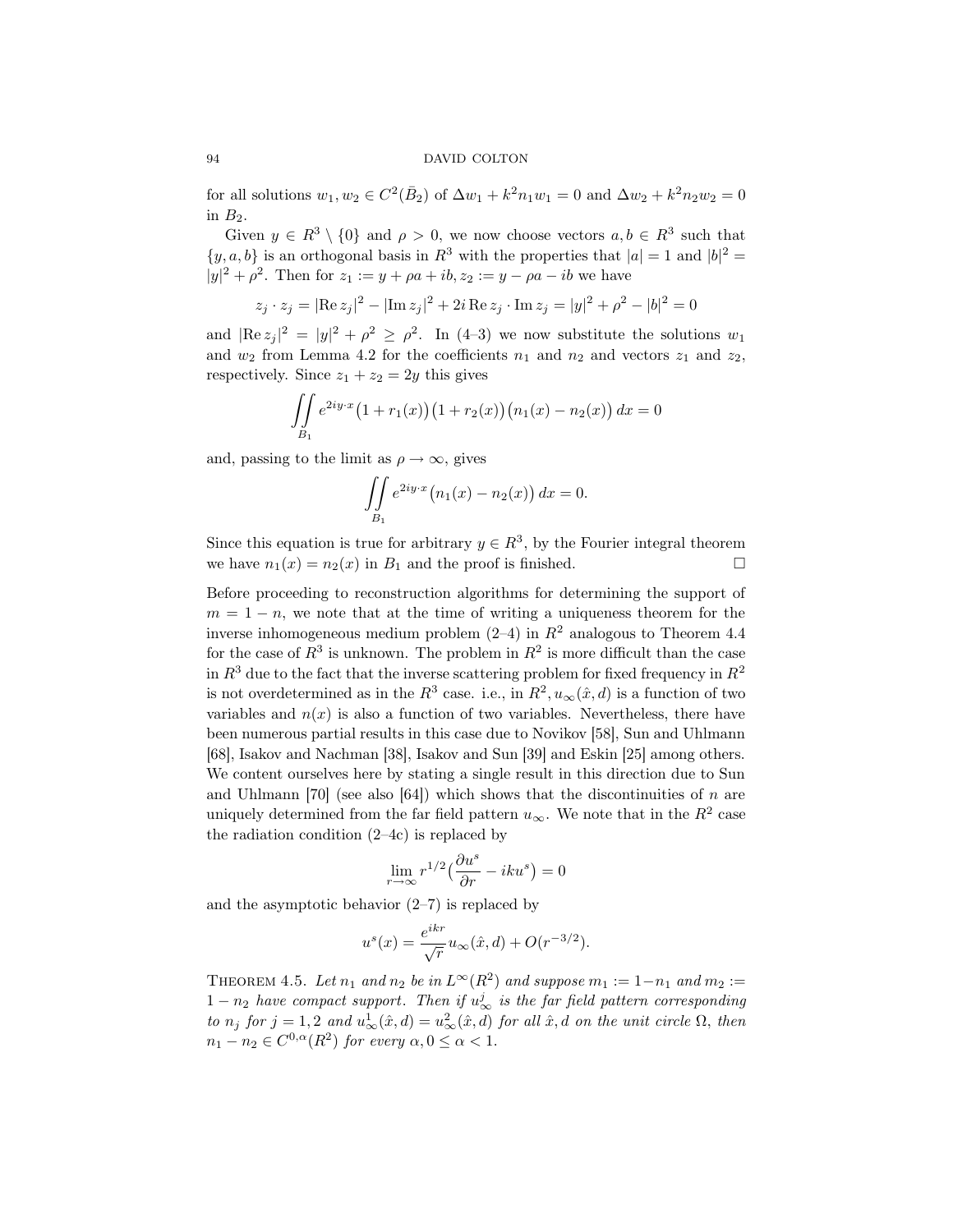We now return to the three dimensional inverse scattering problem associated with (2–4). Given the fact that  $n(x)$  is uniquely determined from  $u_{\infty}$ , we can now attempt to reconstruct  $n(x)$  by using nonlinear optimization techniques as discussed in Section 2 of this paper. (A reconstruction procedure for determining  $n$  based on the techniques used in the uniqueness Theorem 4.4 has been given by Nachman [53] and Novikov [57] although it is not clear whether or not this leads to a viable numerical procedure.) However, a reconstruction of  $n(x)$  is often more than is necessary. Indeed, it is frequently sufficient to determine the support of  $m = 1-n$  and, as mentioned at the beginning of this section, for fixed frequency and the more general acoustic transmission problem this is essentially all the information that can be extracted from the far field data  $u_{\infty}$ . We will now proceed to show how the linear sampling method can be used to determine the support D of  $m := 1 - n$  basing our analysis on the ideas of Colton and Kirsch [12] and Colton, Piana and Potthast [19]. In order to avoid the problem of transmission eigenvalues, we will limit our attention to the case when there exists a positive constant  $c$  such that

$$
\operatorname{Im} n(x) \ge c \tag{4-4}
$$

for  $x \in D$  where  $\overline{D}$  is the support of  $m = 1 - n$ . If instead of (4–4) we have Im  $n(x) = 0$  for  $x \in D$ , the analysis that follows remains valid if we assume that  $k$  is not a transmission eigenvalue.

The derivation of the linear sampling method for the inverse scattering problem associated with (2–4) is based on a projection theorem for Hilbert spaces where the inner product is replaced by a bounded sesquilinear form together with an analysis of a special inhomogeneous interior transmission problem. We begin with the projection theorem. Let  $X$  be a Hilbert space with the scalar product  $(\cdot, \cdot)$  and norm  $\|\cdot\|$  induced by  $(\cdot, \cdot)$  and let  $\langle \cdot, \cdot \rangle$  be a bounded sesquilinear form on X such that

$$
\left| \langle \varphi, \varphi \rangle \right| \ge C \|\varphi\|^2
$$

for all  $\varphi \in X$  where C is a positive constant. Then, using the Lax–Milgram theorem, it is easy to prove the following theorem ([19], Theorem 10.22 in [14]) where  $\bigoplus_{s}$  is the orthogonal decomposition with respect to the sesquilinear form  $\langle \cdot, \cdot \rangle$  and  $H^{\perp_s}$  is the orthogonal complement of H with respect to  $\langle \cdot, \cdot \rangle$ .

THEOREM 4.6. For every closed subspace  $\overline{H} \subset X$  we have the orthogonal decomposition

$$
X = H^{\perp_s} \oplus_s \bar{H}.
$$

The projection operator  $P: X \to H^{\perp_s}$  defined by this decomposition is bounded in X.

We now turn our attention to the problem of showing the existence of a unique weak solution  $v, w$  of the interior transmission problem

$$
\Delta v + k^2 v = 0 \qquad \text{in } D,\tag{4-5}
$$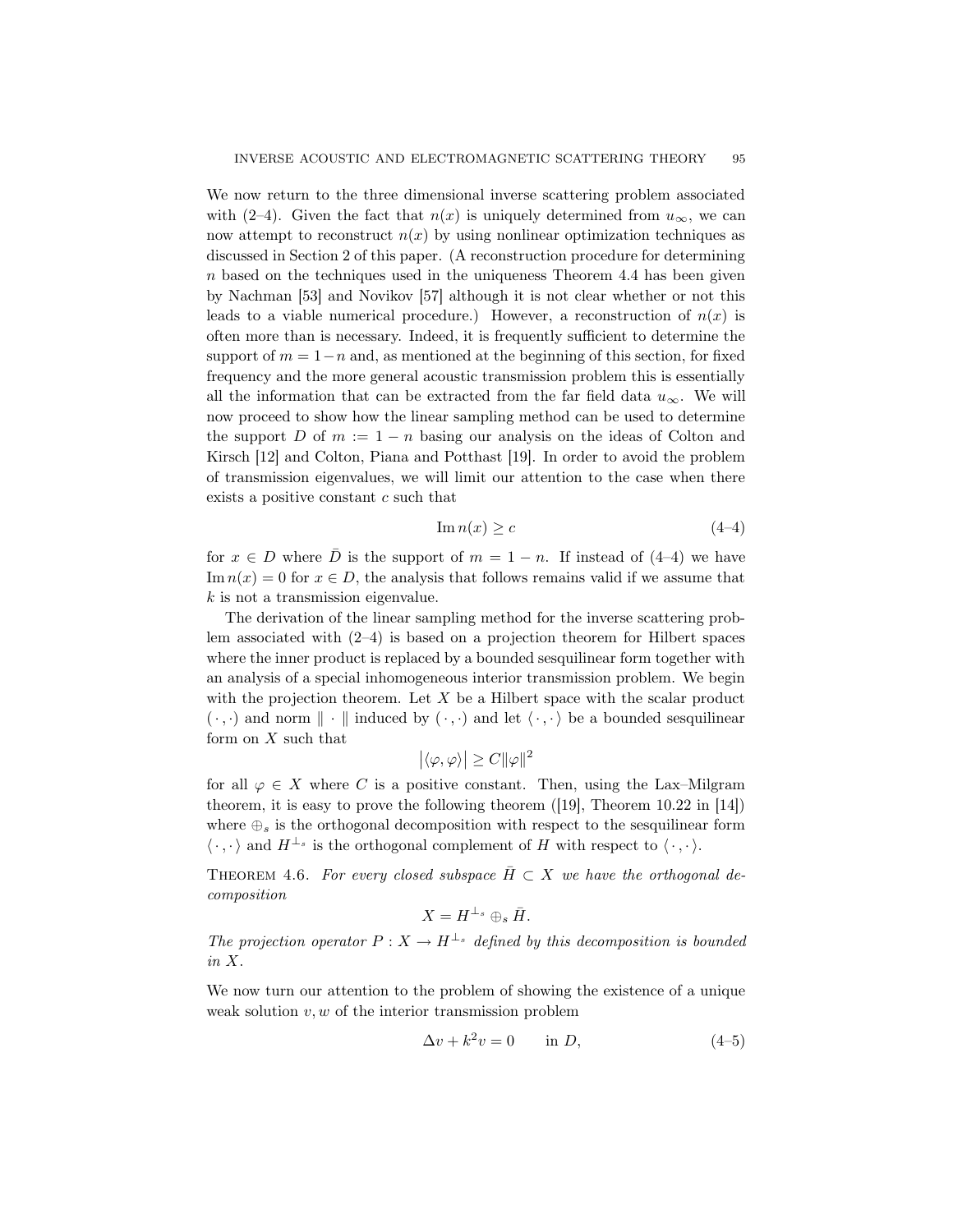$$
\Delta w + k^2 n(x)w = 0 \quad \text{in } D,
$$
  
\n
$$
w - v = \Phi(\cdot, z) \quad \text{on } \partial D,
$$
  
\n
$$
\frac{\partial w}{\partial \nu} - \frac{\partial v}{\partial \nu} = \frac{\partial}{\partial \nu} \Phi(\cdot, z) \quad \text{on } \partial D,
$$

where  $z \in D$ , *n* is assumed to satisfy (4–4) and  $\Phi$  as usual is defined by (2–6). To motivate the following definition of a weak solution of  $(4-5)$ , we note that if a solution  $v, w \in C^2(D) \cap C^1(\overline{D})$  to (4-5) exists, then from Green's formula and Rellich's lemma we have

$$
w(x) + k^2 \iint_D \Phi(x, y) m(y) w(y) dy = v(x) \quad \text{for } x \in D,
$$
  

$$
-k^2 \iint_D \Phi(x, y) m(y) w(y) dy = \Phi(x, z) \quad \text{for } x \in \partial B,
$$

where B is a ball centered at the origin with  $\overline{D} \subset B$ .

DEFINITION 4.7. Let  $H$  be the linear space of all Herglotz wave functions and  $\overline{H}$  the closure of H in  $L^2(D)$ . For  $\varphi \in L^2(D)$  define the volume potential by

$$
(T\varphi)(x) := \iint_D \Phi(x, y) m(y) \varphi(y) dy, \ x \in R^3.
$$

Then a pair  $v, w$  with  $v \in \overline{H}$  and  $w \in L^2(D)$  is said to be a weak solution of the interior transmission problem (4–5) with source point  $z \in D$  if v and w satisfy the integral equation

$$
w + k^2 T w = v
$$

and the boundary condition

$$
-k^2Tw = \Phi(\cdot, z) \qquad \text{on } \partial B.
$$

The uniqueness of a weak solution to the interior transmission problem follows from a limiting argument using (4–4) and a simple application of Green's theorem [19], [14, Theorem 10.24]. To prove existence we will use Theorem 4.6 applied to the sesquilinear form in  $L^2(D)$  defined by

$$
\langle \varphi, \psi \rangle := \iint\limits_{D} m(y) \varphi(y) \, \overline{\psi(y)} \, dy
$$

and H as defined in the above definition.

THEOREM 4.8. For every source point  $z \in D$  there exists a weak solution to the interior transmission problem.

PROOF. By a translation we can assume without loss of generality that  $z = 0$ . We consider the space

$$
H_1^0 = \text{span}\{j_p(k|x|)Y_p^q(\hat{x}), \ p = 1, 2, \dots, -p \le q \le p\}
$$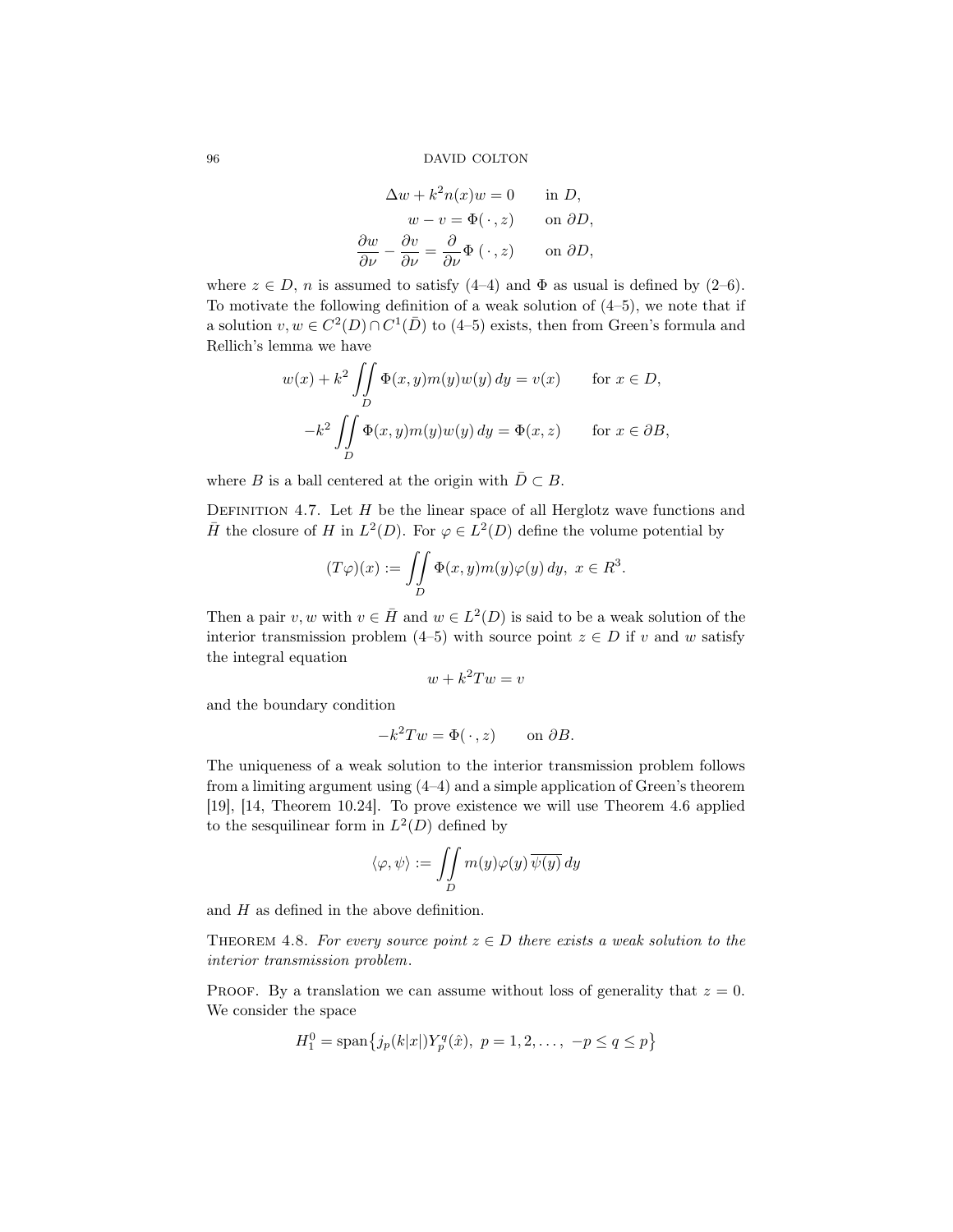and the closure  $H_1$  of  $H_1^0$  in  $L^2(D)$ , where  $j_p$  is a spherical Bessel function and  $Y_p^q$  is a spherical harmonic. It can be shown that there exists a nontrivial  $\psi \in H_1^{\perp_s} \cap \bar{H}$  such that  $\langle j_0, \psi \rangle \neq 0$ .

Now let P be the projection operator from  $L^2(D)$  onto  $H^{\perp_s}$  as defined by Theorem 4.6. We first consider the integral equation

$$
u + k^2 PTu = k^2 PT\psi \tag{4-6}
$$

in  $L^2(D)$ . Since T is compact and P is bounded, the operator PT is compact in  $L^2(D)$ . Hence to establish the existence of a solution to  $(4-6)$  we must prove uniqueness for the homogeneous equation. To this end, assume that  $w \in L^2(D)$ satisfies

$$
w + k^2 T w = v.
$$

Since  $\langle w, \varphi \rangle = 0$  for all  $\varphi \in H$ , from the addition formula for Bessel functions we conclude that  $Tw = 0$  on  $\partial B$ . Hence, by uniqueness for the weak interior transmission problem we have  $v = w = 0$ , and we obtain the continuous invertibility of  $I + k^2 PT$  in  $L^2(D)$ .

Now let u be the unique solution to (4–6) and note that  $u \in H^{\perp_s}$ . We define the constant c and function  $w \in L^2(D)$  by

$$
c := -\frac{1}{k^2 \langle j_0, \psi \rangle}, \qquad w := c(u - \psi).
$$

Then we compute

$$
w + k^2 PTw = -c\psi
$$

and hence

$$
w + k^2 T w = v
$$

where  $v := k^2(I - P)Tw - c\psi \in \overline{H}$ . Since

$$
\langle h, w \rangle = c \langle h, u - \psi \rangle = 0
$$

for all  $h\in H_1$  and

$$
\langle j_0, w \rangle = c \langle j_0, u - \psi \rangle = -\frac{1}{k^2},
$$

we have from the addition formula for Bessel functions that

$$
-k^2(Tw)(x) = ikh_0^{(1)}(k|x|) = \Phi(x,0), \qquad x \in \partial B,
$$

where  $h_0^{(1)}$  is a spherical Hankel function of the first kind of order zero, and the proof is complete.  $\Box$ 

Having Theorem 4.8 at our disposal, we can now establish the linear sampling method for determining D. In particular, we again consider the far field equation  $Fg = \Phi_{\infty}(\cdot, z)$ , that is,

$$
\int_{\Omega} u_{\infty}(\hat{x}, d)g(d) ds(d) = \Phi_{\infty}(\hat{x}, z), \tag{4-7}
$$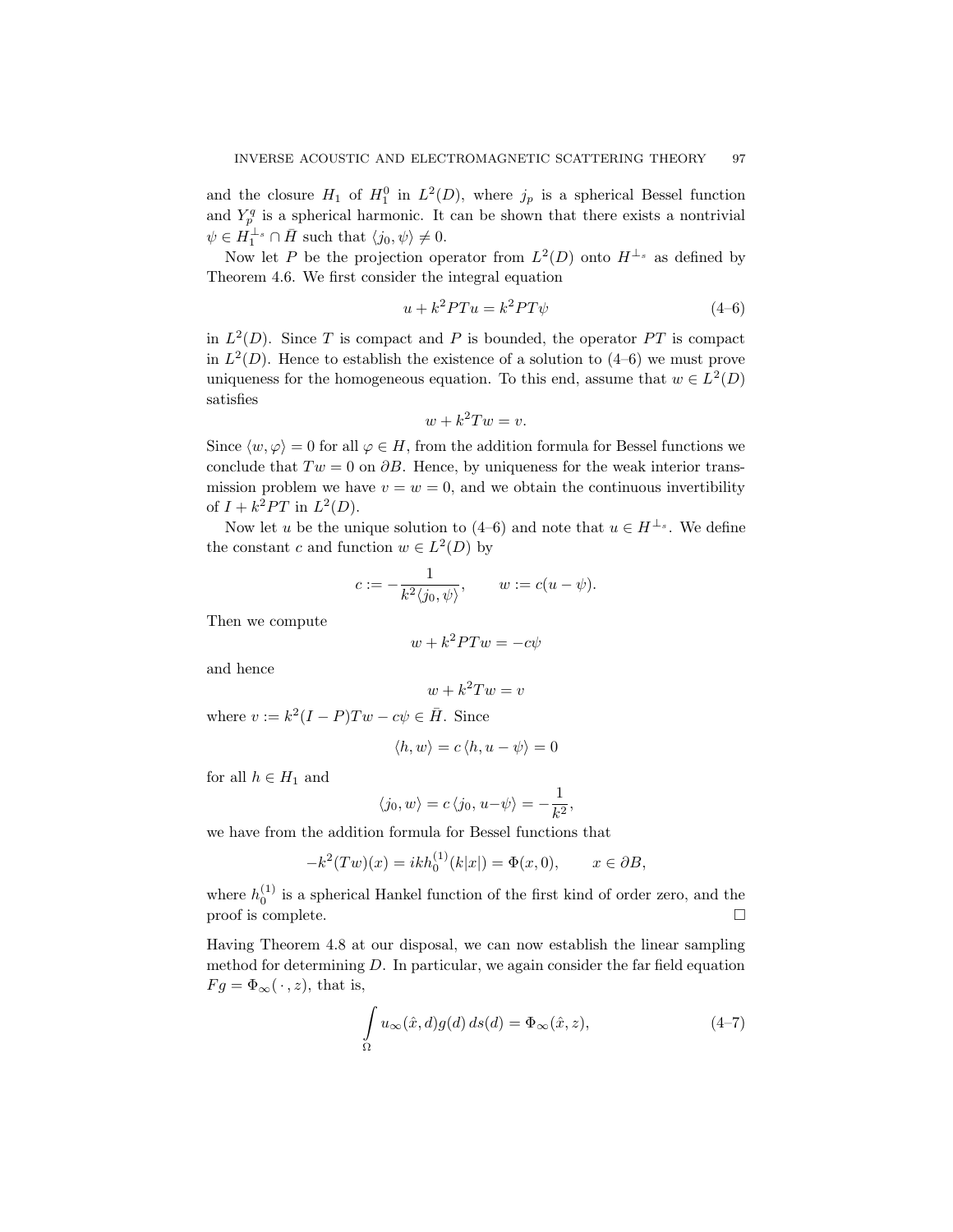where  $\Phi_{\infty}(\cdot, z)$  is the far field pattern of the fundamental solution  $\Phi(\cdot, z)$ . Following the proof of Theorem 4.1 we see that (4–7) has a solution if and only if  $z \in D$  and the interior transmission problem (4–5) has a solution  $v, w \in$  $C^2(D) \cap C^1(\overline{D})$  such that v is a Herglotz wave function with kernel g. This is only true in very special cases. However, by Theorem 4.8 we know there exists a (unique)weak solution  $v, w$  to the interior transmission problem and that v can be approximated in  $L^2(D)$  by a Herglotz wave function. This fact then enables us to establish a result for the far field equation  $(4-7)$  that is analogous to Theorem 3.7 for the far field equation (3–7) corresponding to the exterior Dirichlet problem [4] (Later on in this section we shall outline how this is done for the general case of an anisotropic medium). Note that the far field equations (3–7) and (4–7) are exactly the same except of course that the far field pattern  $u_{\infty}$  appearing in the kernel of  $F$  come from different scattering problems. This means that in order to determine the support  $D$  of the scatterer it is not necessary to know a priori whether the direct scattering problem is (2–3) or (2–4) or, as previously noted, (2–2). In particular, one can determine the support of the scatterer without a priori knowledge on whether or not the scattering object is penetrable or impenetrable, at least in the context of the three scattering problems  $(2-2)$ ,  $(2-3)$  and  $(2-4)$ . In the remaining part of this section we will extend this observation to include the general acoustic transmission problem (2–1) and in fact consider the even more general case of anisotropic media. As with the case of the inhomogeneous medium problem  $(2-4)$ , the basic ingredient will again be an analysis of an interior transmission problem, this time for anisotropic media.

Let  $D \subset R^3$  be a bounded domain having  $C^2$  boundary  $\partial D$  with unit outward normal  $\nu$ . Let A be a  $3 \times 3$  matrix-valued function whose entries  $a_{ik}$  (j =  $1, 2, 3, k = 1, 2, 3$  are continuously differentiable functions in  $\overline{D}$ , such that A is symmetric and satisfies

$$
\bar{\xi} \cdot (\operatorname{Im} A)\xi \le 0, \qquad \bar{\xi} \cdot (\operatorname{Re} A)\xi \ge \gamma |\xi|^2 \tag{4-8}
$$

for all  $\xi \in \mathbb{C}^3$  and  $x \in \overline{D}$ , where  $\gamma$  is a positive constant. For a function  $u \in C^1(\overline{D})$  we define the conormal derivative by

$$
\frac{\partial u}{\partial \nu_A}(x) := \nu(x) \cdot A(x) \nabla u(x) \quad \text{for } x \in \partial D
$$

and let  $k > 0$  again be the wave number and let  $n \in C(\overline{D})$  satisfy  $\text{Re } n > 0$  and Im  $n \geq 0$ . The anisotropic acoustic transmission problem, for which  $(2-1)$  is the special case of an isotropic medium, is to find  $u \in C^2(R^3 \setminus \overline{D}) \cap C^1(R^3 \setminus D)$  and  $v \in C^2(D) \cap C^1(\overline{D})$  such that

$$
\Delta u + k^2 u = 0 \qquad \text{in } R^3 \setminus \bar{D}, \tag{4-9a}
$$

$$
\nabla \cdot A \nabla v + k^2 n(x)v = 0 \quad \text{in } D,
$$
\n(4-9b)

$$
u = u^i + u^s,\tag{4-9c}
$$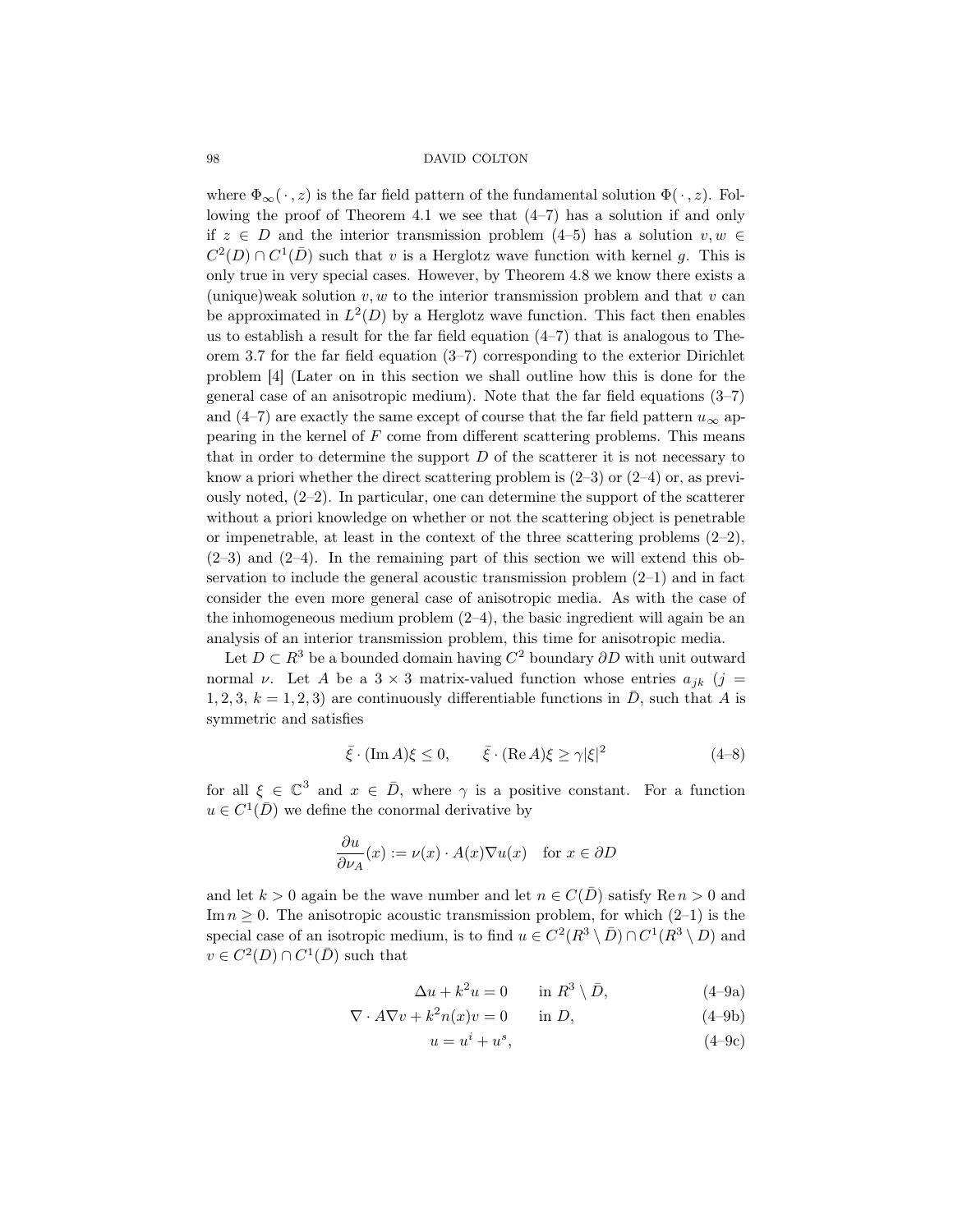$$
\lim_{r \to \infty} r \left( \frac{\partial u^s}{\partial r} - i k u^s \right) = 0, \tag{4-9d}
$$
\n
$$
u = v \qquad \text{on } \partial D. \tag{4-9e}
$$

$$
u = v \t on \t on \t on \t (4-9e)
$$
\n
$$
\frac{\partial u}{\partial v} = 0 \t on \t (4-9e)
$$

$$
\frac{\partial u}{\partial \nu} = \frac{\partial v}{\partial \nu_A} \qquad \text{on } \partial D,\tag{4-9f}
$$

where again  $u^{i}(x) = e^{ikx \cdot d}$ . The existence of a unique solution to (4–9) has been established by Hähner [31].

Since  $u$  satisfies the radiation condition, we can again conclude that  $u^s$  has the asymptotic behavior

$$
u^{s}(x) = \frac{e^{ikr}}{r}u_{\infty}(\hat{x}, d) + O(r^{-2}).
$$

The inverse scattering problem we are concerned with is to determine  $D$  from a knowledge of the far field pattern  $u_{\infty}(\hat{x}, d)$  for  $\hat{x}, d \in \Omega$ . We note that the matrix A is not uniquely determined by  $u_{\infty}$  (see [27], [61]) and hence determinning D is the most that can be hoped for. To this end we have the following theorem due to Hähner [31] (see also [17] and [61]).

THEOREM 4.9. Assume  $\gamma > 1$ . Then D is uniquely determined by  $u_{\infty}(\hat{x}, d)$  for  $\hat{x}, d \in \Omega$ .

The proof of this theorem uses the ideas of Theorem 3.5 together with a continuous dependence result for an associated interior transmission problem. It follows from the results of Cakoni and Haddar [7] that Theorem 4.9 remains valid if the condition  $\gamma > 1$  is replaced by the condition

$$
\bar{\xi} \cdot (\operatorname{Re} A^{-1})\xi \ge \mu |\xi|^2 \tag{4-10}
$$

for all  $\xi \in \mathbb{C}^3$  and  $x \in \overline{D}$  where  $\mu$  is a positive constant such that  $\mu > 1$ . The isotropic case when  $A = I$  is handled by Theorem 4.4.

Given the uniqueness Theorem 4.9 (and the variations on this theorem indicated above)we now want to establish the linear sampling method for determining D. In particular, we look for a (regularized) solution  $g \in L^2(\Omega)$  of the far field equation

$$
(Fg)(\hat{x}) := \int_{\Omega} u_{\infty}(\hat{x}, d)g(d) ds(d) = \Phi_{\infty}(\hat{x}, z)
$$
(4-11)

where  $z \in R^3$  is an artificially introduced parameter point and  $u_{\infty}$  is the far field pattern of the scattered field defined by (4–9). Following the proof of Theorem 4.1 it is easily verified that (4–11) is solvable if and only if  $z \in D$  and  $v, w \in C^2(D) \cap C^1(\overline{D})$  is a solution of the interior transmission problem

$$
\Delta v + k^2 v = 0 \quad \text{in } D,
$$
  

$$
\nabla \cdot A \nabla w + k^2 n w = 0 \quad \text{in } D,
$$
 (4-12a)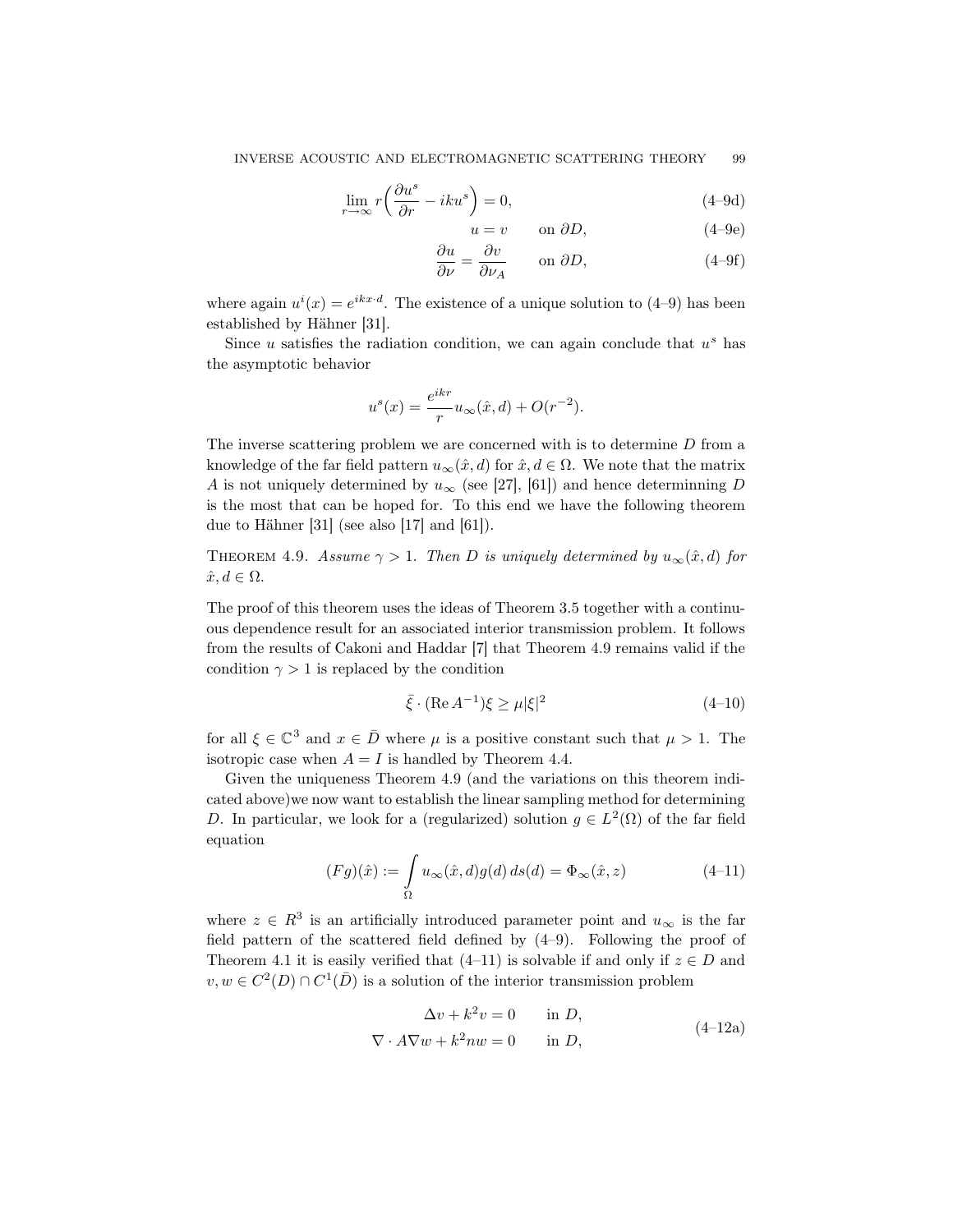$$
w - v = \Phi(\cdot, z) \quad \text{on } \partial D,
$$
  
\n
$$
\frac{\partial w}{\partial \nu_A} - \frac{\partial v}{\partial \nu} = \frac{\partial}{\partial \nu} \Phi(\cdot, z) \quad \text{on } \partial D,
$$
\n(4-12b)

such that  $v$  is a Herglotz wave function. Values of  $k$  for which a nontrivial solution to the homogeneous interior transmission problem ( $\Phi = 0$ ) exists are again called transmission eigenvalues. As in the case of an isotropic medium, our aim is to now study the interior transmission problem  $(4-12)$  with the aim of showing that, roughly speaking,  $D$  can be characterized as the set of points  $z \in \mathbb{R}^3$  where an arbitrarily good approximation of the solution to the far field equation (4–4) remains bounded (see Theorem 3.7).

We begin with uniqueness. The following theorem follows easily by an application of Green's theorem.

THEOREM 4.10. If either  $\text{Im } n > 0$  or  $\bar{\xi} \cdot (\text{Im } A)\xi < 0$  in a neighborhood of a point  $x_0 \in D$ , then (4-12) has at most one solution.

In order to study the solvability of  $(4-12)$  we first consider a modified interior transmission problem which is a compact perturbation of (4–12). In particular, let  $m \in C(\overline{D})$  satisfy  $m(x) > 0$  for  $x \in \overline{D}$  and for  $l_1, l_2 \in L^2(D)$ ,  $f \in$  $H^{1/2}(\partial D)$ ,  $h \in H^{-1/2}(\partial D)$  we want to find  $v, w \in H^1(D)$  such that

$$
\Delta v + k^2 v = l_1 \qquad \text{in } D,\tag{4-13a}
$$

$$
\nabla \cdot A \nabla w - m w = l_2 \qquad \text{in } D,
$$

$$
w - v = f \qquad \text{on } \partial D,
$$
  
\n
$$
\frac{\partial w}{\partial \nu_A} - \frac{\partial v}{\partial \nu} = h \qquad \text{on } \partial D.
$$
 (4-13b)

In [6], (4–13) is reformulated as a variational problem for  $(w, \mathbf{v}) \in H^1(D) \times$  $W(D)$  where  $\mathbf{v} = \nabla v$  and

$$
W(D) := \{ \mathbf{v} \in (L^2(D))^3 \; : \; \nabla \cdot \mathbf{v} \in L^2(D) \quad \text{and curl } \mathbf{v} = 0 \}.
$$

The variational problem is then solved by appealing to the Lax–Milgram theorem under the assumption that in (4–8) we have  $\gamma > 1$  and  $m > \gamma$ . Having established the existence of a unique solution to  $(4-13)$ , and using the fact that  $(4-13)$  is a compact perturbation of the interior transmission problem  $(4-12)$ , we can now appeal to Theorem 4.10 to deduce the following theorem [5].

THEOREM 4.11. Assume that either  $\text{Im } n > 0$  or  $\bar{\xi} \cdot (\text{Im } A)\xi < 0$  in a neighborhood of a point  $x_0 \in D$  and that  $\gamma > 1$ . Then (4-12) has a unique solution  $v, w \in D$  $H^1(D) \times H^1(D)$  where the boundary data (4-12b) is assumed in the sense of the trace operator.

It was shown in [7] that Theorem 4.11 remains valid if the condition  $\gamma > 1$ is replaced by the condition (4–10) where  $\mu > 1$  (In this case m is a constant restricted to satisfy  $\mu^{-1} \leq m < 1$ ).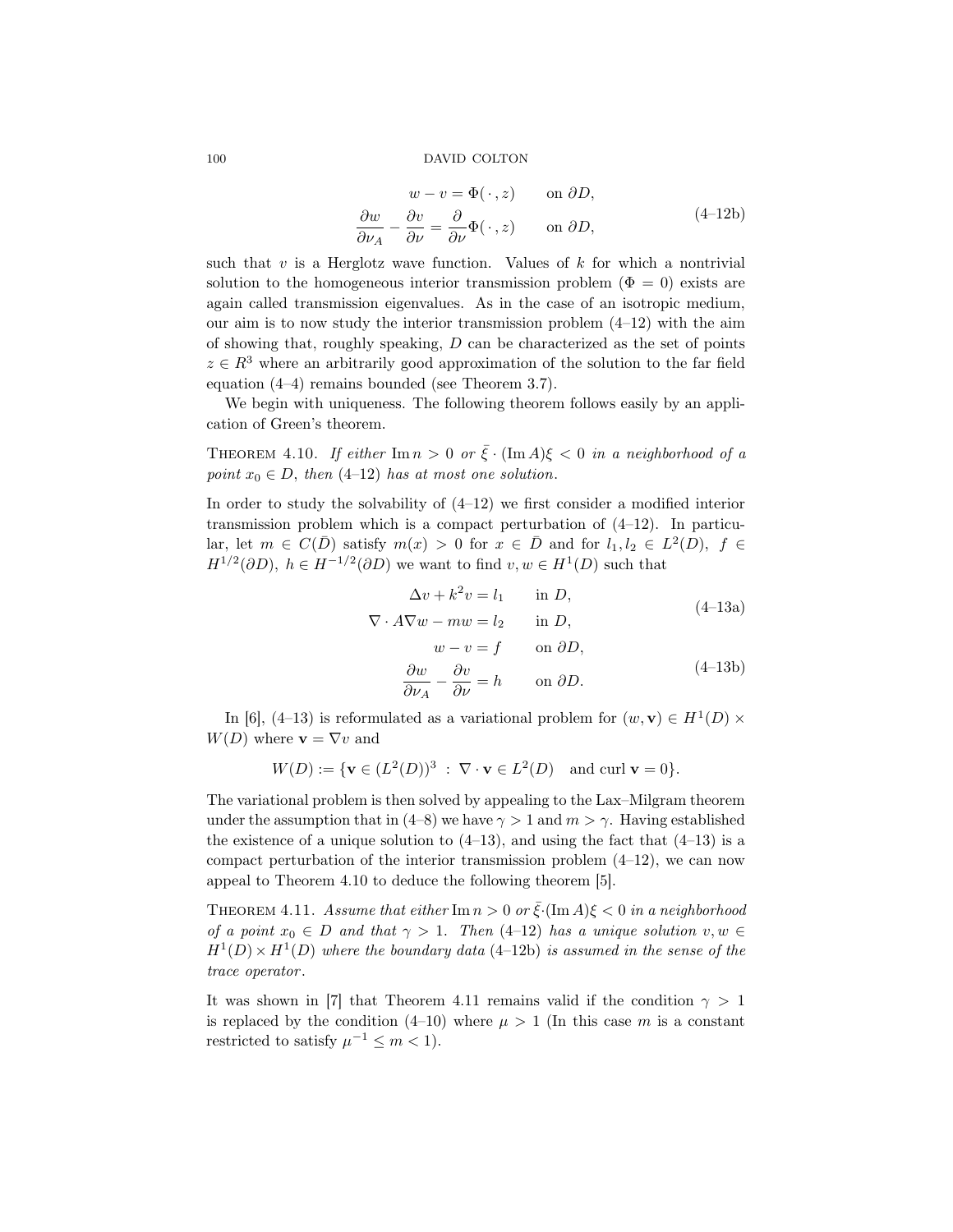If A and n do not satisfy one of the above assumptions ( $\gamma > 1$  in (4–8) or  $\mu > 1$  in (4–10)) then in general we cannot conclude the solvability of the interior transmission problem  $(4-12)$ . In particular,  $(4-12)$  is uniquely solvable if and only if k is not a transmission eigenvalue and if  $\text{Im } n = 0$  and  $\text{Im } A = 0$  it is not possible to exclude this possibility. However, from the point of view of applying regularization techniques to the far field equation  $(4-11)$ , it is important to have  $F$  injective with dense range and this is true if  $k$  is not a transmission eigenvalue. To this end the following theorem is important [5], [7].

THEOREM 4.12. Assume that  $\text{Im } n = 0$  and  $\text{Im } A = 0$  in D and that one of the following conditions is satisfied:

- (1)  $\gamma > 1$  in (4–8) and  $n(x) \geq \gamma$  for  $x \in D$ , or
- (2)  $\mu > 1$  in (4-10) and n is a constant such that  $\mu^{-1} \leq n < 1$ .

Then the set of transmission eigenvalues forms a discrete set.

The proof of Theorem 4.12 is based on the uniqueness of a solution to the modified interior transmission problem  $(4-13)$  together with the fact that the spectrum of a compact operator is discrete. At the time of writing it is not known whether or not transmission eigenvalues exist except for the special case when  $A = I$  (isotropic media) and  $n(x) = n(r)$  is spherically symmetric; see [14, Theorem 8.13].

We now turn our attention to showing how Theorems 4.11 and 4.12 lead to a justification of the linear sampling method for anisotropic media that is analogous to Theorem 3.7 for the case of the exterior Dirichlet problem. To this end we let B be the bounded linear operator from  $H^{1/2}(\partial D) \times H^{-1/2}(\partial D)$ into  $L^2(\Omega)$  which maps  $(f, h) \in H^{1/2}(\partial D) \times H^{-1/2}(\partial D)$  onto the far field data  $u_{\infty} \in L^2(\Omega)$  of the solution of the transmission problem

$$
\Delta u^s + k^2 u^s = 0 \qquad \text{in } R^3 \setminus \bar{D}, \tag{4-14a}
$$

$$
\nabla \cdot A \nabla v + k^2 n(x)v = 0 \quad \text{in } D,
$$
 (4-14b)

$$
\lim_{r \to \infty} r \left( \frac{\partial u^s}{\partial r} - iku^s \right) = 0, \tag{4-14c}
$$

$$
v - u^s = f \qquad \text{on } \partial D,\tag{4-14d}
$$

$$
\frac{\partial v}{\partial \nu_A} - \frac{\partial u^s}{\partial \nu} = h \qquad \text{on } \partial D,
$$
 (4-14e)

where  $u^s \in H^1_{loc}(R^3 \setminus \overline{D})$  and  $v \in H^1(D)$ . It is shown in [5] that the range of B is dense in  $L^2(\Omega)$ . However, B is not injective. To remedy this problem, we define the subset  $H(\partial D)$  of  $H^{1/2}(\partial D) \times H^{-1/2}(\partial D)$  by

$$
H(\partial D) := \left\{ \left( v|_{\partial D}, \frac{\partial v}{\partial \nu} |_{\partial D} \right) : v \in H \right\},\
$$

where  $H := \{v \in H^1(D) : \Delta v + k^2 v = 0 \text{ in } D\}$ . Then  $H(\partial D)$  equipped with the induced norm from  $H^{1/2}(\partial D) \times H^{-1/2}(\partial D)$  is a Banach space and if  $B_0$  is the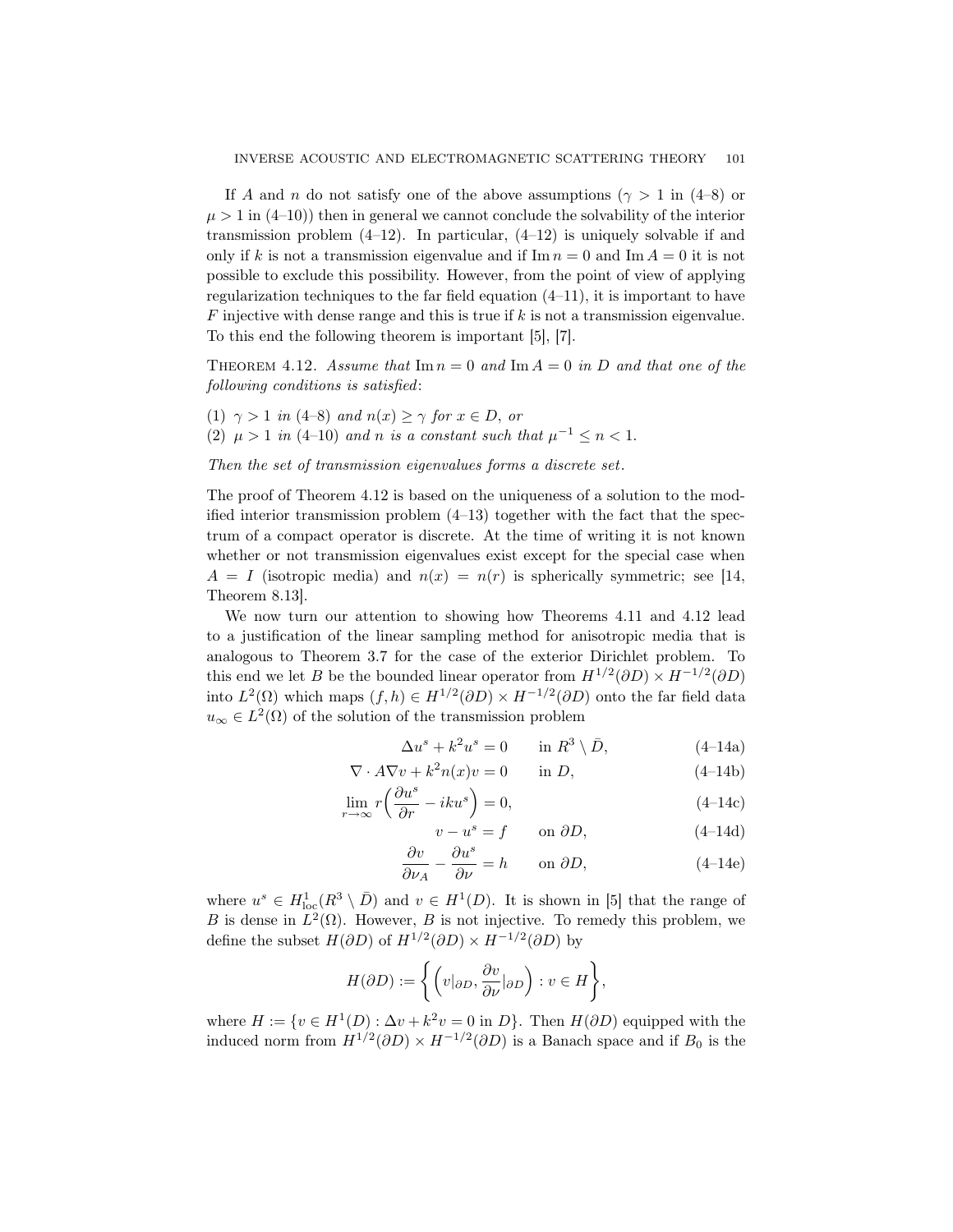restriction of B to  $H(\partial D)$  we conclude that for k not a transmission eigenvalue  $B_0: H(\partial D) \to L^2(\Omega)$  is injective, compact and has dense range [5].

We now write the far field equation (4–11) in the form

$$
-B_0Hg = \Phi_\infty(\,\cdot\,,z)
$$

where Hg denotes the traces  $(v_g|_{\partial D}, \partial v_g/\partial \nu|_{\partial D})$  for  $v_g$  a Herglotz wave function with kernel  $g$ . Using the facts that 1) Herglotz wave functions with kernels  $g \in L^2(\Omega)$  are dense in H with respect to the norm in  $H^1(D)$  and 2)  $\Phi(\cdot, z)$ is in the range of  $B_0$  if and only if  $z \in D$ , we can now deduce the analogue of Theorem 3.7 for anisotropic media under the assumption that either  $\gamma > 1$  in  $(4-8)$  or  $\mu > 1$  in  $(4-10)$  and k is not a transmission eigenvalue [5], [7]. As in the case of Theorem 3.7 for the exterior Dirichlet problem,this result now yields a numerical procedure for determining the support D of an anisotropic object from noisy far field data.

Partial results related to the above for the case when  $A = I$  on  $\partial D$  but  $A \neq I$ in D can be found in Chapter 7 of [62].

### 5. The Inverse Scattering Problem for Electromagnetic Waves

In this final section of our survey paper on inverse scattering problems for acoustic and electromagnetic waves we consider the scattering of a time harmonic electromagnetic wave by either a perfectly conducting obstacle or an isotropic inhomogeneous medium of compact support. We begin with the scattering of a time harmonic electromagnetic plane wave by a perfectly conducting obstacle. Let D be a bounded domain in  $R^3$  with connected complement such that  $\partial D$  is in class  $C^2$  and  $\nu$  is the unit outward normal to  $\partial D$ . Then the direct scattering problem we are concerned with can be formulated as the problem of finding an electric field E and a magnetic field H such that  $E, H \in C^1(R^3 \setminus \overline{D}) \cap C(R^3 \setminus D)$ and

$$
\operatorname{curl} E - ikH = 0 \qquad \text{in } R^3 \setminus \bar{D},
$$
  
\n
$$
\operatorname{curl} H + ikE = 0 \qquad \text{in } R^3 \setminus \bar{D}, \tag{5-1a}
$$

with

$$
\nu \times E = 0 \qquad \text{on } \partial D \tag{5-1b}
$$

and

$$
E = E^i + E^s, \qquad H = H^i + H^s,\tag{5-1c}
$$

where  $E^s$ ,  $H^s$  represent the scattered field satisfying the Silver-Müller radiation condition

$$
\lim_{r \to \infty} (H^s \times x - rE^s) = 0 \tag{5-1d}
$$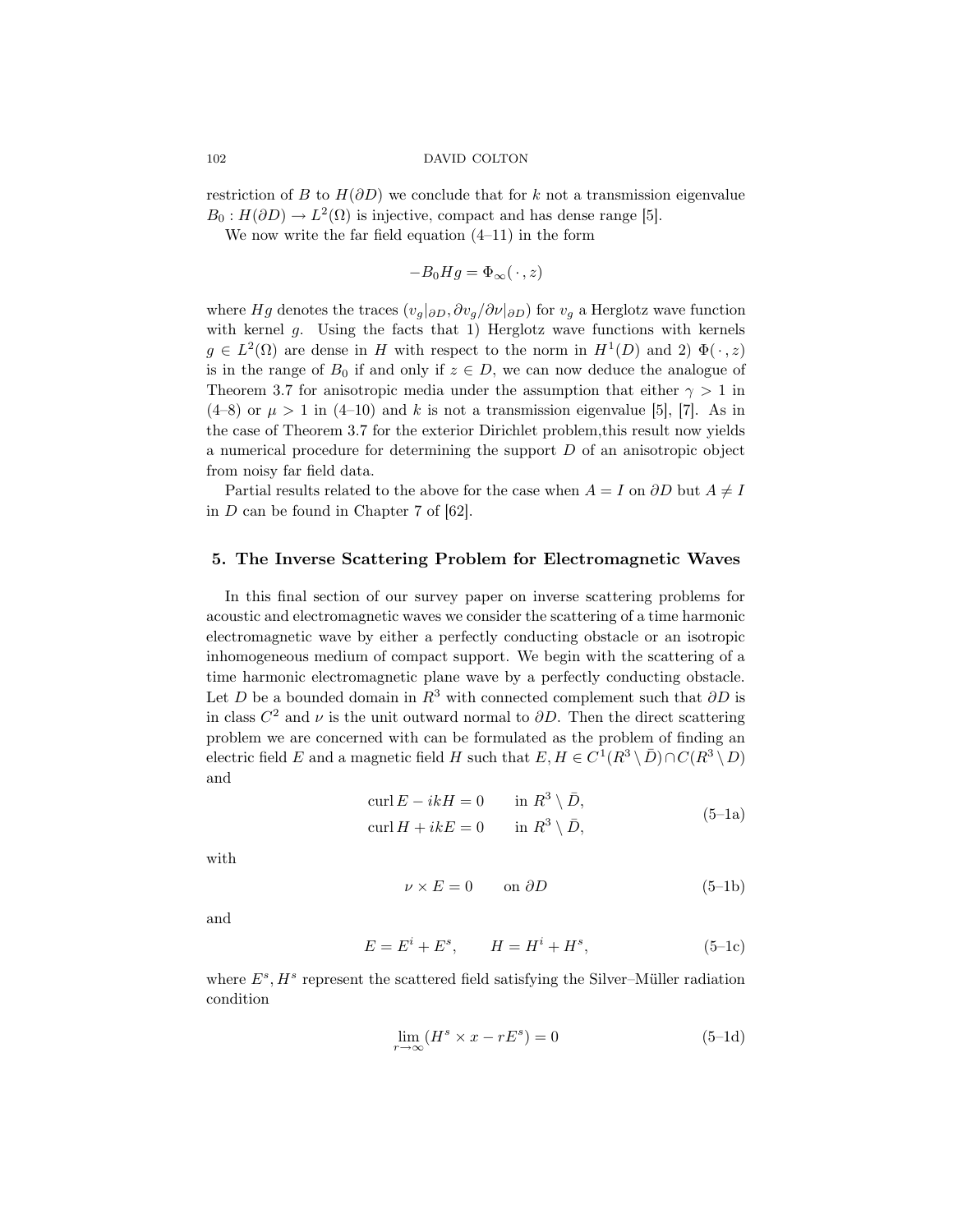### INVERSE ACOUSTIC AND ELECTROMAGNETIC SCATTERING THEORY 103

uniformly in  $\hat{x} = x/|x|$  (with  $r = |x|$ ), and the incident field  $E^i, H^i$  is given by

$$
E^{i}(x) = \frac{i}{k} \operatorname{curl} \operatorname{curl} pe^{ikx \cdot d} = ik(d \times p) \times de^{ikx \cdot d}, \tag{5-1e}
$$

$$
H^{i}(x) = \operatorname{curl} p e^{ikx \cdot d} = ikd \times p e^{ikx \cdot d}, \qquad (5-1f)
$$

where the wave number  $k$  is positive,  $d$  is a unit vector giving the direction of propagation and  $p$  is the polarization vector. The existence and uniqueness of a solution to (5–1) is well known [14]. From the Stratton–Chu formula [14] it follows from  $(5-1)$  that  $E^s$  has the asymptotic behavior

$$
E^{s}(x) = \frac{e^{ikr}}{r} E_{\infty}(\hat{x}, d, p) + O(r^{-2}),
$$
\n(5-2)

where  $E_{\infty}$  is the *electric far field pattern* of the scattered electric field  $E^s$ . Note that since we are always assuming that  $k$  is fixed we have suppressed the dependence of  $E_{\infty}$  on k. It can easily be verified [14] that  $E_{\infty}$  is infinitely differentiable as a function of  $\hat{x}$  and d, linear with respect to p and as a function of  $\hat{x}$  is tangential to the unit sphere  $Ω$ .

We now turn our attention to the scattering of the electromagnetic plane wave  $(5-1e)$ ,  $(5-1f)$  by an inhomogeneous medium of compact support. In this case, under appropriate assumptions [14], our problem is to find  $E, H \in C^1(\mathbb{R}^3)$ satisfying

$$
\operatorname{curl} E - ikH = 0
$$
  
 
$$
\operatorname{curl} H + ikn(x)E = 0
$$
 in  $R^3$ , (5-3a)

where *n* satisfies  $C^{2,\alpha}(R^3)$  for some  $0 < \alpha < 1$ , Re  $n > 0$ , Im  $n \ge 0$ ,  $1 - n$  has compact support  $\bar{D}$ ; and where

$$
E = E^i + E^s, \qquad H = H^i + H^s \tag{5-3b}
$$

such that  $E^i$ ,  $H^i$  is given by (5-1e), (5-1f) and  $E^s$ ,  $H^s$  again satisfies the Silver-Müller radiation condition

$$
\lim_{r \to \infty} (H^s \times x - rE^s) = 0 \tag{5-3c}
$$

uniformly in  $\hat{x}$ . The existence and uniqueness of a solution to  $(5-3)$  is again well known [14] and  $E^s$  can be shown to have the asymptotic behavior (5-2).

We are now in a position to define the electric far field operator and its connection to what are called electromagnetic Herglotz pairs. To this end, we define the Hilbert space  $T^2(\Omega)$  by

$$
T^2(\Omega) := \{ a : \Omega \to \mathbb{C}^3 : a \in L^2(\Omega), \ a \cdot \hat{x} = 0 \text{ for } \hat{x} \in \Omega \}.
$$

The *electric far field operator*  $F: T^2(\Omega) \to T^2(\Omega)$  is then defined by

$$
(Fg)(\hat{x}) := \int_{\Omega} E_{\infty}(\hat{x}, d, g(d)) ds(d), \ \hat{x} \in \Omega \tag{5-4}
$$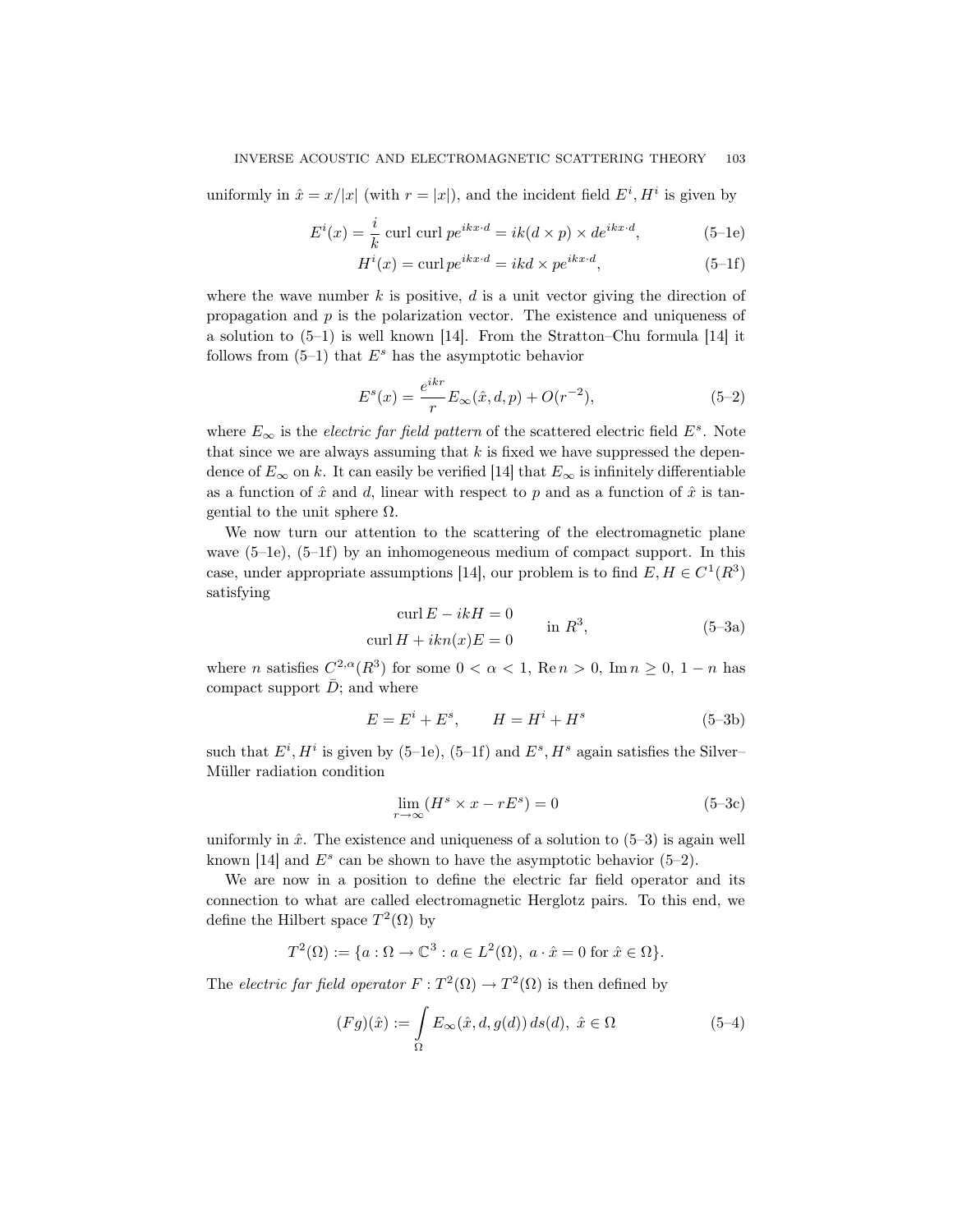where  $g \in T^2(\Omega)$ . We note that F is a compact linear operator on  $T^2(\Omega)$ . An electromagnetic Herglotz pair is a pair of vector fields of the form

$$
E(x) = \int_{\Omega} e^{ikx \cdot d} a(d) ds(d), \qquad H(x) = \frac{1}{ik} \operatorname{curl} E(x), \tag{5-5}
$$

for  $x \in R^3$  where  $a \in T^2(\Omega)$  is the *kernel* of E, H. In particular, Fg is the electric far field pattern for  $(5-1)$  or  $(5-3)$  respectively corresponding to the electromagnetic Herglotz pair with kernel  $ikg$  as incident field.

As in the case of the inverse scattering problem for acoustic waves, of basic importance is the fact that  $F$  is injective with dense range. The proof of the following two theorems and corollary follows along the same lines as previously discussed for the case of acoustic waves [14]. Recall that a Maxwell eigenfunction for D is a solution of Maxwell's equations (5–1a) in D satisfying (5–1b) on  $\partial D$ .

THEOREM 5.1. The electric far field operator for  $(5-1)$  is injective with dense range if and only if there does not exist a Maxwell eigenfunction for D which is an electromagnetic Herglotz pair .

THEOREM 5.2. The electric far field operator for  $(5-3)$  is injective with dense range if and only if there does not exist  $E_1, H_1 \in C^1(D) \cap C(\overline{D})$  and an electromagnetic Herglotz pair  $E_0$ ,  $H_0$  with kernel  $a \neq 0$  such that  $E_0$ ,  $H_0$  and  $E_1$ ,  $H_1$  is a solution to the homogeneous electromagnetic interior transmission problem

$$
\text{curl}\,E_0 - ikH_0 = 0, \qquad \text{curl}\,H_0 + ikE_0 = 0 \qquad in \, D, \n\text{curl}\,E_1 - ikH_1 = 0, \qquad \text{curl}\,H_1 + ikn(x)E_1 = 0 \qquad in \, D, \n\nu \times (E_1 - E_0) = 0, \qquad \nu \times (H_1 - H_0) = 0 \qquad on \, \partial D. \qquad (5-6b)
$$

COROLLARY 5.3. If there exists an  $x_0 \in D$  such that  $\text{Im } n(x_0) > 0$  then the electric far field operator for  $(5-3)$  is injective with dense range.

Proceeding as in our discussion of acoustic waves, the next topic we consider is the uniqueness of the solution to the inverse scattering problem for (5–1) and  $(5-3)$  respectively. In particular, for  $(5-1)$  we want to determine whether or not a knowledge of  $E_{\infty}$  for fixed k uniquely determines D and in the case of (5–3) whether or not a knowledge of  $E_{\infty}$  for fixed k uniquely determines  $n(x)$ . To this end, we have the following theorems due to Colton and Kress [14] and Colton and Päivärinta [18] respectively. The proofs of both results are similar to the corresponding proofs in the acoustic case already discussed. However, for the inverse scattering problem associated with (5–3), serious technical problems arise due to the fact that we must now construct a solution  $E, H$  of  $(5-3a)$  such that E has the form

$$
E(x) = e^{i\zeta \cdot x} \big( \eta + R_{\zeta}(x) \big)
$$

where  $\zeta, \eta \in \mathbb{C}^3$ ,  $\eta \cdot \zeta = 0$  and  $\zeta \cdot \zeta = k^2$  and, in contrast to the case of acoustic waves, it is no longer true that  $R_{\zeta}$  decays to zero as  $|\zeta|$  tends to infinity. For details of how this difficulty is resolved we refer the reader to [18] and [33]. We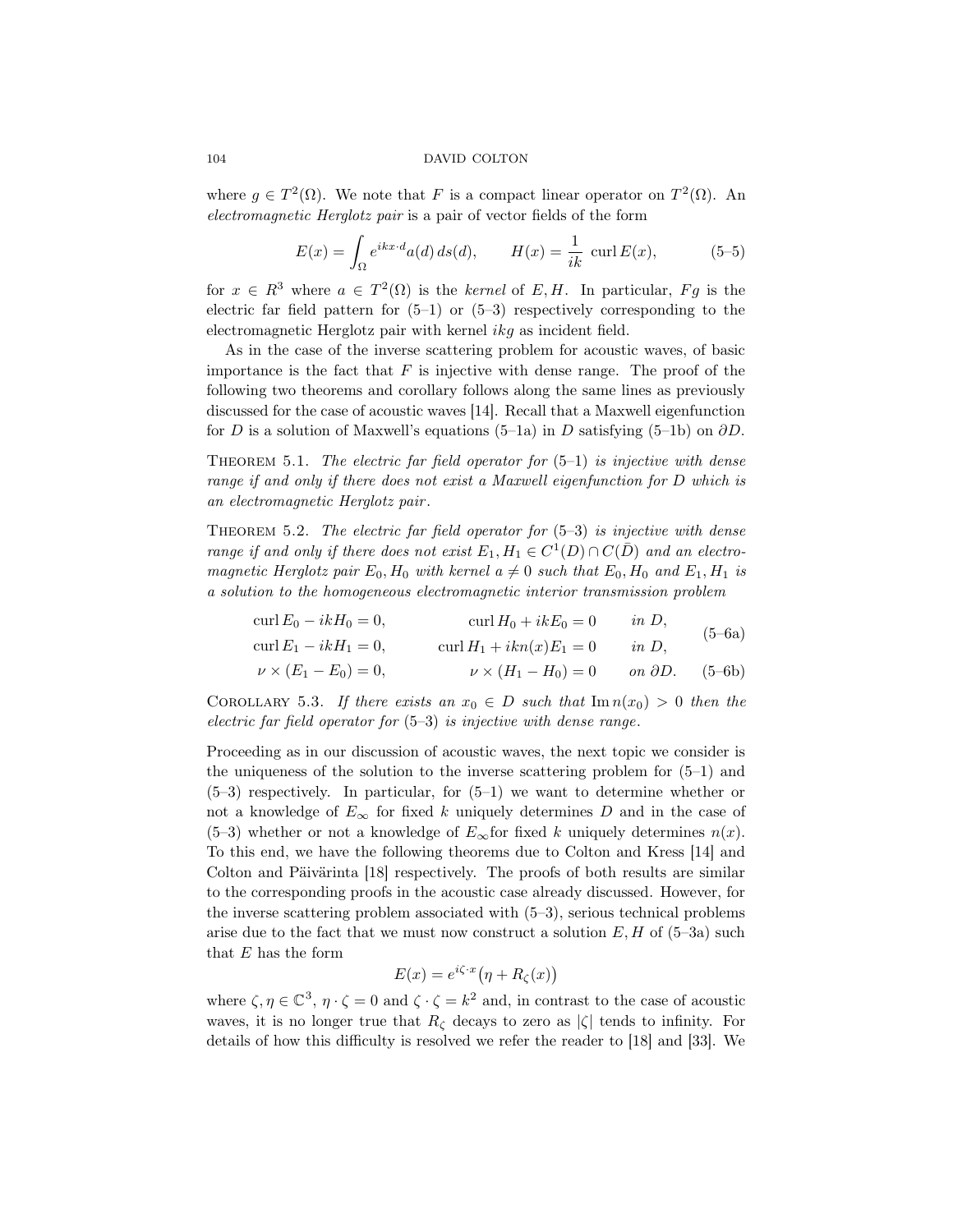also note that the scattering problem (5–3) corresponds to the case when the magnetic permeability  $\mu$  is constant and for uniqueness results in the case when  $\mu$  is no longer constant see [59], [60] and [69].

THEOREM 5.4. Assume that  $D_1$  and  $D_2$  are two domains such that the electric far field patterns corresponding to the scattering problem (5–1) coincide for all incident directions  $d \in \Omega$  and all polarizations  $p \in R^3$ . Then  $D_1 = D_2$ .

THEOREM 5.5. The coefficient  $n(x)$  in (5–3) is uniquely determined by a knowledge of the electric far field pattern for all incident directions  $d \in \Omega$  and all polarizations  $p \in R^3$ .

Having determined the uniqueness of a solution to the inverse scattering problem, the next step is to derive reconstruction algorithms which are numerically viable. It is here that the theory for electromagnetic waves lags well behind that for acoustic waves. In particular, although methods based on the weak scattering approximation have been used extensively, particularly in problems associated with synthetic aperature radar [3], [8], the nonlinear problem has only begun to be considered. Notable accomplishments in the case of nonlinear optimization techniques to solve the inverse scattering problem associated with (5–1) have been achieved by Haas, et.al [28] and Maponi, et.al [52] whereas the case of nonlinear optimization techniques to solve the inverse scattering problem associated with (5–3) have recently been considered by Dorn, et.al [23]. Finally, based on Theorems 5.1 and 5.2 and the approximation properties of electromagnetic Herglotz pairs, Colton, Haddar and Monk [11] and Haddar and Monk [29] have used the linear sampling method to solve inverse scattering problems associated with (5–1) and (5–3) respectively. However, there is much to be done and we close this survey with a short list of open problems that await the input of new ideas for their solution:

- (1) Extend the methods of Kirsch for acoustic waves discussed in Section 3 of this survey to the case of electromagnetic waves. For initial steps in this direction, see [49].
- (2) Show that the set of transmission eigenvalues for the homogeneous electromagnetic interior transmission problem form a discrete set.
- (3) Show that for the case of electromagnetic waves the support of an inhomogeneous anisotropic media in  $R^3$  is uniquely determined by the corresponding electric far field pattern.
- (4) Establish the mathematical basis of the linear sampling method for Maxwell's equations for an anisotropic medium. For partial results in a special case, see [62, Section 7.4].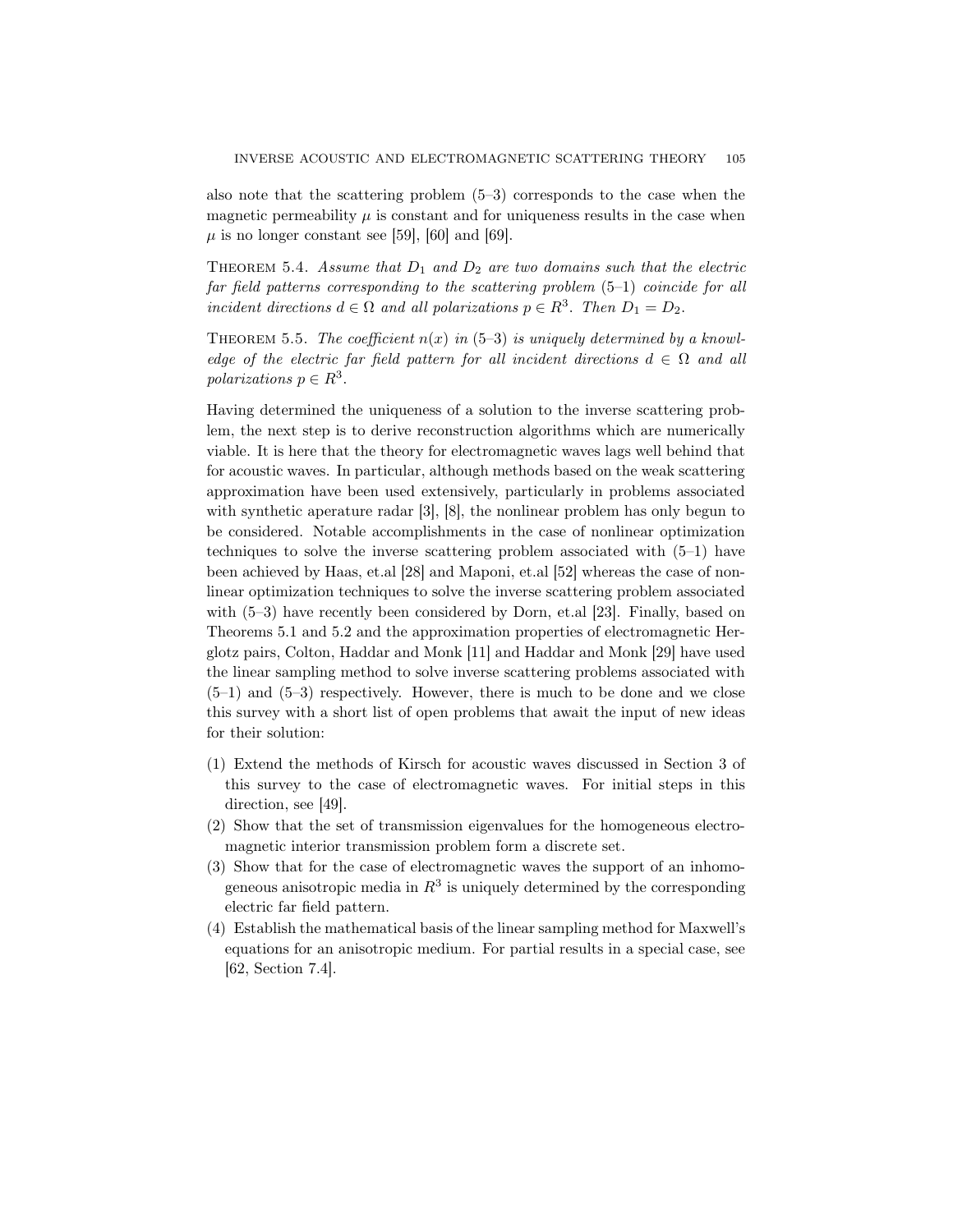Acknowledgement. The research was supported in part by a grant from the Air Force Office of Scientific Research.

# References

- [1] T. S. Angell, R. E. Kleinman and G. F. Roach, An inverse transmission problem for the Helmholtz equation, Inverse Problems 3 (1987), 149–180.
- [2] L. T. Biegler, T. F. Coleman, A. R. Conn and F. Santosa, Large-Scale Optimization with Applications, Part I: Optimization in Inverse Problems and Design, IMA Volumes in Mathematics and its Applications, Vol. 92, Springer-Verlag, New York, 1997.
- [3] B. Borden, Radar Imaging of Airborne Targets, IOP Publishing, Bristol, 1999.
- [4] F. Cakoni and D. Colton, On the mathematical basis of the linear sampling method, Georgian Mathematical Journal, to appear.
- [5] F. Cakoni, D. Colton and H. Haddar, The linear sampling method for anisotropic media, J. Comp. Appl. Math., 146 (2002), 285–299.
- [6] F. Cakoni, D. Colton and P. Monk, The direct and inverse scattering problems for partially coated obstacles, *Inverse Problems*, 17 (2001), 1997–2015.
- [7] F. Cakoni and H. Haddar, The linear sampling method for anisotropic media: Part II, MSRI Preprint No. 2001–026, 2001.
- [8] M. Cheney, A mathematical tutorial on syntehtic aperature radar, SIAM Review 43 (2001), 301–312.
- [9] D. Colton, J. Coyle and P. Monk, Recent developments in inverse acoustic scattering theory, SIAM Review 42 (2000), 369–414.
- [10] D. Colton, K. Giebermann and P. Monk, A regularized sampling method for solving three dimensional inverse scattering problems, SIAM J. Sci. Comput. 21 (2000), 2316–2330.
- [11] D. Colton, H. Haddar and P. Monk, The linear sampling method for solving the electromagnetic inverse scattering problem, SIAM J. Sci. Comput. 24 (2002), 719– 731.
- [12] D. Colton and A. Kirsch, A simple method for solving inverse scattering problems in the resonance region, Inverse Problems 12 (1996), 383–393.
- [13] D. Colton, A. Kirsch and L. Päivärinta, Far field patterns for acoustic waves in an inhomogeneous medium, SIAM J. Math. Anal. 20 (1989), 1472–1483.
- [14] D. Colton and R. Kress, Inverse Acoustic and Electromagnetic Scattering Theory, Second Edition., Springer–Verlag, New York, 1998.
- [15] D. Colton and R. Kress, Eigenvalues of the far field operator for the Helmholtz equation in an absorbing medium,  $SIAM$  J. Appl. Math.  $55$  (1995), 1724–1735.
- [16] D. Colton and R. Kress, On the denseness of Herglotz wave functions and electromagnetic Herglotz pairs in Sobolev spaces, Math. Methods Applied Sciences 24 (2001), 1289–1303.
- [17] D. Colton, R. Kress and P. Monk, Inverse scattering from an orthotropic medium, J. Comp. Applied Math., 81 (1997), 269–298.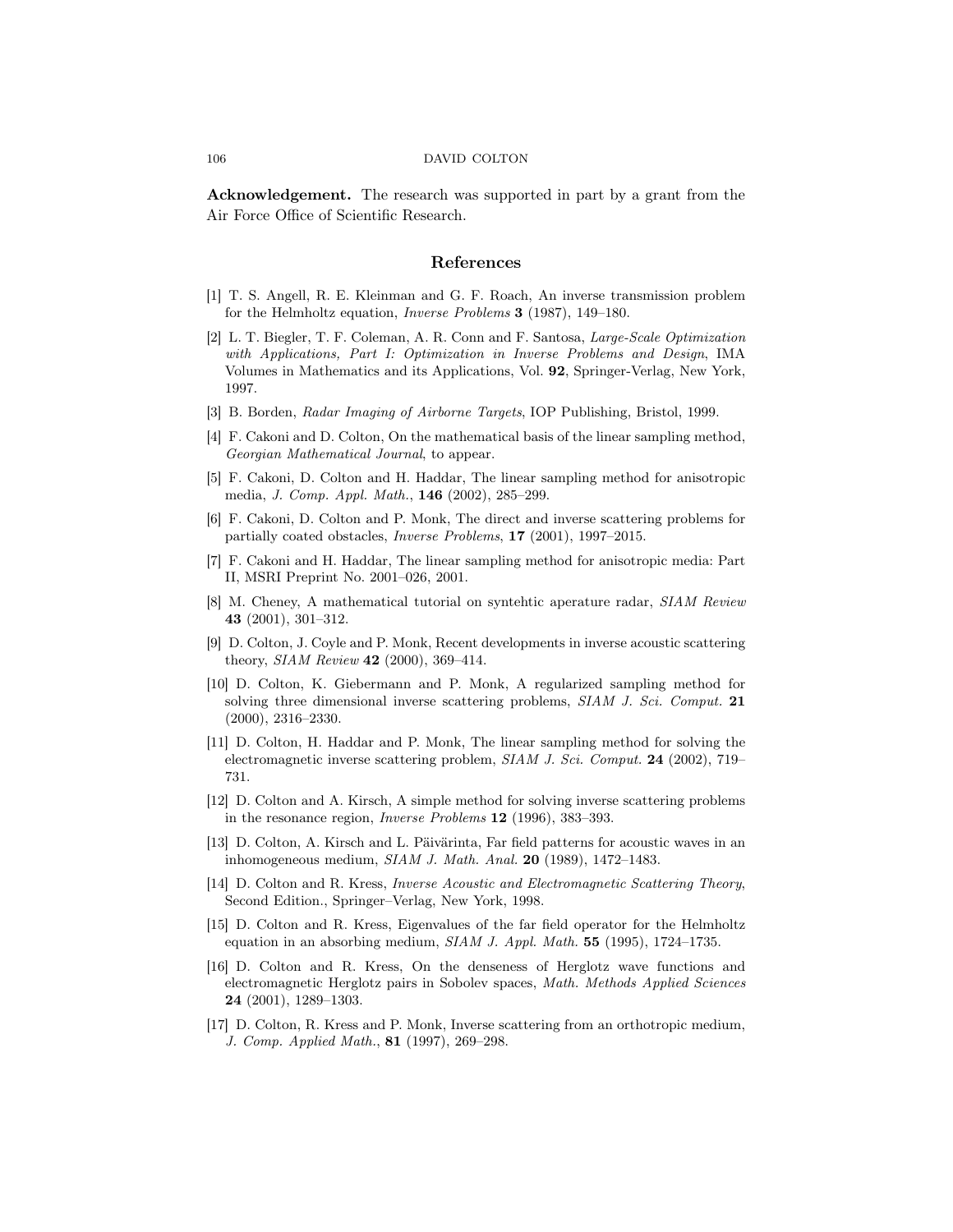- [18] D. Colton and L. Päivärinta, The uniqueness of a solution to an inverse scattering problem for electromagnetic waves, Arch. Rational Mech. Anal. 119 (1992), 59–70.
- [19] D. Colton, M. Piana and R. Potthast, A simple method using Morozov's discrepancy principle for solving inverse scattering problems, Inverse Problems 13 (1997), 1477–1493.
- [20] D. Colton and B.D. Sleeman, Uniqueness theorems for the inverse problem of acoustic scattering, IMA Jour. Applied Math., 31 (1983), 253–259.
- [21] D. Colton and B. D. Sleeman, An approximation property of importance in inverse scattering theory, Proc. Edinburgh Math. Soc. 44 (2001), 449–454.
- [22] A. Devaney, Acoustic tomography, in Inverse Problems of Acoustic and Elastic Waves, F. Santosa, et. al. editors, SIAM, Philadelphia, 1984, 250–273.
- [23] O. Dorn, H. Bertete-Aguirre, J. G. Berryman and G. C. Papanicolaou, A nonlinear inversion method for 3D-electromagnetic imaging using adjoint fields, Inverse Problems 15 (1999), 1523–1558.
- [24] H. W. Engl, M. Hanke and A. Neubauer, Regularization of Inverse Problems, Kluwer Academic Publisher, Dordrecht, 1996.
- [25] G. Eskin, The inverse scattering problem in two dimensions at fixed energy, Comm. Partial Diff. Equations 26 (2001), 1055–1090.
- [26] S. Gutman and M. Klibanov, Iterative method for multidimensional inverse scattering problems at fixed frequencies, *Inverse Problems* **10** (1994), 573–599.
- [27] F. Gylys-Colwell, An inverse problem for the Helmholtz equation, Inverse Problems 12 (1996), 139–156.
- [28] M. Haas, W. Rieger, W. Rucker and G. Lehner, Inverse 3D acoustic and electromagnetic obstacle scattering by iterative adaptation in Inverse Problems of Wave Propagation and Diffraction, G. Chavent and P. Sabatier, eds., Springer-Verlag, Heidelberg, 1997, 204–215.
- [29] H. Haddar and P. Monk, The linear sampling method for solving the electromagnetic inverse medium problem, Inverse Problems 18 (2002), 891–906.
- [30] P. Hähner, A periodic Faddeev-type soltuion operator, J. Diff. Equations 128 (1996), 300–308.
- [31] P. Hähner, On the uniqueness of the shape of a penetrable, anisotropic obstacle, J. Comp. Applied Math. 116 (2000), 167–180.
- [32] P. Hähner, Acoustic scattering, in Scattering, E. R. Pike and P. Sabatier, eds., Academic Press, London, 2001.
- [33] P. Hähner, Electromagnetic waves scattering in Scattering, E. R. Pike and P. Sabatier, eds., Academic Press, London, 2001.
- [34] F. Hettlich, Fréchet derivatives in inverse obstacle scattering, Inverse Problems 11 (1995), 371–382.
- [35] M. Ikehata, Reconstruction of an obstacle from the scattering amplitude at a fixed frequency, Inverse Problems 14 (1998), 949–954.
- [36] V. Isakov, Inverse Problems for Partial Differential Equations, Springer-Verlag, New York, 1998.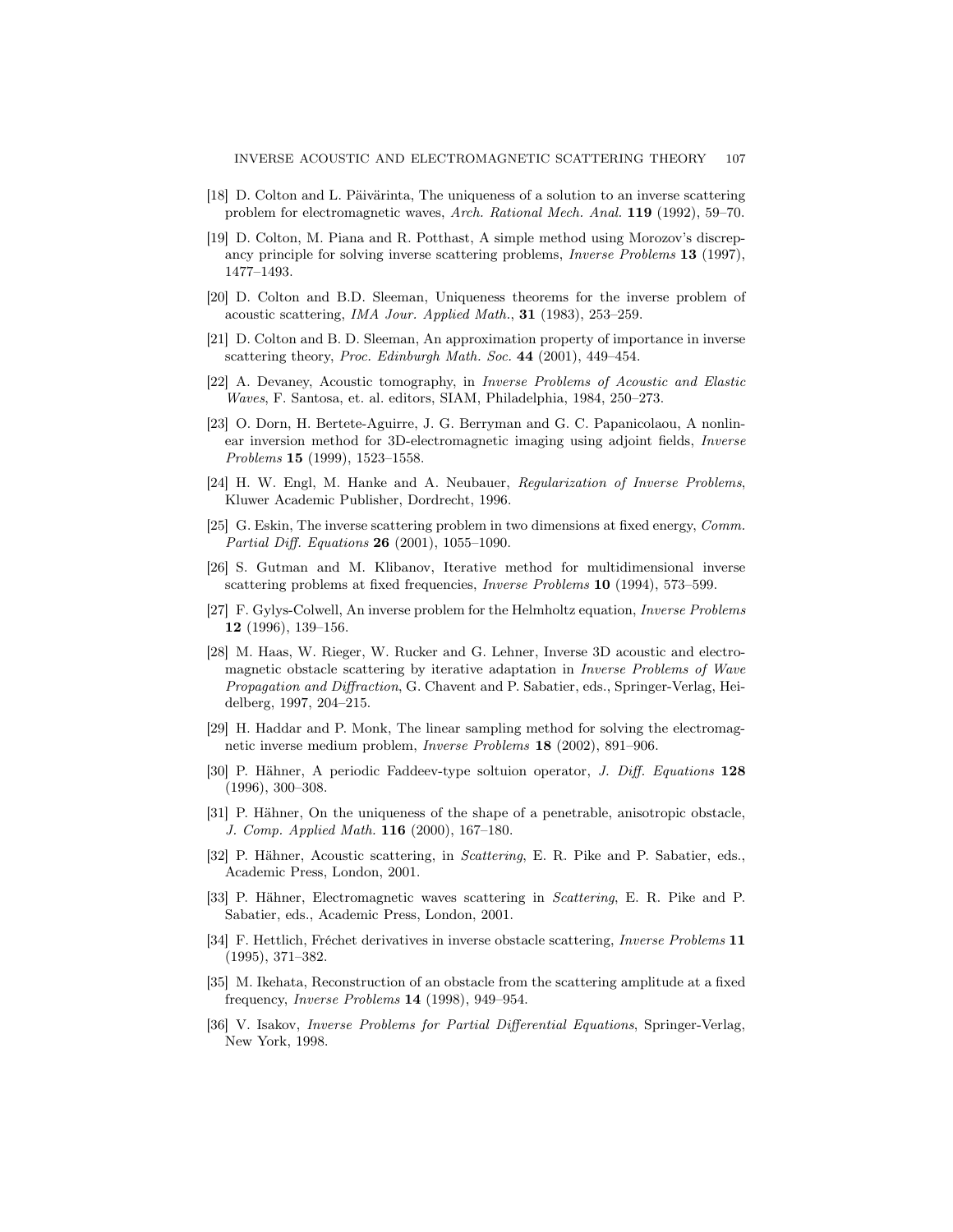- [37] V. Isakov, On uniqueness in the inverse transmission scattering problem, Comm. Partial Diff. Equations 15 (1990), 1565–1587.
- [38] V. Isakov and A. Nachman, Global uniqueness in a two dimensional semilinear elliptic inverse problem, Trans. Amer. Math. Soc. 347 (1995), 3375–3390.
- [39] V. Isakov and Z. Sun, The inverse scattering problem at fixed energies in two dimensions, *Indiana Univ. Math. Journal* 44 (1995), 883-396.
- [40] A. Kirsch, An Introduction to the Mathematical Theory of Inverse Problems, Springer Verlag, Berlin, 1996.
- [41] A. Kirsch, The domain derivative and two applicaitons in inverse scattering, Inverse Problems 9 (1993), 81–96.
- [42] A. Kirsch, Characterization of the shape of the scattering obstacle by the spectral data of the far field operator, Inverse Problems 14, 1489–1512 (1998).
- [43] A. Kirsch, Factorization of the far-field operator for the inhomogeneous medium case and an application in inverse scattering theory, Inverse Problems, 15 (1999), 413–429.
- [44] A. Kirsch, New characterizations of solutions in inverse scattering theory, Applicable Analysis 76 (2000), 319–350.
- [45] A. Kirsch and R. Kress, An optimization method in inverse acoustic scattering, in Boundary Elements IX, C.A. Brebbia, et. al., editors, Springer-Verlag, Berlin, 1987, 3–18.
- [46] A. Kirsch and R. Kress, Uniqueness in inverse obstacle scattering, Inverse Prob $lems, 9 (1993), 285-299.$
- [47] R. Kress, Linear Integral Equations, Springer-Verlag, Berlin, Second Edition, 1999.
- [48] R. Kress, Acoustic scattering in Scattering, E. R. Pike and P. Sabatier, eds. Academic Press, London, 2001.
- [49] R. Kress, Electromagnetic waves scattering, in Scattering E. R. Pike and P. Sabatier, eds. Academic Press, London, 2001.
- [50] R. Kress and W. Rundell, Inverse scattering for shape and impedance, Inverse Problems 17 (2001), 1075–1085.
- [51] K. Langenberg, Applied inverse problems for acoustic, electromagnetic and elastic wave scattering, in Basic Methods of Tomography and Inverse Problems, P.C. Sabatier, ed., Adam Hilger, Bristol, 1987, 125–467.
- [52] P. Maponi, M. Recchioni and F. Zirilli, The use of optimization in the reconstruction of obstacles from acoustic or electromagnetic scattering data, in Large Scale Optimization with Applications, Part I: Optimization in Inverse Problems and Design, L. Biegler, et. al. eds., IMA Volumes in Mathematics and its Applications, Vol. 92, Springer-Verlag, New York, 1997, 81–100.
- [53] A. Nachman, Reconstructions from boundary measurements, Annals of Math., 128 (1988), 531–576.
- [54] F. Natterer and F. Wübbeling, Mathematical Methods in Image Reconstruction, SIAM Publications, Phildelphia, 2001.
- [55] F. Natterer and F. Wübbeling, A propagation–backpropagation method for ultrasound tomography, *Inverse Problems* 11 (1995), 1225–1232.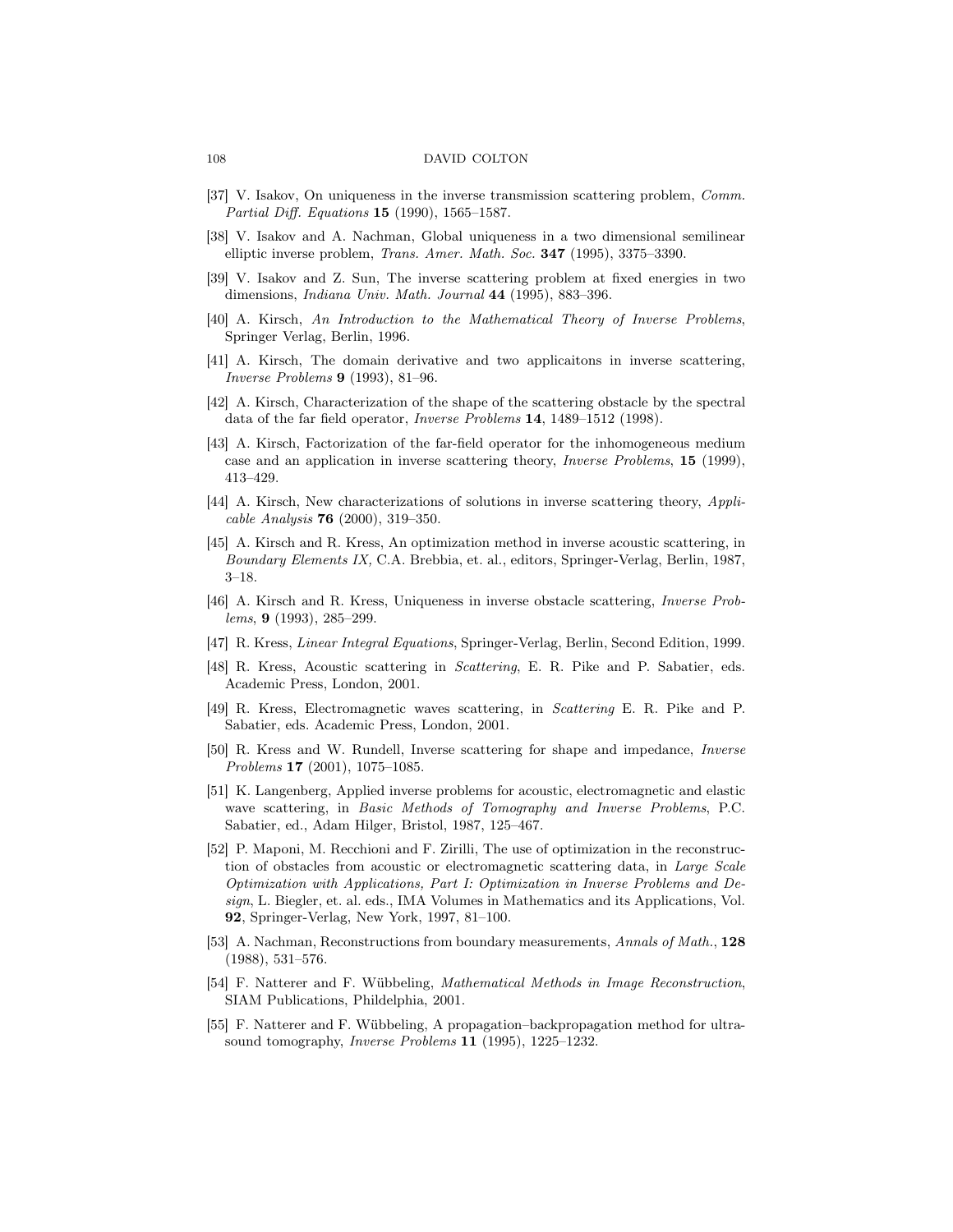- [56] A. N. Norris, A direct inverse scattering method for imaging obstacles with unknown surface conditions, IMA Jour. Applied Math.  $61$  (1998), 267–290.
- [57] R. Novikov, Multidimensional inverse spectral problems for the equation  $-\Delta\psi$  +  $(v(x) - Eu(x))\psi = 0$ , Trans. Functional Anal. Appl., 22 (1988), 263–272.
- [58] R. Novikov, The inverse scattering problem on a fixed energy level for the two dimensional Schrödinger operator, J. Funct. Anal. 103 (1992), 409–463.
- [59] P. Ola, L. Päivärinta, and E. Somersalo, An inverse boundary value problem in electrodynamics, Duke Math. Jour. 70 (1993) 617–653.
- [60] P. Ola and E. Somersalo, Electromagnetic inverse problems and generalized Sommerfeld potentials,  $SIAM J. Appl. Math 56 (1996), 1129-1145.$
- [61] M. Piana, On uniqueness for anisotropic inhomogeneous inverse scattering problems, Inverse Problems, 14 (1998), 1565–1579.
- [62] R. Potthast, Point Sources and Multipoles in Inverse Scattering Theory, Research Notes in Mathematics, Vol. 427, Chapman and Hall/CRC, Boca Raton, Florida, 2001.
- [63] R. Potthast, Fréchet differentiability of boundary integral operators in inverse acoustic scattering, Inverse Problems, 10 (1994), 431–447.
- [64] R. Potthast, On a concept of uniqueness in inverse scattering for a finite number of incident waves, SIAM J. Appl. Math. 58 (1998), 666–682.
- [65] R. Potthast, Stability estimates and reconstructions in inverse acoustic scattering using singular sources, J. Comp. Applied Math.,  $114$  (2000), 247–274.
- [66] A. G. Ramm, Recovery of the potential from fixed-energy scattering data, Inverse Problems, 4 (1988), 877–886.
- [67] B. P. Rynne and B.D. Sleeman, The interior transmission problem and inverse scattering from inhomogeneous media,  $SIAM J. Math. Anal., 22 (1991), 1755-1762.$
- [68] Z. Sun and G. Uhlmann, Generic uniqueness for an inverse boundary value problem, Duke Math. J. 62 (1991), 131–155.
- [69] Z. Sun and G. Uhlmann, An inverse boundary value problem for Maxwell's equations, Arch. Rat. Mech. Anal. **119** (1992), 71-93.
- [70] Z. Sun and G. Uhlmann, Recovery of singularities for formally determined inverse problems, Comm. Math. Physics 153 (1993), 431–445.
- [71] J. Sylvester and G. Uhlmann, A global uniqueness theorem for an inverse boundary value problem, Annals of Math., **125** (1987), 153-169.
- [72] P. M. Van Den Berg and R. E. Kleinman, Gradient methods in inverse acoustic and electromagnetic scattering, in Large-Scale Optimization with Applications, Part I: Optimization in Inverse Problems and Design, L. T. Biegler, et. al. eds. IMA Volumes in Mathematics and its Applications. Vol. 92, Springer-Verlag, New York, 1997, 173–194.
- [73] P. Werner, Beugungsprobleme der mathematischen Akustik, Arch. Rat. Mech. Anal., **12** (1963), 155-184.
- [74] Y. X. You, G. P. Miao and Y. Z. Liu, A fast method for acoustic imaging of multiple three dimensional objects, J. Acoust. Soc. Am. 108 (2000), 31-37.